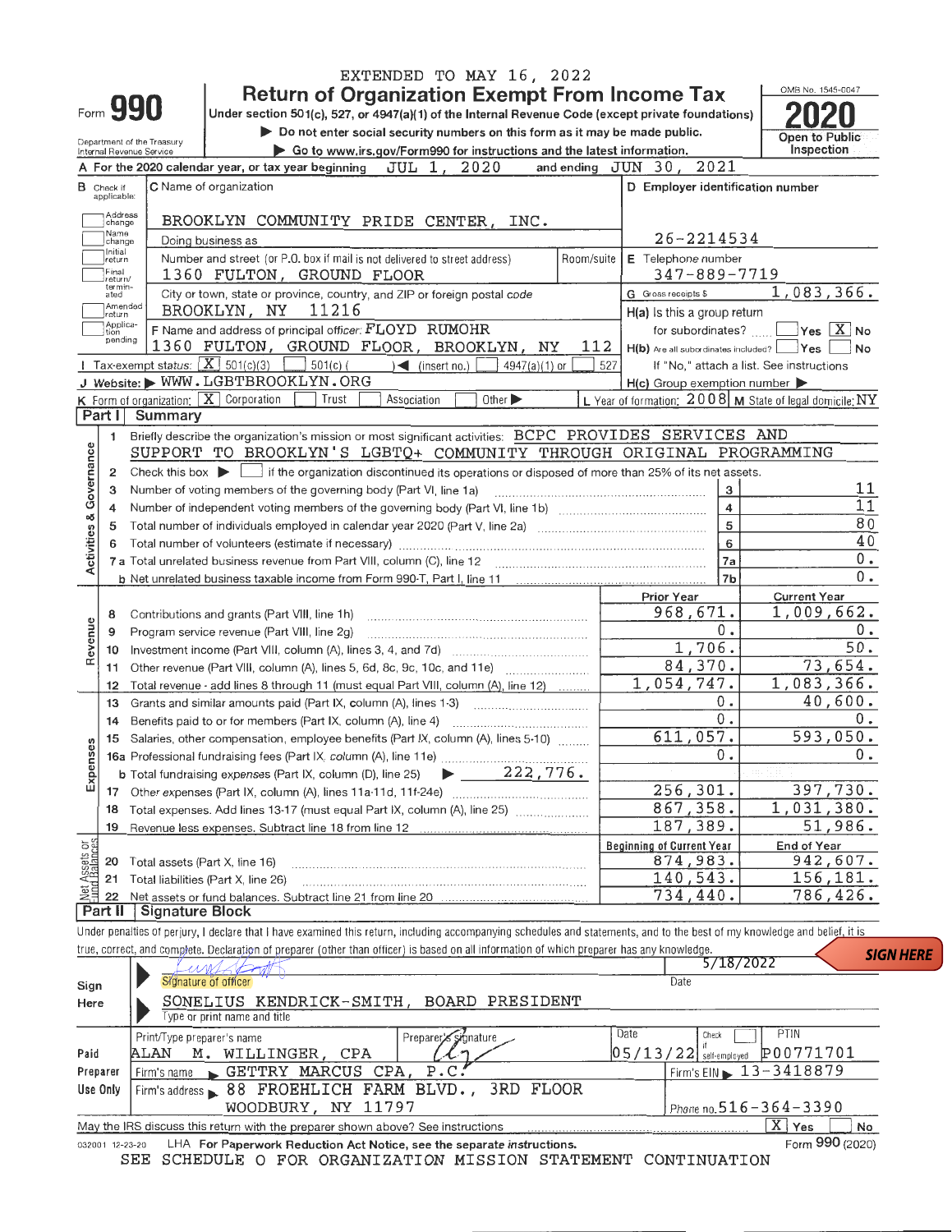|              | 26-2214534<br>BROOKLYN COMMUNITY PRIDE CENTER, INC.<br>Page 2<br>Form 990 (2020)<br>Part III   Statement of Program Service Accomplishments                                                               |
|--------------|-----------------------------------------------------------------------------------------------------------------------------------------------------------------------------------------------------------|
|              |                                                                                                                                                                                                           |
| 1            | Briefly describe the organization's mission:                                                                                                                                                              |
|              | THE ORGANIZATION'S MISSION IS TO CREATE, FORM AND ESTABLISH A                                                                                                                                             |
|              | COMMUNITY CENTER FOR THE BENEFIT OF THE LESBIAN, GAY, BISEXUAL AND                                                                                                                                        |
|              | TRANSGENDER COMMUNITY AND ANY OTHER INTERESTED INDIVIDUALS.                                                                                                                                               |
|              |                                                                                                                                                                                                           |
| $\mathbf{2}$ | Did the organization undertake any significant program services during the year which were not listed on the<br>$Yes \ \boxed{X}$ No<br>prior Form 990 or 990-EZ?                                         |
|              | If "Yes," describe these new services on Schedule O.                                                                                                                                                      |
| 3            | $\sqrt{}$ Yes $\sqrt{}$ X $\sqrt{}$ No<br>Did the organization cease conducting, or make significant changes in how it conducts, any program services?<br>If "Yes," describe these changes on Schedule O. |
| 4            | Describe the organization's program service accomplishments for each of its three largest program services, as measured by expenses.                                                                      |
|              | Section 501(c)(3) and 501(c)(4) organizations are required to report the amount of grants and allocations to others, the total expenses, and<br>revenue, if any, for each program service reported.       |
| 4a l         | 617, 232. including grants of \$ 40, 600. ) (Revenue \$<br>(Code:<br>) (Expenses \$                                                                                                                       |
|              | THE ORGANIZATION OFFERS PROGRAMS AND EVENTS FOR THE LESBIAN, GAY,                                                                                                                                         |
|              | BISEXUAL, TRANSGENDER COMMUNITY INCLUDING PEER SUPPORT SERVICES FOR                                                                                                                                       |
|              | YOUTH, SENIORS, AND TRANS PERSONS, AS WELL AS ART AND CULTURAL                                                                                                                                            |
|              | PROGRAMMING CELEBRATING THE LGBTQ+ COMMUNITY.<br>ACROSS THE SPECTRUM FROM                                                                                                                                 |
|              | YOUNG PEOPLE TO ELDERS, THE BROOKLYN COMMUNITY PRIDE CENTER ENABLES THE                                                                                                                                   |
|              | COMMUNITY TO ACTIVELY PARTICIPATE IN POSITIVE, LIFE-AFFIRMING                                                                                                                                             |
|              | THEY OFFER A DISTINCTIVE CHOICE FOR THE RESIDENTS OF<br>ACTIVITIES.                                                                                                                                       |
|              | BROOKLYN TO CELEBRATE, HEAL, LEARN, CREATE, ORGANIZE, RELAX AND PLAY.                                                                                                                                     |
|              | THE ORGANIZATION'S WORK EXPANDS THE QUANTITY AND QUALITY OF LGBTQ+                                                                                                                                        |
|              | SERVICES IN THE COMMUNITY AND STRENGTHENS THE COMMUNITY FROM THE INSIDE                                                                                                                                   |
|              |                                                                                                                                                                                                           |
|              | OUT.                                                                                                                                                                                                      |
|              |                                                                                                                                                                                                           |
| 4b           |                                                                                                                                                                                                           |
|              |                                                                                                                                                                                                           |
|              |                                                                                                                                                                                                           |
|              |                                                                                                                                                                                                           |
|              |                                                                                                                                                                                                           |
|              |                                                                                                                                                                                                           |
|              |                                                                                                                                                                                                           |
|              |                                                                                                                                                                                                           |
|              |                                                                                                                                                                                                           |
|              |                                                                                                                                                                                                           |
|              |                                                                                                                                                                                                           |
|              |                                                                                                                                                                                                           |
|              |                                                                                                                                                                                                           |
| 4c           |                                                                                                                                                                                                           |
|              |                                                                                                                                                                                                           |
|              |                                                                                                                                                                                                           |
|              |                                                                                                                                                                                                           |
|              |                                                                                                                                                                                                           |
|              |                                                                                                                                                                                                           |
|              |                                                                                                                                                                                                           |
|              |                                                                                                                                                                                                           |
|              |                                                                                                                                                                                                           |
|              |                                                                                                                                                                                                           |
|              |                                                                                                                                                                                                           |
|              |                                                                                                                                                                                                           |
|              |                                                                                                                                                                                                           |
| 4d           | Other program services (Describe on Schedule O.)                                                                                                                                                          |
|              |                                                                                                                                                                                                           |
|              | (Expenses \$<br>Revenue \$<br>including grants of \$<br>617,232.                                                                                                                                          |
| 4е           | Total program service expenses<br>Form 990 (2020)                                                                                                                                                         |
|              |                                                                                                                                                                                                           |
|              | 032002 12-23-20<br>3                                                                                                                                                                                      |

13370513 756254 16689.49182 2020.05094 BROOKLYN COMMUNITY PRIDE 16689.42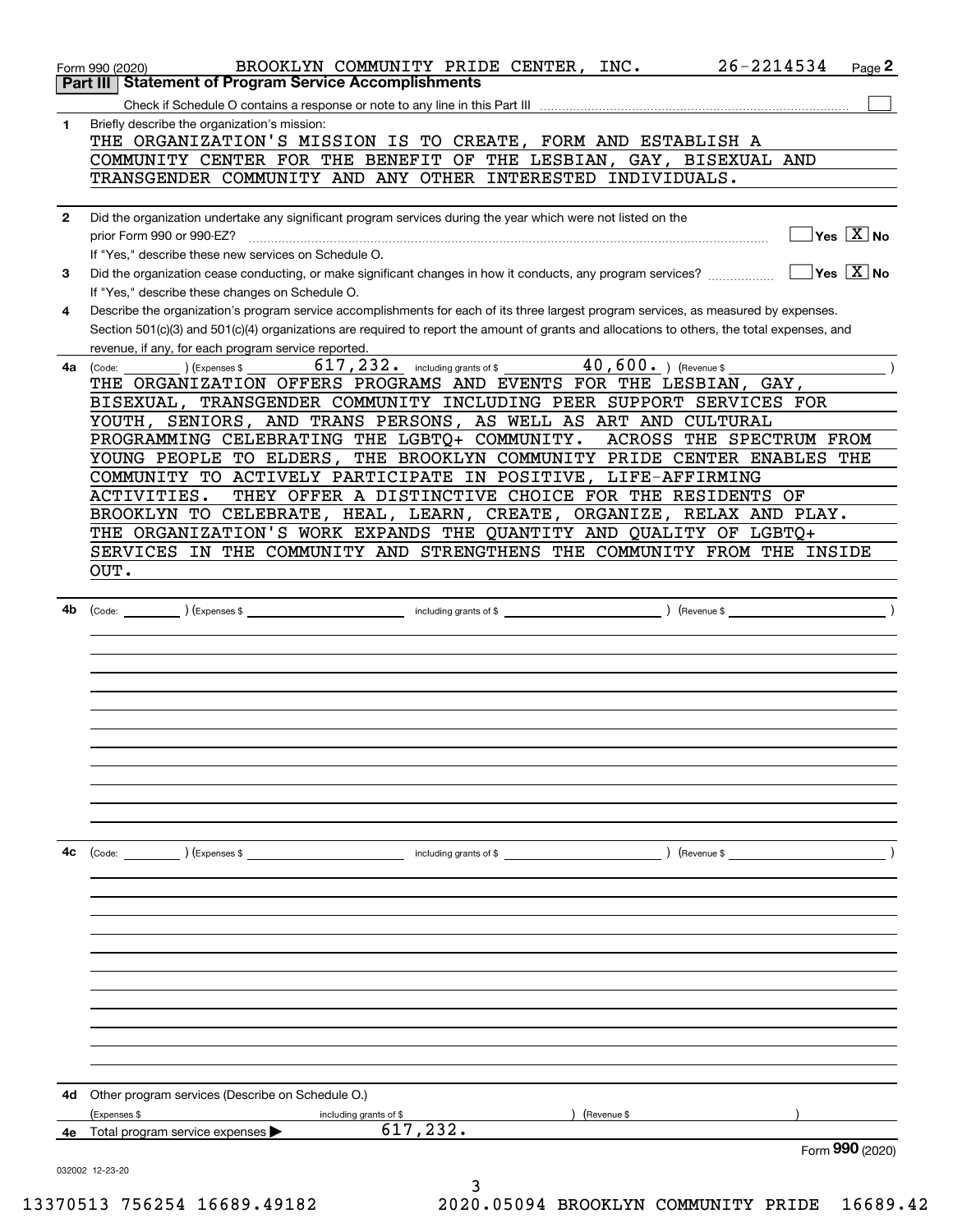|  | Form 990 (2020) |
|--|-----------------|

|     |                                                                                                                                                 |                         | Yes                   | No          |
|-----|-------------------------------------------------------------------------------------------------------------------------------------------------|-------------------------|-----------------------|-------------|
| 1   | Is the organization described in section $501(c)(3)$ or $4947(a)(1)$ (other than a private foundation)?                                         |                         |                       |             |
|     |                                                                                                                                                 | 1.                      | X                     |             |
| 2   |                                                                                                                                                 | $\overline{\mathbf{c}}$ | $\overline{\text{x}}$ |             |
| 3   | Did the organization engage in direct or indirect political campaign activities on behalf of or in opposition to candidates for                 |                         |                       |             |
|     |                                                                                                                                                 | 3                       |                       | x           |
| 4   | Section 501(c)(3) organizations. Did the organization engage in lobbying activities, or have a section 501(h) election in effect                |                         |                       |             |
|     |                                                                                                                                                 | 4                       |                       | X.          |
| 5   | Is the organization a section 501(c)(4), 501(c)(5), or 501(c)(6) organization that receives membership dues, assessments, or                    |                         |                       |             |
|     |                                                                                                                                                 | 5                       |                       | X.          |
| 6   | Did the organization maintain any donor advised funds or any similar funds or accounts for which donors have the right to                       |                         |                       |             |
|     | provide advice on the distribution or investment of amounts in such funds or accounts? If "Yes," complete Schedule D, Part I                    | 6                       |                       | X.          |
| 7   | Did the organization receive or hold a conservation easement, including easements to preserve open space,                                       |                         |                       |             |
|     |                                                                                                                                                 | $\overline{7}$          |                       | X.          |
| 8   | Did the organization maintain collections of works of art, historical treasures, or other similar assets? If "Yes," complete                    |                         |                       |             |
|     |                                                                                                                                                 | 8                       |                       | X.          |
| 9   | Did the organization report an amount in Part X, line 21, for escrow or custodial account liability, serve as a custodian for                   |                         |                       |             |
|     | amounts not listed in Part X; or provide credit counseling, debt management, credit repair, or debt negotiation services?                       |                         |                       | x           |
|     |                                                                                                                                                 | 9                       |                       |             |
| 10  | Did the organization, directly or through a related organization, hold assets in donor-restricted endowments                                    |                         |                       | x           |
|     |                                                                                                                                                 | 10                      |                       |             |
| 11  | If the organization's answer to any of the following questions is "Yes," then complete Schedule D, Parts VI, VII, VIII, IX, or X                |                         |                       |             |
|     | as applicable.<br>a Did the organization report an amount for land, buildings, and equipment in Part X, line 10? If "Yes," complete Schedule D, |                         |                       |             |
|     |                                                                                                                                                 | 11a                     | X                     |             |
|     | <b>b</b> Did the organization report an amount for investments - other securities in Part X, line 12, that is 5% or more of its total           |                         |                       |             |
|     |                                                                                                                                                 | 11b                     |                       | x           |
| c   | Did the organization report an amount for investments - program related in Part X, line 13, that is 5% or more of its total                     |                         |                       |             |
|     |                                                                                                                                                 | 11c                     |                       | x           |
|     | d Did the organization report an amount for other assets in Part X, line 15, that is 5% or more of its total assets reported in                 |                         |                       |             |
|     |                                                                                                                                                 | 11d                     |                       | x           |
|     | e Did the organization report an amount for other liabilities in Part X, line 25? If "Yes," complete Schedule D, Part X                         | 11e                     | $\mathbf X$           |             |
| f   | Did the organization's separate or consolidated financial statements for the tax year include a footnote that addresses                         |                         |                       |             |
|     | the organization's liability for uncertain tax positions under FIN 48 (ASC 740)? If "Yes," complete Schedule D, Part X                          | 11f                     | X                     |             |
|     | 12a Did the organization obtain separate, independent audited financial statements for the tax year? If "Yes," complete                         |                         |                       |             |
|     |                                                                                                                                                 | 12a                     | X                     |             |
|     | <b>b</b> Was the organization included in consolidated, independent audited financial statements for the tax year?                              |                         |                       |             |
|     | If "Yes," and if the organization answered "No" to line 12a, then completing Schedule D, Parts XI and XII is optional                           | 12b                     |                       | A           |
| 13  |                                                                                                                                                 | 13                      |                       | X           |
| 14a | Did the organization maintain an office, employees, or agents outside of the United States?                                                     | 14a                     |                       | $\mathbf X$ |
| b   | Did the organization have aggregate revenues or expenses of more than \$10,000 from grantmaking, fundraising, business,                         |                         |                       |             |
|     | investment, and program service activities outside the United States, or aggregate foreign investments valued at \$100,000                      |                         |                       |             |
|     |                                                                                                                                                 | 14b                     |                       | x           |
| 15  | Did the organization report on Part IX, column (A), line 3, more than \$5,000 of grants or other assistance to or for any                       |                         |                       |             |
|     |                                                                                                                                                 | 15                      |                       | x           |
| 16  | Did the organization report on Part IX, column (A), line 3, more than \$5,000 of aggregate grants or other assistance to                        |                         |                       |             |
|     |                                                                                                                                                 | 16                      |                       | x           |
| 17  | Did the organization report a total of more than \$15,000 of expenses for professional fundraising services on Part IX,                         |                         |                       |             |
|     |                                                                                                                                                 | 17                      |                       | x           |
| 18  | Did the organization report more than \$15,000 total of fundraising event gross income and contributions on Part VIII, lines                    |                         |                       |             |
|     |                                                                                                                                                 | 18                      |                       | x           |
| 19  | Did the organization report more than \$15,000 of gross income from gaming activities on Part VIII, line 9a? If "Yes."                          |                         |                       |             |
|     |                                                                                                                                                 | 19                      |                       | X           |
| 20a |                                                                                                                                                 | <b>20a</b>              |                       | X           |
| b   | If "Yes" to line 20a, did the organization attach a copy of its audited financial statements to this return?                                    | 20 <sub>b</sub>         |                       |             |
| 21  | Did the organization report more than \$5,000 of grants or other assistance to any domestic organization or                                     |                         |                       |             |
|     |                                                                                                                                                 | 21                      |                       | X.          |
|     | 032003 12-23-20                                                                                                                                 |                         | Form 990 (2020)       |             |

032003 12-23-20

4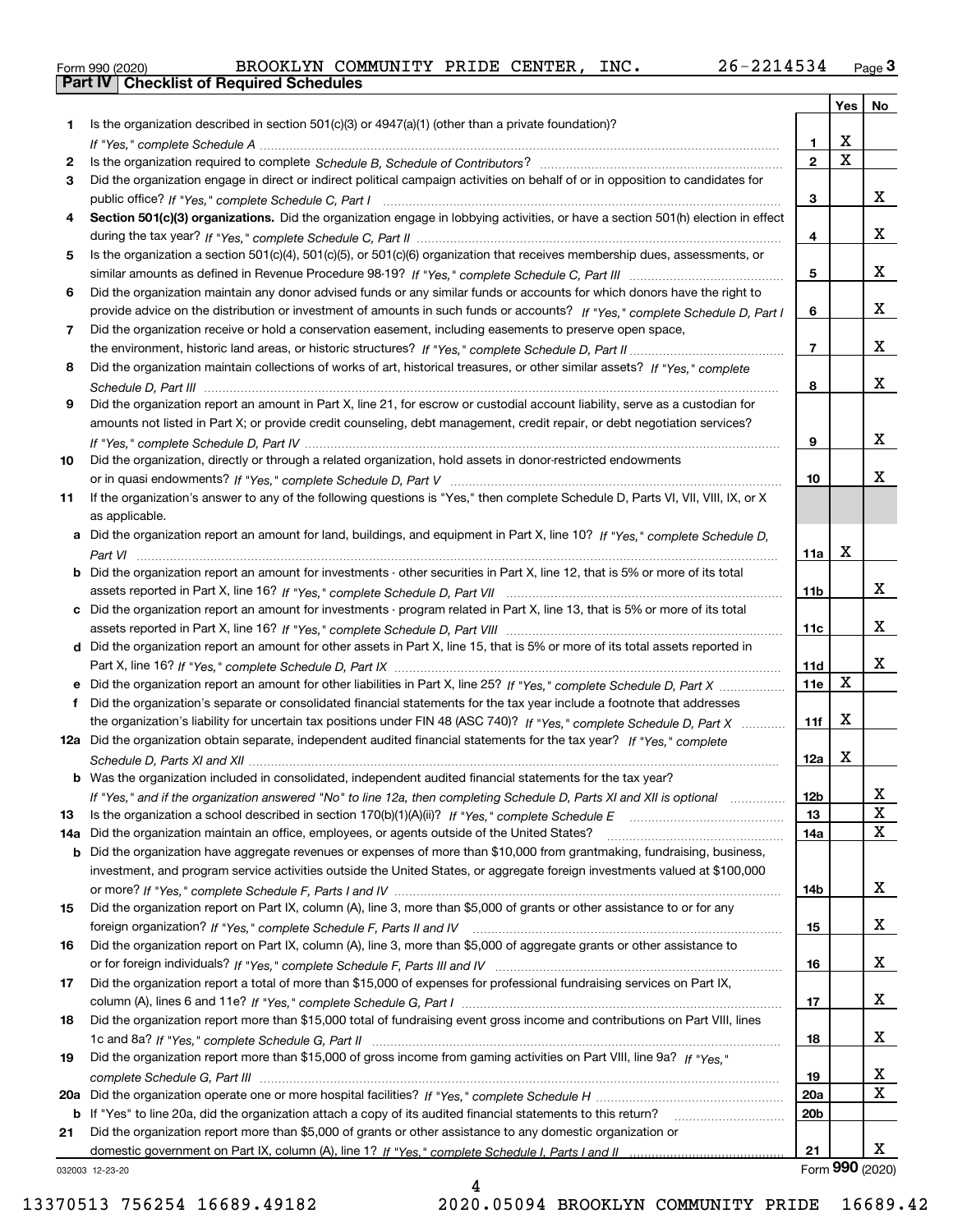|  | Form 990 (2020) |
|--|-----------------|
|  |                 |

*(continued)*

|               |                                                                                                                                    |                 | Yes | No                      |
|---------------|------------------------------------------------------------------------------------------------------------------------------------|-----------------|-----|-------------------------|
| 22            | Did the organization report more than \$5,000 of grants or other assistance to or for domestic individuals on                      |                 |     |                         |
|               |                                                                                                                                    | 22              | X   |                         |
| 23            | Did the organization answer "Yes" to Part VII, Section A, line 3, 4, or 5 about compensation of the organization's current         |                 |     |                         |
|               | and former officers, directors, trustees, key employees, and highest compensated employees? If "Yes," complete                     |                 |     |                         |
|               |                                                                                                                                    | 23              | X   |                         |
|               | 24a Did the organization have a tax-exempt bond issue with an outstanding principal amount of more than \$100,000 as of the        |                 |     |                         |
|               | last day of the year, that was issued after December 31, 2002? If "Yes," answer lines 24b through 24d and complete                 |                 |     |                         |
|               |                                                                                                                                    | 24a             |     | x                       |
|               | <b>b</b> Did the organization invest any proceeds of tax-exempt bonds beyond a temporary period exception?                         | 24b             |     |                         |
|               | c Did the organization maintain an escrow account other than a refunding escrow at any time during the year to defease             |                 |     |                         |
|               |                                                                                                                                    | 24c             |     |                         |
|               |                                                                                                                                    | 24d             |     |                         |
|               | 25a Section 501(c)(3), 501(c)(4), and 501(c)(29) organizations. Did the organization engage in an excess benefit                   |                 |     |                         |
|               |                                                                                                                                    | 25a             |     | x                       |
|               | b Is the organization aware that it engaged in an excess benefit transaction with a disqualified person in a prior year, and       |                 |     |                         |
|               | that the transaction has not been reported on any of the organization's prior Forms 990 or 990-EZ? If "Yes." complete              |                 |     |                         |
|               | Schedule L, Part I                                                                                                                 | 25 <sub>b</sub> |     | x                       |
| 26            | Did the organization report any amount on Part X, line 5 or 22, for receivables from or payables to any current                    |                 |     |                         |
|               | or former officer, director, trustee, key employee, creator or founder, substantial contributor, or 35%                            |                 |     |                         |
|               |                                                                                                                                    | 26              |     | x                       |
| 27            | Did the organization provide a grant or other assistance to any current or former officer, director, trustee, key employee,        |                 |     |                         |
|               | creator or founder, substantial contributor or employee thereof, a grant selection committee member, or to a 35% controlled        |                 |     |                         |
|               | entity (including an employee thereof) or family member of any of these persons? If "Yes," complete Schedule L, Part III           | 27              |     | x                       |
| 28            | Was the organization a party to a business transaction with one of the following parties (see Schedule L, Part IV                  |                 |     |                         |
|               | instructions, for applicable filing thresholds, conditions, and exceptions):                                                       |                 |     |                         |
|               | a A current or former officer, director, trustee, key employee, creator or founder, or substantial contributor? If                 |                 |     |                         |
|               |                                                                                                                                    | 28a             |     | x                       |
|               |                                                                                                                                    | 28b             |     | $\overline{\mathbf{X}}$ |
|               | c A 35% controlled entity of one or more individuals and/or organizations described in lines 28a or 28b? If                        |                 |     |                         |
|               |                                                                                                                                    | 28c             |     | x                       |
| 29            |                                                                                                                                    | 29              | X   |                         |
| 30            | Did the organization receive contributions of art, historical treasures, or other similar assets, or qualified conservation        |                 |     |                         |
|               |                                                                                                                                    | 30              |     | х                       |
| 31            | Did the organization liquidate, terminate, or dissolve and cease operations? If "Yes," complete Schedule N, Part I                 | 31              |     | $\overline{\mathbf{x}}$ |
| 32            | Did the organization sell, exchange, dispose of, or transfer more than 25% of its net assets? If "Yes," complete                   |                 |     |                         |
|               |                                                                                                                                    | 32              |     | х                       |
| 33            | Did the organization own 100% of an entity disregarded as separate from the organization under Regulations                         |                 |     |                         |
|               |                                                                                                                                    | 33              |     | х                       |
| 34            | Was the organization related to any tax-exempt or taxable entity? If "Yes," complete Schedule R, Part II, III, or IV, and          |                 |     |                         |
|               |                                                                                                                                    | 34              |     | x                       |
|               | 35a Did the organization have a controlled entity within the meaning of section 512(b)(13)?                                        | <b>35a</b>      |     | X                       |
|               | <b>b</b> If "Yes" to line 35a, did the organization receive any payment from or engage in any transaction with a controlled entity |                 |     |                         |
|               |                                                                                                                                    | 35b             |     |                         |
| 36            | Section 501(c)(3) organizations. Did the organization make any transfers to an exempt non-charitable related organization?         |                 |     |                         |
|               |                                                                                                                                    | 36              |     | x                       |
| 37            | Did the organization conduct more than 5% of its activities through an entity that is not a related organization                   |                 |     |                         |
|               | and that is treated as a partnership for federal income tax purposes? If "Yes," complete Schedule R, Part VI                       | 37              |     | X                       |
| 38            | Did the organization complete Schedule O and provide explanations in Schedule O for Part VI, lines 11b and 19?                     |                 |     |                         |
|               | Note: All Form 990 filers are required to complete Schedule O                                                                      | 38              | х   |                         |
| <b>Part V</b> | <b>Statements Regarding Other IRS Filings and Tax Compliance</b>                                                                   |                 |     |                         |
|               | Check if Schedule O contains a response or note to any line in this Part V                                                         |                 |     |                         |
|               |                                                                                                                                    |                 | Yes | No                      |
|               | 6<br>1a Enter the number reported in Box 3 of Form 1096. Enter -0- if not applicable<br>1a                                         |                 |     |                         |
|               | 0<br><b>b</b> Enter the number of Forms W-2G included in line 1a. Enter -0- if not applicable <i>manumeraness</i><br>1b            |                 |     |                         |
|               | c Did the organization comply with backup withholding rules for reportable payments to vendors and reportable gaming               |                 |     |                         |
|               | (gambling) winnings to prize winners?                                                                                              | 1c              |     |                         |
|               | 032004 12-23-20                                                                                                                    |                 |     | Form 990 (2020)         |
|               | 5                                                                                                                                  |                 |     |                         |

13370513 756254 16689.49182 2020.05094 BROOKLYN COMMUNITY PRIDE 16689.42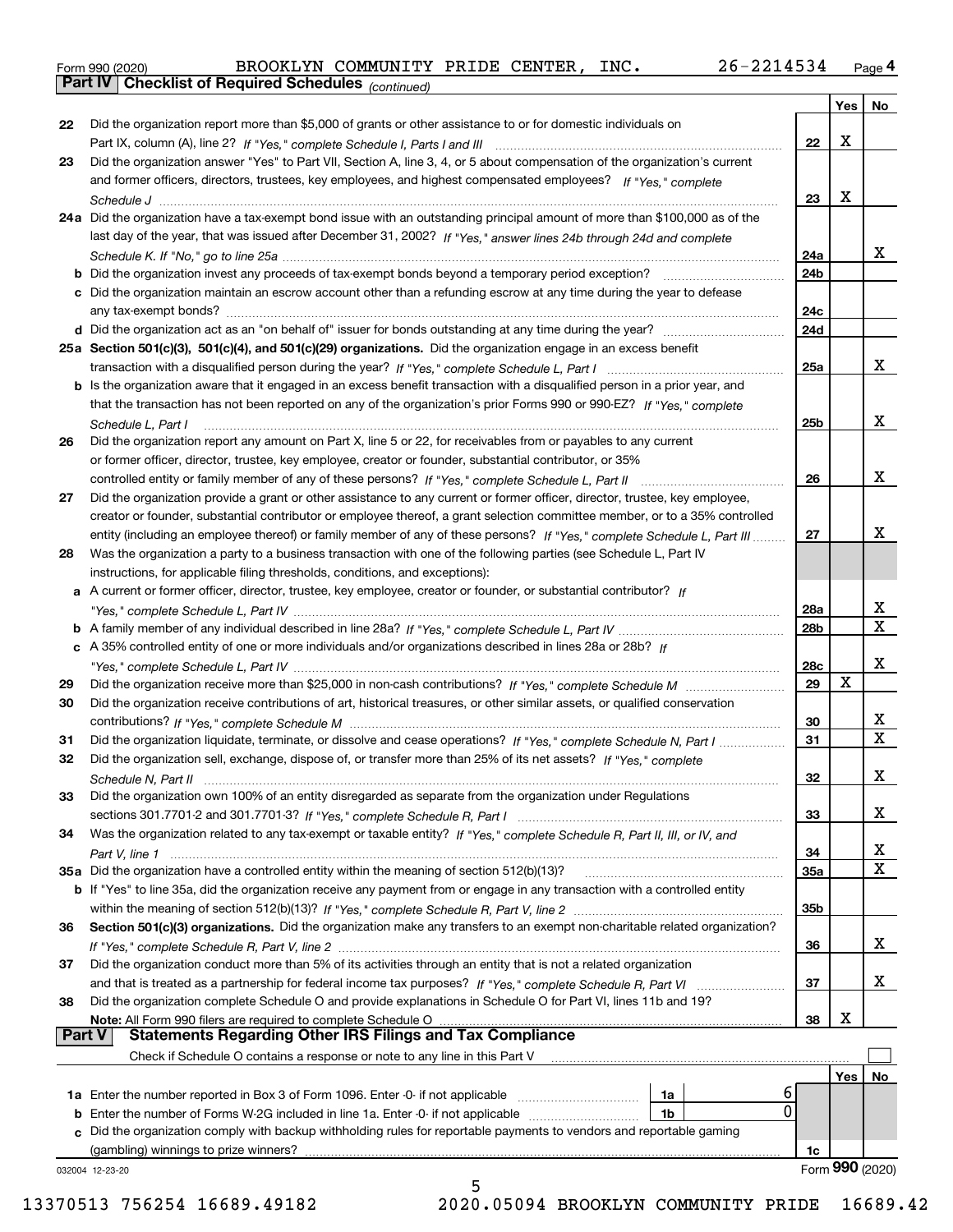| Form 990 (2020) |                                                                                                | BROOKLYN COMMUNITY PRIDE CENTER, INC. |  | 26-2214534 | Page 5 |
|-----------------|------------------------------------------------------------------------------------------------|---------------------------------------|--|------------|--------|
|                 | <b>Part V</b> Statements Regarding Other IRS Filings and Tax Compliance <sub>(continued)</sub> |                                       |  |            |        |

|     |                                                                                                                                                 |                | Yes             | No |  |  |  |  |  |  |  |  |
|-----|-------------------------------------------------------------------------------------------------------------------------------------------------|----------------|-----------------|----|--|--|--|--|--|--|--|--|
|     | 2a Enter the number of employees reported on Form W-3, Transmittal of Wage and Tax Statements,                                                  |                |                 |    |  |  |  |  |  |  |  |  |
|     | 80<br>filed for the calendar year ending with or within the year covered by this return www.communition<br>2a                                   |                |                 |    |  |  |  |  |  |  |  |  |
| b   |                                                                                                                                                 | 2 <sub>b</sub> |                 | х  |  |  |  |  |  |  |  |  |
|     |                                                                                                                                                 |                |                 |    |  |  |  |  |  |  |  |  |
|     | 3a Did the organization have unrelated business gross income of \$1,000 or more during the year?                                                | 3a             |                 | х  |  |  |  |  |  |  |  |  |
|     |                                                                                                                                                 | 3b             |                 |    |  |  |  |  |  |  |  |  |
|     | 4a At any time during the calendar year, did the organization have an interest in, or a signature or other authority over, a                    |                |                 |    |  |  |  |  |  |  |  |  |
|     |                                                                                                                                                 |                |                 |    |  |  |  |  |  |  |  |  |
|     | <b>b</b> If "Yes," enter the name of the foreign country $\blacktriangleright$                                                                  |                |                 |    |  |  |  |  |  |  |  |  |
|     | See instructions for filing requirements for FinCEN Form 114, Report of Foreign Bank and Financial Accounts (FBAR).                             |                |                 |    |  |  |  |  |  |  |  |  |
|     | 5a Was the organization a party to a prohibited tax shelter transaction at any time during the tax year?                                        | 5a             |                 | х  |  |  |  |  |  |  |  |  |
| b   |                                                                                                                                                 | 5 <sub>b</sub> |                 | X  |  |  |  |  |  |  |  |  |
| c   |                                                                                                                                                 | 5c             |                 |    |  |  |  |  |  |  |  |  |
|     | 6a Does the organization have annual gross receipts that are normally greater than \$100,000, and did the organization solicit                  |                |                 |    |  |  |  |  |  |  |  |  |
|     | any contributions that were not tax deductible as charitable contributions?                                                                     | 6a             |                 | х  |  |  |  |  |  |  |  |  |
|     | <b>b</b> If "Yes," did the organization include with every solicitation an express statement that such contributions or gifts                   |                |                 |    |  |  |  |  |  |  |  |  |
|     |                                                                                                                                                 | 6b             |                 |    |  |  |  |  |  |  |  |  |
| 7   | Organizations that may receive deductible contributions under section 170(c).                                                                   |                |                 |    |  |  |  |  |  |  |  |  |
| а   | Did the organization receive a payment in excess of \$75 made partly as a contribution and partly for goods and services provided to the payor? | 7a             |                 | х  |  |  |  |  |  |  |  |  |
| b   | If "Yes," did the organization notify the donor of the value of the goods or services provided?                                                 | 7b             |                 |    |  |  |  |  |  |  |  |  |
| c   | Did the organization sell, exchange, or otherwise dispose of tangible personal property for which it was required                               |                |                 |    |  |  |  |  |  |  |  |  |
|     |                                                                                                                                                 | 7c             |                 | x  |  |  |  |  |  |  |  |  |
| d   | If "Yes," indicate the number of Forms 8282 filed during the year manufactured with the U <sub>7d</sub>                                         |                |                 |    |  |  |  |  |  |  |  |  |
| е   |                                                                                                                                                 | 7e             |                 |    |  |  |  |  |  |  |  |  |
| f   | Did the organization, during the year, pay premiums, directly or indirectly, on a personal benefit contract?                                    | 7f             |                 |    |  |  |  |  |  |  |  |  |
| g   | If the organization received a contribution of qualified intellectual property, did the organization file Form 8899 as required?                | 7g             |                 |    |  |  |  |  |  |  |  |  |
| h   | If the organization received a contribution of cars, boats, airplanes, or other vehicles, did the organization file a Form 1098-C?              | 7h             |                 |    |  |  |  |  |  |  |  |  |
| 8   | Sponsoring organizations maintaining donor advised funds. Did a donor advised fund maintained by the                                            |                |                 |    |  |  |  |  |  |  |  |  |
|     | sponsoring organization have excess business holdings at any time during the year?                                                              | 8              |                 |    |  |  |  |  |  |  |  |  |
| 9   | Sponsoring organizations maintaining donor advised funds.                                                                                       |                |                 |    |  |  |  |  |  |  |  |  |
| а   | Did the sponsoring organization make any taxable distributions under section 4966?                                                              | 9а             |                 |    |  |  |  |  |  |  |  |  |
| b   | Did the sponsoring organization make a distribution to a donor, donor advisor, or related person?                                               | 9b             |                 |    |  |  |  |  |  |  |  |  |
| 10  | Section 501(c)(7) organizations. Enter:                                                                                                         |                |                 |    |  |  |  |  |  |  |  |  |
| а   | 10a                                                                                                                                             |                |                 |    |  |  |  |  |  |  |  |  |
| b   | Gross receipts, included on Form 990, Part VIII, line 12, for public use of club facilities<br>10b                                              |                |                 |    |  |  |  |  |  |  |  |  |
| 11  | Section 501(c)(12) organizations. Enter:                                                                                                        |                |                 |    |  |  |  |  |  |  |  |  |
|     | 11a                                                                                                                                             |                |                 |    |  |  |  |  |  |  |  |  |
|     | <b>b</b> Gross income from other sources (Do not net amounts due or paid to other sources against                                               |                |                 |    |  |  |  |  |  |  |  |  |
|     | 11b                                                                                                                                             |                |                 |    |  |  |  |  |  |  |  |  |
|     | 12a Section 4947(a)(1) non-exempt charitable trusts. Is the organization filing Form 990 in lieu of Form 1041?                                  | 12a            |                 |    |  |  |  |  |  |  |  |  |
|     | 12b<br><b>b</b> If "Yes," enter the amount of tax-exempt interest received or accrued during the year <i>manument</i>                           |                |                 |    |  |  |  |  |  |  |  |  |
| 13  | Section 501(c)(29) qualified nonprofit health insurance issuers.                                                                                |                |                 |    |  |  |  |  |  |  |  |  |
|     | a Is the organization licensed to issue qualified health plans in more than one state?                                                          | 13а            |                 |    |  |  |  |  |  |  |  |  |
|     | Note: See the instructions for additional information the organization must report on Schedule O.                                               |                |                 |    |  |  |  |  |  |  |  |  |
| b   | Enter the amount of reserves the organization is required to maintain by the states in which the<br>13b                                         |                |                 |    |  |  |  |  |  |  |  |  |
|     | 13с                                                                                                                                             |                |                 |    |  |  |  |  |  |  |  |  |
| 14a | Did the organization receive any payments for indoor tanning services during the tax year?                                                      | 14a            |                 | х  |  |  |  |  |  |  |  |  |
|     | <b>b</b> If "Yes," has it filed a Form 720 to report these payments? If "No," provide an explanation on Schedule O                              | 14b            |                 |    |  |  |  |  |  |  |  |  |
| 15  | Is the organization subject to the section 4960 tax on payment(s) of more than \$1,000,000 in remuneration or                                   |                |                 |    |  |  |  |  |  |  |  |  |
|     |                                                                                                                                                 | 15             |                 | х  |  |  |  |  |  |  |  |  |
|     | If "Yes," see instructions and file Form 4720, Schedule N.                                                                                      |                |                 |    |  |  |  |  |  |  |  |  |
| 16  | Is the organization an educational institution subject to the section 4968 excise tax on net investment income?                                 | 16             |                 | х  |  |  |  |  |  |  |  |  |
|     | If "Yes," complete Form 4720, Schedule O.                                                                                                       |                |                 |    |  |  |  |  |  |  |  |  |
|     |                                                                                                                                                 |                | Form 990 (2020) |    |  |  |  |  |  |  |  |  |

032005 12-23-20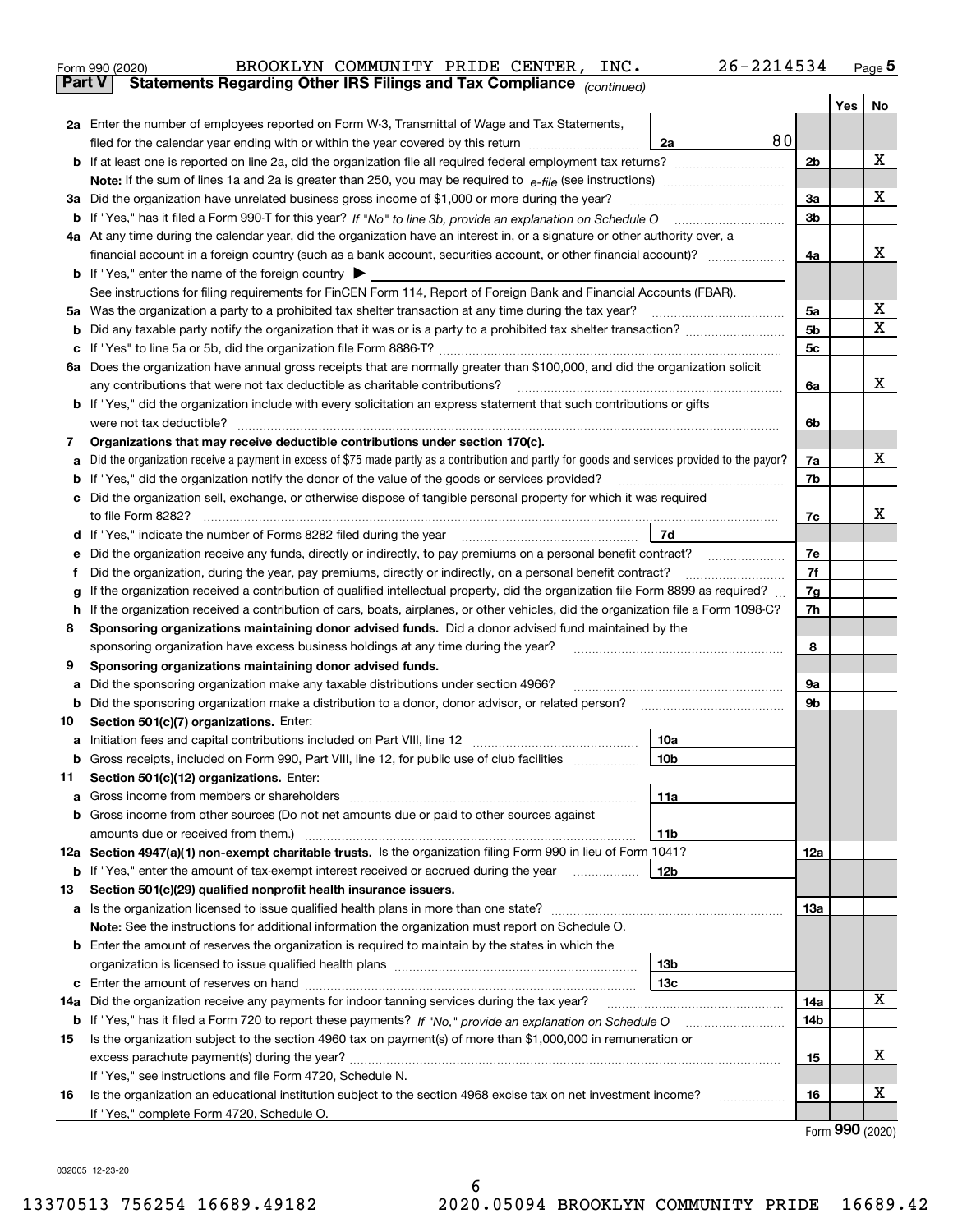|  | Form 990 (2020) |
|--|-----------------|
|  |                 |

BROOKLYN COMMUNITY PRIDE CENTER, INC. 26-2214534

*For each "Yes" response to lines 2 through 7b below, and for a "No" response to line 8a, 8b, or 10b below, describe the circumstances, processes, or changes on Schedule O. See instructions.* Form 990 (2020) **COMBUNT BROOKLYN** COMMUNITY PRIDE CENTER, INC. 26-2214534 Page 6<br>**Part VI Governance, Management, and Disclosure** For each "Yes" response to lines 2 through 7b below, and for a "No" response

|        | <b>1a</b> Enter the number of voting members of the governing body at the end of the tax year                                                                                 | 1a |  | 11 |                         | Yes <sub>1</sub> | No                      |  |  |  |
|--------|-------------------------------------------------------------------------------------------------------------------------------------------------------------------------------|----|--|----|-------------------------|------------------|-------------------------|--|--|--|
|        | If there are material differences in voting rights among members of the governing body, or if the governing                                                                   |    |  |    |                         |                  |                         |  |  |  |
|        | body delegated broad authority to an executive committee or similar committee, explain on Schedule O.                                                                         |    |  |    |                         |                  |                         |  |  |  |
| b      | Enter the number of voting members included on line 1a, above, who are independent                                                                                            | 1b |  | 11 |                         |                  |                         |  |  |  |
| 2      | Did any officer, director, trustee, or key employee have a family relationship or a business relationship with any other                                                      |    |  |    |                         |                  |                         |  |  |  |
|        | officer, director, trustee, or key employee?                                                                                                                                  |    |  |    | $\mathbf{2}$            |                  | X                       |  |  |  |
| З      | Did the organization delegate control over management duties customarily performed by or under the direct supervision                                                         |    |  |    |                         |                  |                         |  |  |  |
|        | of officers, directors, trustees, or key employees to a management company or other person?                                                                                   |    |  |    | 3                       |                  | X                       |  |  |  |
| 4      | Did the organization make any significant changes to its governing documents since the prior Form 990 was filed?                                                              |    |  |    | $\overline{\mathbf{4}}$ |                  | $\overline{\mathbf{x}}$ |  |  |  |
| 5      |                                                                                                                                                                               |    |  |    | 5                       |                  | $\overline{\mathbf{x}}$ |  |  |  |
| 6      | Did the organization have members or stockholders?                                                                                                                            |    |  |    | 6                       |                  | $\mathbf X$             |  |  |  |
| 7a     | Did the organization have members, stockholders, or other persons who had the power to elect or appoint one or                                                                |    |  |    |                         |                  |                         |  |  |  |
|        |                                                                                                                                                                               |    |  |    | 7a                      |                  | X                       |  |  |  |
|        | <b>b</b> Are any governance decisions of the organization reserved to (or subject to approval by) members, stockholders, or                                                   |    |  |    |                         |                  |                         |  |  |  |
|        | persons other than the governing body?                                                                                                                                        |    |  |    | 7b                      |                  | х                       |  |  |  |
|        | Did the organization contemporaneously document the meetings held or written actions undertaken during the year by the following:                                             |    |  |    |                         |                  |                         |  |  |  |
| 8      |                                                                                                                                                                               |    |  |    | 8а                      | X                |                         |  |  |  |
| a<br>b |                                                                                                                                                                               |    |  |    | 8b                      | X                |                         |  |  |  |
|        |                                                                                                                                                                               |    |  |    |                         |                  |                         |  |  |  |
| 9      | Is there any officer, director, trustee, or key employee listed in Part VII, Section A, who cannot be reached at the                                                          |    |  |    | 9                       |                  | X                       |  |  |  |
|        | Section B. Policies (This Section B requests information about policies not required by the Internal Revenue Code.)                                                           |    |  |    |                         |                  |                         |  |  |  |
|        |                                                                                                                                                                               |    |  |    |                         | Yes              | No                      |  |  |  |
|        |                                                                                                                                                                               |    |  |    | 10a                     |                  | X                       |  |  |  |
|        |                                                                                                                                                                               |    |  |    |                         |                  |                         |  |  |  |
|        | <b>b</b> If "Yes," did the organization have written policies and procedures governing the activities of such chapters, affiliates,                                           |    |  |    |                         |                  |                         |  |  |  |
|        |                                                                                                                                                                               |    |  |    | 10 <sub>b</sub>         | X                |                         |  |  |  |
|        | 11a Has the organization provided a complete copy of this Form 990 to all members of its governing body before filing the form?                                               |    |  |    | 11a                     |                  |                         |  |  |  |
|        | <b>b</b> Describe in Schedule O the process, if any, used by the organization to review this Form 990.                                                                        |    |  |    |                         | X                |                         |  |  |  |
|        |                                                                                                                                                                               |    |  |    | 12a                     | х                |                         |  |  |  |
|        | <b>b</b> Were officers, directors, or trustees, and key employees required to disclose annually interests that could give rise to conflicts?                                  |    |  |    | 12 <sub>b</sub>         |                  |                         |  |  |  |
|        | c Did the organization regularly and consistently monitor and enforce compliance with the policy? If "Yes," describe                                                          |    |  |    |                         | X                |                         |  |  |  |
|        | in Schedule O how this was done manufactured and continuum control of the Schedule O how this was done manufactured and continuum control of the Schedule O how this was done |    |  |    | 12c<br>13               | X                |                         |  |  |  |
| 13     |                                                                                                                                                                               |    |  |    | 14                      | X                |                         |  |  |  |
| 14     |                                                                                                                                                                               |    |  |    |                         |                  |                         |  |  |  |
| 15     | Did the process for determining compensation of the following persons include a review and approval by independent                                                            |    |  |    |                         |                  |                         |  |  |  |
|        | persons, comparability data, and contemporaneous substantiation of the deliberation and decision?                                                                             |    |  |    |                         | х                |                         |  |  |  |
|        |                                                                                                                                                                               |    |  |    | 15a                     |                  | $\mathbf X$             |  |  |  |
|        |                                                                                                                                                                               |    |  |    | 15b                     |                  |                         |  |  |  |
|        | If "Yes" to line 15a or 15b, describe the process in Schedule O (see instructions).                                                                                           |    |  |    |                         |                  |                         |  |  |  |
|        | 16a Did the organization invest in, contribute assets to, or participate in a joint venture or similar arrangement with a                                                     |    |  |    |                         |                  | X                       |  |  |  |
|        | taxable entity during the year?                                                                                                                                               |    |  |    | 16a                     |                  |                         |  |  |  |
|        | b If "Yes," did the organization follow a written policy or procedure requiring the organization to evaluate its participation                                                |    |  |    |                         |                  |                         |  |  |  |
|        | in joint venture arrangements under applicable federal tax law, and take steps to safeguard the organization's                                                                |    |  |    |                         |                  |                         |  |  |  |
|        | exempt status with respect to such arrangements?                                                                                                                              |    |  |    | 16b                     |                  |                         |  |  |  |
|        | <b>Section C. Disclosure</b>                                                                                                                                                  |    |  |    |                         |                  |                         |  |  |  |
| 17     | List the states with which a copy of this Form 990 is required to be filed $\blacktriangleright$ NY                                                                           |    |  |    |                         |                  |                         |  |  |  |
| 18     | Section 6104 requires an organization to make its Forms 1023 (1024 or 1024-A, if applicable), 990, and 990-T (Section 501(c)(3)s only) available                              |    |  |    |                         |                  |                         |  |  |  |
|        | for public inspection. Indicate how you made these available. Check all that apply.                                                                                           |    |  |    |                         |                  |                         |  |  |  |
|        | $\vert X \vert$ Another's website<br>$\lfloor x \rfloor$ Upon request<br>$\mid$ $\rm X\mid$ Own website<br>Other (explain on Schedule O)                                      |    |  |    |                         |                  |                         |  |  |  |
| 19     | Describe on Schedule O whether (and if so, how) the organization made its governing documents, conflict of interest policy, and financial                                     |    |  |    |                         |                  |                         |  |  |  |
|        | statements available to the public during the tax year.                                                                                                                       |    |  |    |                         |                  |                         |  |  |  |
| 20     | State the name, address, and telephone number of the person who possesses the organization's books and records                                                                |    |  |    |                         |                  |                         |  |  |  |
|        | FLOYD RUMOHR - 347-889-7719                                                                                                                                                   |    |  |    |                         |                  |                         |  |  |  |
|        | 11216<br>1360 FULTON,<br>GROUND FLOOR, BROOKLYN, NY                                                                                                                           |    |  |    |                         | Form 990 (2020)  |                         |  |  |  |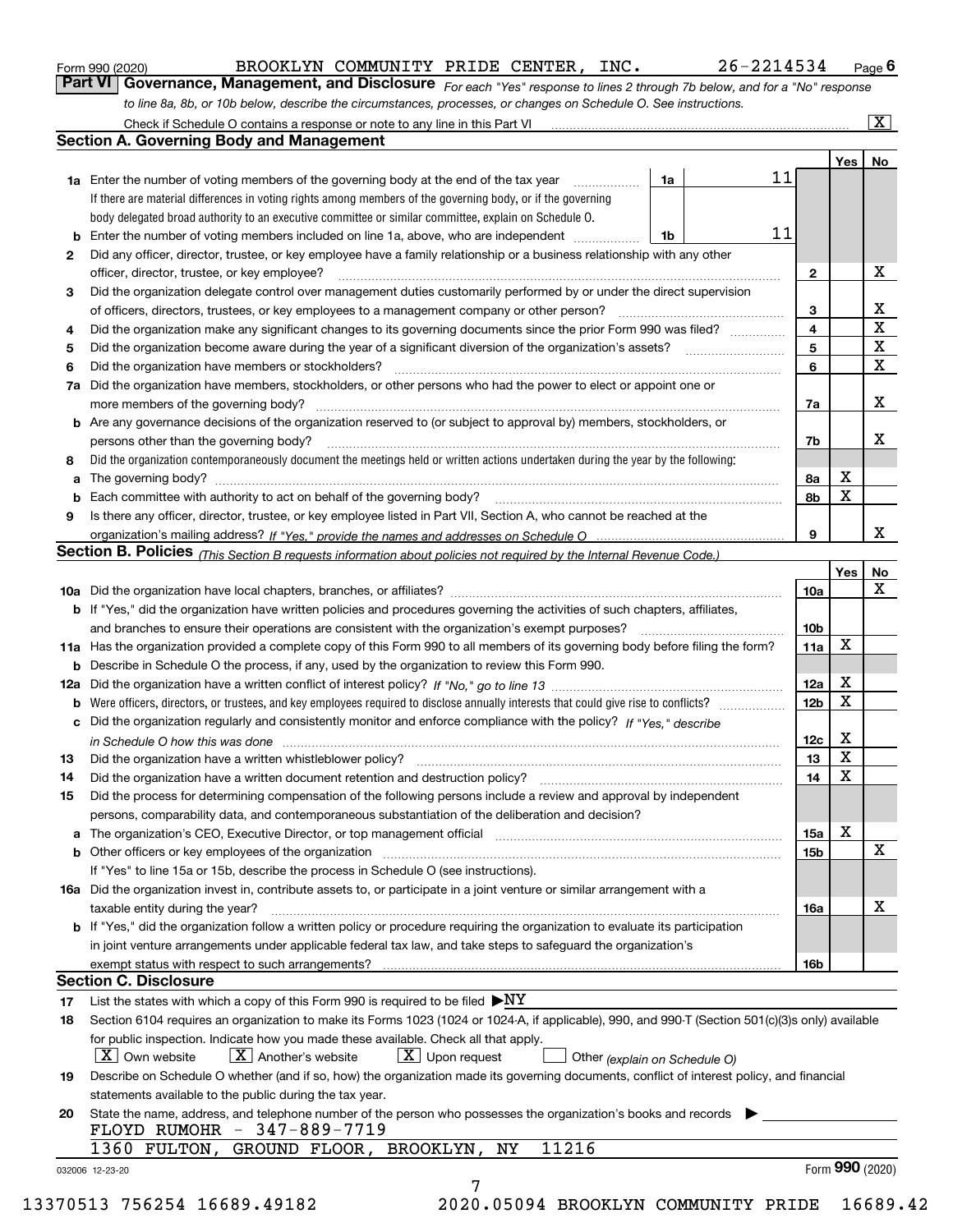$\mathcal{L}^{\text{max}}$ 

**7Part VII Compensation of Officers, Directors, Trustees, Key Employees, Highest Compensated Employees, and Independent Contractors**

Check if Schedule O contains a response or note to any line in this Part VII

**Section A. Officers, Directors, Trustees, Key Employees, and Highest Compensated Employees**

**1a**  Complete this table for all persons required to be listed. Report compensation for the calendar year ending with or within the organization's tax year. **•** List all of the organization's current officers, directors, trustees (whether individuals or organizations), regardless of amount of compensation.

Enter -0- in columns (D), (E), and (F) if no compensation was paid.

 $\bullet$  List all of the organization's  $\,$ current key employees, if any. See instructions for definition of "key employee."

**•** List the organization's five current highest compensated employees (other than an officer, director, trustee, or key employee) who received reportable compensation (Box 5 of Form W-2 and/or Box 7 of Form 1099-MISC) of more than \$100,000 from the organization and any related organizations.

**•** List all of the organization's former officers, key employees, and highest compensated employees who received more than \$100,000 of reportable compensation from the organization and any related organizations.

**former directors or trustees**  ¥ List all of the organization's that received, in the capacity as a former director or trustee of the organization, more than \$10,000 of reportable compensation from the organization and any related organizations.

See instructions for the order in which to list the persons above.

Check this box if neither the organization nor any related organization compensated any current officer, director, or trustee.  $\mathcal{L}^{\text{max}}$ 

| (A)                            | (B)               | (C)                            |                                                                  |             |              |                                  |        | (D)             | (E)             | (F)            |  |  |  |  |
|--------------------------------|-------------------|--------------------------------|------------------------------------------------------------------|-------------|--------------|----------------------------------|--------|-----------------|-----------------|----------------|--|--|--|--|
| Name and title                 | Average           |                                | (do not check more than one                                      |             | Position     |                                  |        | Reportable      | Reportable      | Estimated      |  |  |  |  |
|                                | hours per         |                                | box, unless person is both an<br>officer and a director/trustee) |             |              |                                  |        | compensation    | compensation    | amount of      |  |  |  |  |
|                                | week              |                                |                                                                  |             |              |                                  |        | from            | from related    | other          |  |  |  |  |
|                                | (list any         |                                |                                                                  |             |              |                                  |        | the             | organizations   | compensation   |  |  |  |  |
|                                | hours for         |                                |                                                                  |             |              |                                  |        | organization    | (W-2/1099-MISC) | from the       |  |  |  |  |
|                                | related           |                                |                                                                  |             |              |                                  |        | (W-2/1099-MISC) |                 | organization   |  |  |  |  |
|                                | organizations     |                                |                                                                  |             |              |                                  |        |                 |                 | and related    |  |  |  |  |
|                                | below<br>line)    | Individual trustee or director | Institutional trustee                                            | Officer     | Key employee | Highest compensated<br> employee | Former |                 |                 | organizations  |  |  |  |  |
| FLOYD RUMOHR<br>(1)            | 40.00             |                                |                                                                  |             |              |                                  |        |                 |                 |                |  |  |  |  |
| CHIEF EXECUTIVE OFFICER        |                   | $\mathbf X$                    |                                                                  |             |              |                                  |        | 160,490.        | $\mathbf 0$ .   | 4,881.         |  |  |  |  |
| (2)<br><b>KAREN POTTER</b>     | 1.00              |                                |                                                                  |             |              |                                  |        |                 |                 |                |  |  |  |  |
| <b>BOARD MEMBER</b>            |                   | X                              |                                                                  |             |              |                                  |        | 0.              | $\mathbf 0$ .   | $0_{.}$        |  |  |  |  |
| (3)<br>STEPHANIE JOHNSON       | 2.00              |                                |                                                                  |             |              |                                  |        |                 |                 |                |  |  |  |  |
| VICE PRESIDENT                 |                   | $\mathbf X$                    |                                                                  | $\rm X$     |              |                                  |        | 0.              | $\mathbf 0$ .   | $\mathbf 0$ .  |  |  |  |  |
| (4)<br>SONELIUS KENDRICK-SMITH | $\overline{2.00}$ |                                |                                                                  |             |              |                                  |        |                 |                 |                |  |  |  |  |
| <b>BOARD PRESIDENT</b>         |                   | X                              |                                                                  | $\rm X$     |              |                                  |        | 0.              | $\mathbf 0$ .   | $0_{.}$        |  |  |  |  |
| SARITA NIRANJAN BHATT<br>(5)   | 1.00              |                                |                                                                  |             |              |                                  |        |                 |                 |                |  |  |  |  |
| <b>BOARD MEMBER</b>            |                   | $\overline{\mathbf{X}}$        |                                                                  |             |              |                                  |        | 0.              | $\mathbf 0$ .   | $0_{.}$        |  |  |  |  |
| <b>ALEX SHELDON</b><br>(6)     | 1.00              |                                |                                                                  |             |              |                                  |        |                 |                 |                |  |  |  |  |
| <b>BOARD SECRETARY</b>         |                   | $\overline{\mathbf{X}}$        |                                                                  |             |              |                                  |        | 0.              | $\mathbf 0$ .   | $\mathbf 0$ .  |  |  |  |  |
| SHERMAN COOPER<br>(7)          | 1.00              |                                |                                                                  |             |              |                                  |        |                 |                 |                |  |  |  |  |
| <b>BOARD MEMBER</b>            |                   | $\overline{\mathbf{X}}$        |                                                                  |             |              |                                  |        | 0.              | $\mathbf 0$ .   | $\mathbf 0$ .  |  |  |  |  |
| MICHAEL ARLOTTO<br>(8)         | $\overline{2.00}$ |                                |                                                                  |             |              |                                  |        |                 |                 |                |  |  |  |  |
| <b>TREASURER</b>               |                   | $\overline{\textbf{X}}$        |                                                                  | $\mathbf X$ |              |                                  |        | 0.              | $\mathbf 0$ .   | 0.             |  |  |  |  |
| <b>JOANNE JACOBSON</b><br>(9)  | 1.00              |                                |                                                                  |             |              |                                  |        |                 |                 |                |  |  |  |  |
| <b>BOARD MEMBER</b>            |                   | X                              |                                                                  |             |              |                                  |        | 0.              | $\mathbf 0$ .   | $0_{.}$        |  |  |  |  |
| (10) OMARI SCOTT               | 1.00              |                                |                                                                  |             |              |                                  |        |                 |                 |                |  |  |  |  |
| BOARD MEMBER                   |                   | $\overline{\text{X}}$          |                                                                  |             |              |                                  |        | $0$ .           | $\mathbf{0}$ .  | $0$ .          |  |  |  |  |
| (11) BARBARA SMALLWOOD         | 1.00              |                                |                                                                  |             |              |                                  |        |                 |                 |                |  |  |  |  |
| <b>BOARD MEMBER</b>            |                   | $\overline{\mathbf{X}}$        |                                                                  |             |              |                                  |        | 0.              | $\mathbf 0$ .   | 0.             |  |  |  |  |
| (12) QUINCEY SMITH             | 1.00              |                                |                                                                  |             |              |                                  |        |                 |                 |                |  |  |  |  |
| <b>BOARD MEMBER</b>            |                   | $\overline{\textbf{X}}$        |                                                                  |             |              |                                  |        | 0.              | $\mathbf 0$ .   | 0.             |  |  |  |  |
|                                |                   |                                |                                                                  |             |              |                                  |        |                 |                 |                |  |  |  |  |
|                                |                   |                                |                                                                  |             |              |                                  |        |                 |                 |                |  |  |  |  |
|                                |                   |                                |                                                                  |             |              |                                  |        |                 |                 |                |  |  |  |  |
|                                |                   |                                |                                                                  |             |              |                                  |        |                 |                 |                |  |  |  |  |
|                                |                   |                                |                                                                  |             |              |                                  |        |                 |                 |                |  |  |  |  |
|                                |                   |                                |                                                                  |             |              |                                  |        |                 |                 |                |  |  |  |  |
|                                |                   |                                |                                                                  |             |              |                                  |        |                 |                 |                |  |  |  |  |
|                                |                   |                                |                                                                  |             |              |                                  |        |                 |                 |                |  |  |  |  |
|                                |                   |                                |                                                                  |             |              |                                  |        |                 |                 |                |  |  |  |  |
|                                |                   |                                |                                                                  |             |              |                                  |        |                 |                 | $\overline{2}$ |  |  |  |  |

8

032007 12-23-20

Form (2020) **990**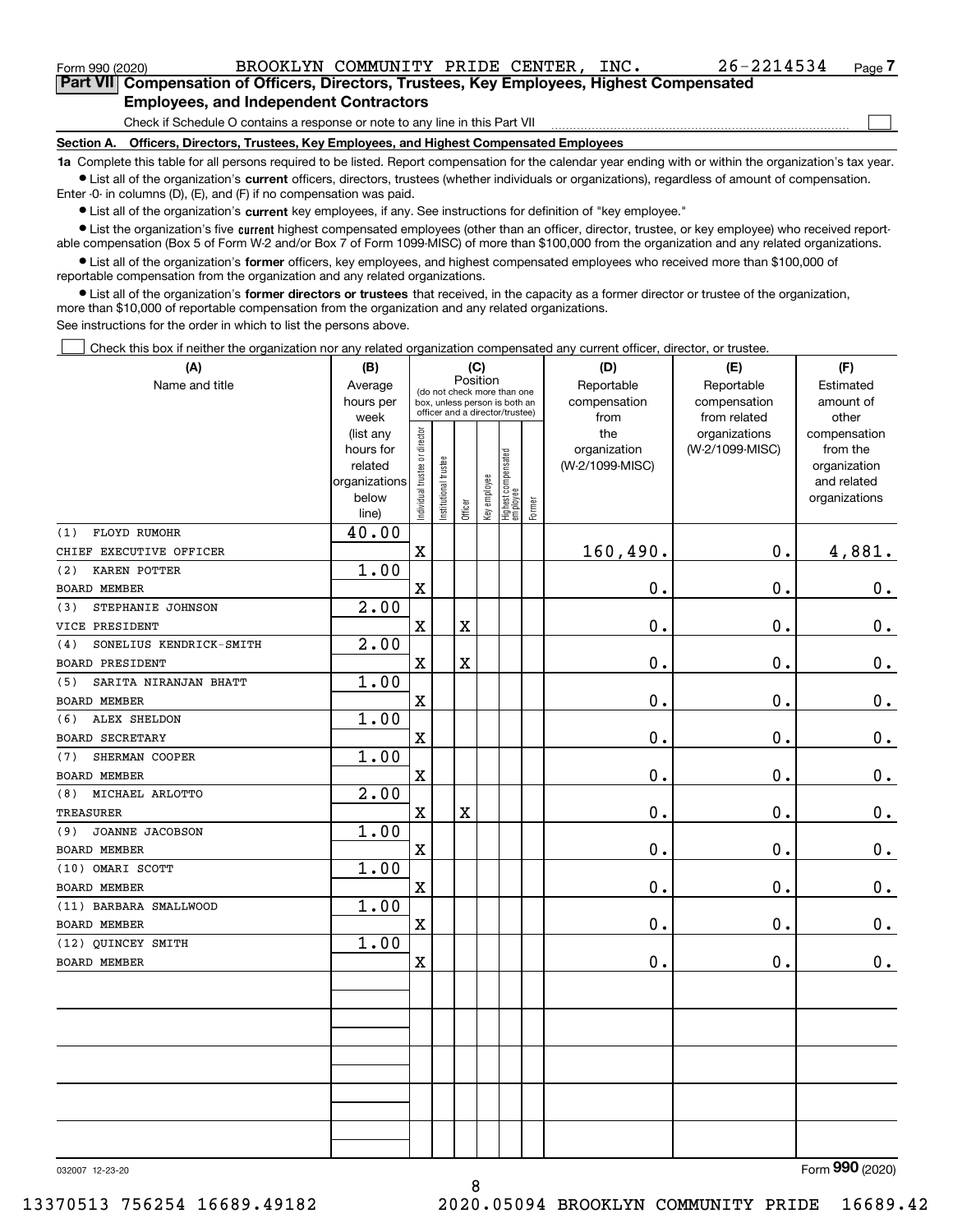|                 | Form 990 (2020)                                                                                                                                      |                      |                                |                                 |          |              |                                  |        | BROOKLYN COMMUNITY PRIDE CENTER, INC. | 26-2214534      |                  |              |                             | Page 8           |
|-----------------|------------------------------------------------------------------------------------------------------------------------------------------------------|----------------------|--------------------------------|---------------------------------|----------|--------------|----------------------------------|--------|---------------------------------------|-----------------|------------------|--------------|-----------------------------|------------------|
| <b>Part VII</b> | Section A. Officers, Directors, Trustees, Key Employees, and Highest Compensated Employees (continued)                                               |                      |                                |                                 |          |              |                                  |        |                                       |                 |                  |              |                             |                  |
|                 | (A)                                                                                                                                                  | (B)                  |                                |                                 | (C)      |              |                                  |        | (D)                                   | (E)             |                  |              |                             |                  |
|                 | Name and title                                                                                                                                       | Average              |                                | (do not check more than one     | Position |              |                                  |        | Reportable                            | Reportable      |                  |              | Estimated                   |                  |
|                 |                                                                                                                                                      | hours per            |                                | box, unless person is both an   |          |              |                                  |        | compensation                          | compensation    |                  |              | amount of                   |                  |
|                 |                                                                                                                                                      | week                 |                                | officer and a director/trustee) |          |              |                                  |        | from                                  | from related    |                  |              | other                       |                  |
|                 |                                                                                                                                                      | (list any            |                                |                                 |          |              |                                  |        | the                                   | organizations   |                  |              | compensation                |                  |
|                 |                                                                                                                                                      | hours for<br>related |                                |                                 |          |              |                                  |        | organization                          | (W-2/1099-MISC) |                  |              | from the                    |                  |
|                 |                                                                                                                                                      | organizations        |                                |                                 |          |              |                                  |        | (W-2/1099-MISC)                       |                 |                  |              | organization<br>and related |                  |
|                 |                                                                                                                                                      | below                |                                |                                 |          |              |                                  |        |                                       |                 |                  |              | organizations               |                  |
|                 |                                                                                                                                                      | line)                | Individual trustee or director | Institutional trustee           | Officer  | Key employee | Highest compensated<br> employee | Former |                                       |                 |                  |              |                             |                  |
|                 |                                                                                                                                                      |                      |                                |                                 |          |              |                                  |        |                                       |                 |                  |              |                             |                  |
|                 |                                                                                                                                                      |                      |                                |                                 |          |              |                                  |        |                                       |                 |                  |              |                             |                  |
|                 |                                                                                                                                                      |                      |                                |                                 |          |              |                                  |        |                                       |                 |                  |              |                             |                  |
|                 |                                                                                                                                                      |                      |                                |                                 |          |              |                                  |        |                                       |                 |                  |              |                             |                  |
|                 |                                                                                                                                                      |                      |                                |                                 |          |              |                                  |        |                                       |                 |                  |              |                             |                  |
|                 |                                                                                                                                                      |                      |                                |                                 |          |              |                                  |        |                                       |                 |                  |              |                             |                  |
|                 |                                                                                                                                                      |                      |                                |                                 |          |              |                                  |        |                                       |                 |                  |              |                             |                  |
|                 |                                                                                                                                                      |                      |                                |                                 |          |              |                                  |        |                                       |                 |                  |              |                             |                  |
|                 |                                                                                                                                                      |                      |                                |                                 |          |              |                                  |        |                                       |                 |                  |              |                             |                  |
|                 |                                                                                                                                                      |                      |                                |                                 |          |              |                                  |        |                                       |                 |                  |              |                             |                  |
|                 |                                                                                                                                                      |                      |                                |                                 |          |              |                                  |        |                                       |                 |                  |              |                             |                  |
|                 |                                                                                                                                                      |                      |                                |                                 |          |              |                                  |        |                                       |                 |                  |              |                             |                  |
|                 |                                                                                                                                                      |                      |                                |                                 |          |              |                                  |        |                                       |                 |                  |              |                             |                  |
|                 |                                                                                                                                                      |                      |                                |                                 |          |              |                                  |        |                                       |                 |                  |              |                             |                  |
|                 |                                                                                                                                                      |                      |                                |                                 |          |              |                                  |        |                                       |                 |                  |              |                             |                  |
|                 |                                                                                                                                                      |                      |                                |                                 |          |              |                                  |        |                                       |                 |                  |              |                             |                  |
|                 |                                                                                                                                                      |                      |                                |                                 |          |              |                                  |        |                                       |                 |                  |              |                             |                  |
|                 |                                                                                                                                                      |                      |                                |                                 |          |              |                                  |        | 160,490.                              |                 | 0.               |              |                             | 4,881.           |
|                 | c Total from continuation sheets to Part VII, Section A manufactured by                                                                              |                      |                                |                                 |          |              |                                  |        |                                       | 0.              | $\overline{0}$ . |              |                             | 0.               |
|                 |                                                                                                                                                      |                      |                                |                                 |          |              |                                  |        | 160, 490.                             |                 | 0.               |              |                             | 4,881.           |
| 2               | Total number of individuals (including but not limited to those listed above) who received more than \$100,000 of reportable                         |                      |                                |                                 |          |              |                                  |        |                                       |                 |                  |              |                             |                  |
|                 | compensation from the organization $\blacktriangleright$                                                                                             |                      |                                |                                 |          |              |                                  |        |                                       |                 |                  |              |                             | 1                |
|                 |                                                                                                                                                      |                      |                                |                                 |          |              |                                  |        |                                       |                 |                  |              | Yes                         | No               |
| 3               | Did the organization list any former officer, director, trustee, key employee, or highest compensated employee on                                    |                      |                                |                                 |          |              |                                  |        |                                       |                 |                  |              |                             |                  |
|                 | line 1a? If "Yes," complete Schedule J for such individual manufactured contained and the line 1a? If "Yes," complete Schedule J for such individual |                      |                                |                                 |          |              |                                  |        |                                       |                 |                  | 3            |                             | X                |
|                 | For any individual listed on line 1a, is the sum of reportable compensation and other compensation from the organization                             |                      |                                |                                 |          |              |                                  |        |                                       |                 |                  |              |                             |                  |
|                 |                                                                                                                                                      |                      |                                |                                 |          |              |                                  |        |                                       |                 |                  | 4            | X                           |                  |
| 5               | Did any person listed on line 1a receive or accrue compensation from any unrelated organization or individual for services                           |                      |                                |                                 |          |              |                                  |        |                                       |                 |                  |              |                             |                  |
|                 |                                                                                                                                                      |                      |                                |                                 |          |              |                                  |        |                                       |                 |                  | 5            |                             | х                |
|                 | <b>Section B. Independent Contractors</b>                                                                                                            |                      |                                |                                 |          |              |                                  |        |                                       |                 |                  |              |                             |                  |
| 1.              | Complete this table for your five highest compensated independent contractors that received more than \$100,000 of compensation from                 |                      |                                |                                 |          |              |                                  |        |                                       |                 |                  |              |                             |                  |
|                 | the organization. Report compensation for the calendar year ending with or within the organization's tax year.                                       |                      |                                |                                 |          |              |                                  |        |                                       |                 |                  |              |                             |                  |
|                 | (A)<br>Name and business address                                                                                                                     |                      |                                |                                 |          |              |                                  |        | Description of services               | (B)             |                  | Compensation | (C)                         |                  |
|                 |                                                                                                                                                      |                      |                                | <b>NONE</b>                     |          |              |                                  |        |                                       |                 |                  |              |                             |                  |
|                 |                                                                                                                                                      |                      |                                |                                 |          |              |                                  |        |                                       |                 |                  |              |                             |                  |
|                 |                                                                                                                                                      |                      |                                |                                 |          |              |                                  |        |                                       |                 |                  |              |                             |                  |
|                 |                                                                                                                                                      |                      |                                |                                 |          |              |                                  |        |                                       |                 |                  |              |                             |                  |
|                 |                                                                                                                                                      |                      |                                |                                 |          |              |                                  |        |                                       |                 |                  |              |                             |                  |
|                 |                                                                                                                                                      |                      |                                |                                 |          |              |                                  |        |                                       |                 |                  |              |                             |                  |
|                 |                                                                                                                                                      |                      |                                |                                 |          |              |                                  |        |                                       |                 |                  |              |                             |                  |
|                 |                                                                                                                                                      |                      |                                |                                 |          |              |                                  |        |                                       |                 |                  |              |                             |                  |
|                 |                                                                                                                                                      |                      |                                |                                 |          |              |                                  |        |                                       |                 |                  |              |                             |                  |
|                 |                                                                                                                                                      |                      |                                |                                 |          |              |                                  |        |                                       |                 |                  |              |                             |                  |
| 2               | Total number of independent contractors (including but not limited to those listed above) who received more than                                     |                      |                                |                                 |          |              |                                  |        |                                       |                 |                  |              |                             |                  |
|                 | \$100,000 of compensation from the organization                                                                                                      |                      |                                |                                 |          | 0            |                                  |        |                                       |                 |                  |              |                             | $000 \times 000$ |

Form (2020) **990**

032008 12-23-20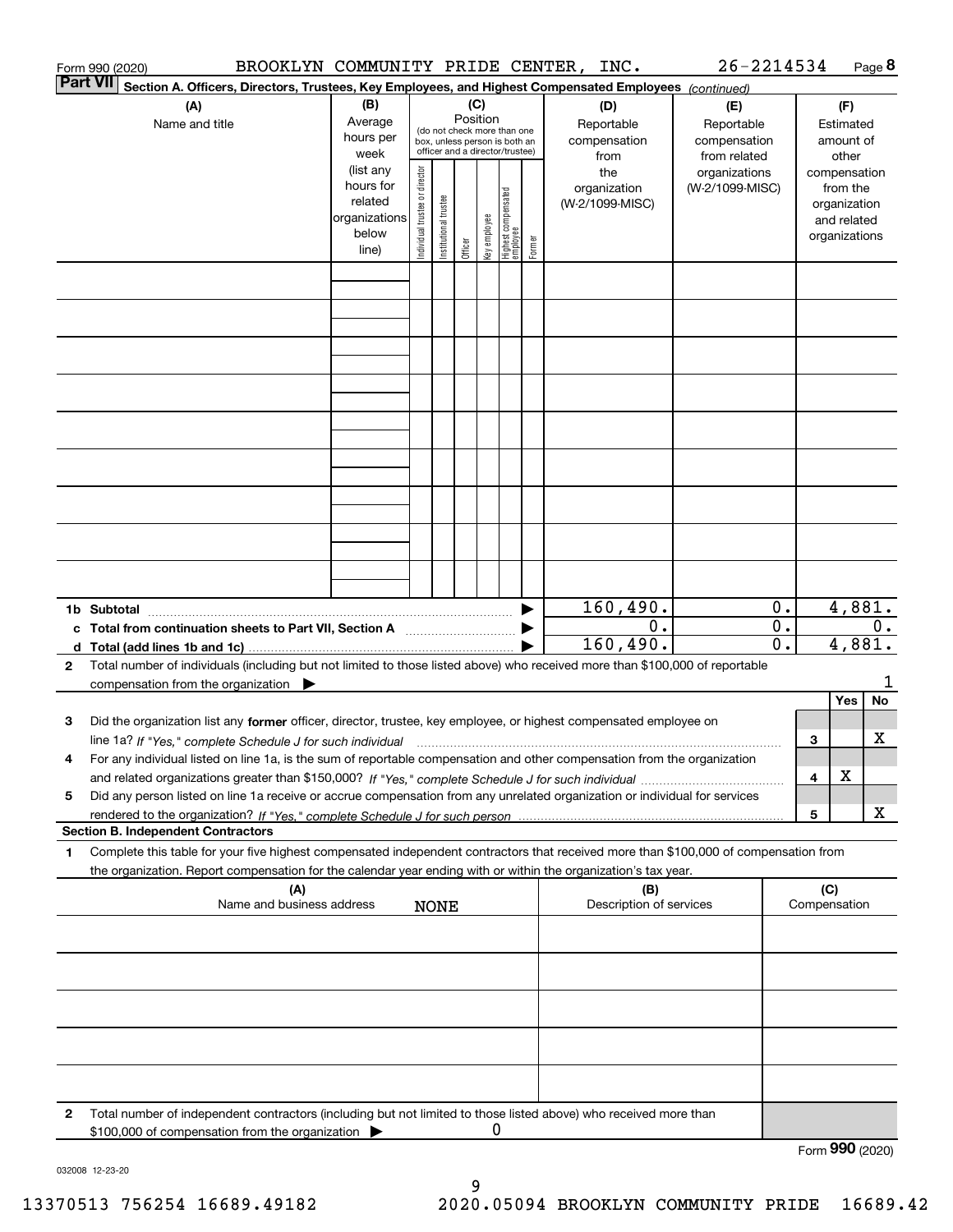|                                                           |                  | BROOKLYN COMMUNITY PRIDE CENTER,<br>Form 990 (2020)                                                                                                                                                                                                  |                      |                          | INC.                                         | 26-2214534                                        | Page 9                                                          |
|-----------------------------------------------------------|------------------|------------------------------------------------------------------------------------------------------------------------------------------------------------------------------------------------------------------------------------------------------|----------------------|--------------------------|----------------------------------------------|---------------------------------------------------|-----------------------------------------------------------------|
|                                                           | <b>Part VIII</b> | <b>Statement of Revenue</b>                                                                                                                                                                                                                          |                      |                          |                                              |                                                   |                                                                 |
|                                                           |                  | Check if Schedule O contains a response or note to any line in this Part VIII                                                                                                                                                                        |                      |                          |                                              |                                                   |                                                                 |
|                                                           |                  |                                                                                                                                                                                                                                                      |                      | (A)<br>Total revenue     | (B)<br>Related or exempt<br>function revenue | $\overline{(C)}$<br>Unrelated<br>business revenue | (D)<br>Revenue excluded<br>from tax under<br>sections 512 - 514 |
|                                                           |                  | 1 a Federated campaigns<br>1a                                                                                                                                                                                                                        |                      |                          |                                              |                                                   |                                                                 |
|                                                           |                  | 1 <sub>b</sub><br><b>b</b> Membership dues                                                                                                                                                                                                           |                      |                          |                                              |                                                   |                                                                 |
| Contributions, Gifts, Grants<br>and Other Similar Amounts |                  | 1 <sub>c</sub><br>Fundraising events<br>c                                                                                                                                                                                                            |                      |                          |                                              |                                                   |                                                                 |
|                                                           |                  | 1 <sub>d</sub><br>d Related organizations                                                                                                                                                                                                            |                      |                          |                                              |                                                   |                                                                 |
|                                                           |                  | e Government grants (contributions)<br>1e                                                                                                                                                                                                            | 592,857.             |                          |                                              |                                                   |                                                                 |
|                                                           |                  | f All other contributions, gifts, grants, and                                                                                                                                                                                                        |                      |                          |                                              |                                                   |                                                                 |
|                                                           |                  | 1f<br>similar amounts not included above                                                                                                                                                                                                             | 416,805.             |                          |                                              |                                                   |                                                                 |
|                                                           |                  | $1g$ \$<br>Noncash contributions included in lines 1a-1f<br>a                                                                                                                                                                                        |                      | $1,009,662$ .            |                                              |                                                   |                                                                 |
|                                                           |                  |                                                                                                                                                                                                                                                      | <b>Business Code</b> |                          |                                              |                                                   |                                                                 |
|                                                           | 2 a              |                                                                                                                                                                                                                                                      |                      |                          |                                              |                                                   |                                                                 |
| Program Service<br>Revenue                                | b                | <u> 1989 - Andrea Stadt Britain, amerikansk politiker (</u>                                                                                                                                                                                          |                      |                          |                                              |                                                   |                                                                 |
|                                                           |                  | <u> 1989 - Johann Stein, marwolaethau a bhann an t-Albann an t-Albann an t-Albann an t-Albann an t-Albann an t-Alb</u><br>с<br><u> 1989 - Johann Harry Harry Harry Harry Harry Harry Harry Harry Harry Harry Harry Harry Harry Harry Harry Harry</u> |                      |                          |                                              |                                                   |                                                                 |
|                                                           | d                | <u> 1989 - Johann Stein, mars an de Britannich (b. 1989)</u>                                                                                                                                                                                         |                      |                          |                                              |                                                   |                                                                 |
|                                                           | е                |                                                                                                                                                                                                                                                      |                      |                          |                                              |                                                   |                                                                 |
|                                                           |                  |                                                                                                                                                                                                                                                      |                      |                          |                                              |                                                   |                                                                 |
|                                                           |                  | a                                                                                                                                                                                                                                                    |                      |                          |                                              |                                                   |                                                                 |
|                                                           | З                | Investment income (including dividends, interest, and                                                                                                                                                                                                |                      |                          |                                              |                                                   |                                                                 |
|                                                           |                  |                                                                                                                                                                                                                                                      |                      | 50.                      | 50.                                          |                                                   |                                                                 |
|                                                           | 4                | Income from investment of tax-exempt bond proceeds                                                                                                                                                                                                   |                      |                          |                                              |                                                   |                                                                 |
|                                                           | 5                |                                                                                                                                                                                                                                                      |                      |                          |                                              |                                                   |                                                                 |
|                                                           |                  | (i) Real                                                                                                                                                                                                                                             | (ii) Personal        |                          |                                              |                                                   |                                                                 |
|                                                           |                  | <b>6 a</b> Gross rents<br>6a<br>6 <sub>b</sub>                                                                                                                                                                                                       |                      |                          |                                              |                                                   |                                                                 |
|                                                           | c                | <b>b</b> Less: rental expenses<br>Rental income or (loss)<br>6с                                                                                                                                                                                      |                      |                          |                                              |                                                   |                                                                 |
|                                                           |                  | <b>d</b> Net rental income or (loss)                                                                                                                                                                                                                 |                      |                          |                                              |                                                   |                                                                 |
|                                                           |                  | (i) Securities<br>7 a Gross amount from sales of                                                                                                                                                                                                     | (ii) Other           |                          |                                              |                                                   |                                                                 |
|                                                           |                  | assets other than inventory<br>7a                                                                                                                                                                                                                    |                      |                          |                                              |                                                   |                                                                 |
|                                                           |                  | <b>b</b> Less: cost or other basis                                                                                                                                                                                                                   |                      |                          |                                              |                                                   |                                                                 |
|                                                           |                  | and sales expenses<br>7b                                                                                                                                                                                                                             |                      |                          |                                              |                                                   |                                                                 |
| evenue                                                    |                  | <b>7c</b><br>c Gain or (loss)                                                                                                                                                                                                                        |                      |                          |                                              |                                                   |                                                                 |
| Œ                                                         |                  | d Net gain or (loss)                                                                                                                                                                                                                                 |                      |                          |                                              |                                                   |                                                                 |
| Other                                                     |                  | 8 a Gross income from fundraising events (not<br>including \$<br><u>and the state of</u> the state of                                                                                                                                                |                      |                          |                                              |                                                   |                                                                 |
|                                                           |                  | contributions reported on line 1c). See                                                                                                                                                                                                              |                      |                          |                                              |                                                   |                                                                 |
|                                                           |                  | 8a                                                                                                                                                                                                                                                   |                      |                          |                                              |                                                   |                                                                 |
|                                                           |                  | 8b<br><b>b</b> Less: direct expenses <i>manually contained</i>                                                                                                                                                                                       |                      |                          |                                              |                                                   |                                                                 |
|                                                           |                  | c Net income or (loss) from fundraising events                                                                                                                                                                                                       |                      |                          |                                              |                                                   |                                                                 |
|                                                           |                  | 9 a Gross income from gaming activities. See                                                                                                                                                                                                         |                      |                          |                                              |                                                   |                                                                 |
|                                                           |                  | 9a                                                                                                                                                                                                                                                   |                      |                          |                                              |                                                   |                                                                 |
|                                                           |                  | 9 <sub>b</sub><br><b>b</b> Less: direct expenses <b>manually</b><br>c Net income or (loss) from gaming activities                                                                                                                                    |                      |                          |                                              |                                                   |                                                                 |
|                                                           |                  | 10 a Gross sales of inventory, less returns                                                                                                                                                                                                          |                      |                          |                                              |                                                   |                                                                 |
|                                                           |                  | 10a                                                                                                                                                                                                                                                  |                      |                          |                                              |                                                   |                                                                 |
|                                                           |                  | 10 <sub>b</sub><br><b>b</b> Less: cost of goods sold                                                                                                                                                                                                 |                      |                          |                                              |                                                   |                                                                 |
|                                                           |                  | c Net income or (loss) from sales of inventory                                                                                                                                                                                                       |                      |                          |                                              |                                                   |                                                                 |
|                                                           |                  |                                                                                                                                                                                                                                                      | <b>Business Code</b> |                          |                                              |                                                   |                                                                 |
| Miscellaneous                                             |                  | 11 a CONSULTING FEES                                                                                                                                                                                                                                 | 541610               | 45,014.                  | 45,014.                                      |                                                   |                                                                 |
| Revenue                                                   |                  | <b>b ROOM LICENSING FEES</b>                                                                                                                                                                                                                         | 531390               | 28,640.                  | 28,640.                                      |                                                   |                                                                 |
|                                                           | с                |                                                                                                                                                                                                                                                      |                      |                          |                                              |                                                   |                                                                 |
|                                                           |                  |                                                                                                                                                                                                                                                      |                      |                          |                                              |                                                   |                                                                 |
|                                                           |                  |                                                                                                                                                                                                                                                      |                      | 73,654.                  |                                              |                                                   |                                                                 |
|                                                           | 12               |                                                                                                                                                                                                                                                      |                      | $\overline{1,083,366}$ . | 73,704.                                      | 0.                                                | $0$ .                                                           |
|                                                           | 032009 12-23-20  |                                                                                                                                                                                                                                                      |                      |                          |                                              |                                                   | Form 990 (2020)                                                 |

032009 12-23-20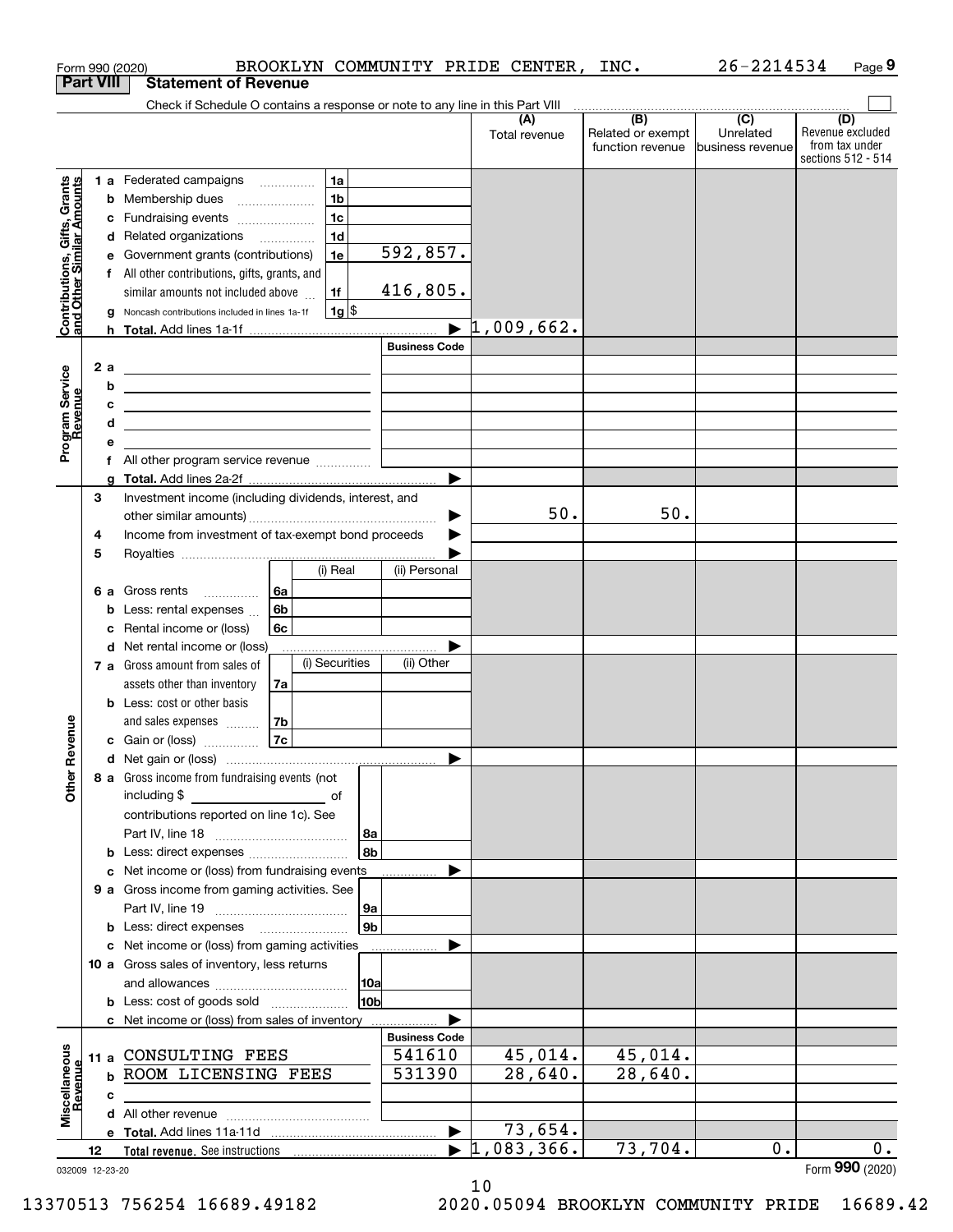**Part IX Statement of Functional Expenses**

|              | Section 501(c)(3) and 501(c)(4) organizations must complete all columns. All other organizations must complete column (A).                                                                                                                                          |                       |                                    |                                           |                                |  |  |  |  |  |
|--------------|---------------------------------------------------------------------------------------------------------------------------------------------------------------------------------------------------------------------------------------------------------------------|-----------------------|------------------------------------|-------------------------------------------|--------------------------------|--|--|--|--|--|
|              | Check if Schedule O contains a response or note to any line in this Part IX                                                                                                                                                                                         |                       |                                    |                                           | $\overline{\mathbf{X}}$        |  |  |  |  |  |
|              | Do not include amounts reported on lines 6b,<br>7b, 8b, 9b, and 10b of Part VIII.                                                                                                                                                                                   | (A)<br>Total expenses | (B)<br>Program service<br>expenses | (C)<br>Management and<br>general expenses | (D)<br>Fundraising<br>expenses |  |  |  |  |  |
| 1.           | Grants and other assistance to domestic organizations                                                                                                                                                                                                               |                       |                                    |                                           |                                |  |  |  |  |  |
|              | and domestic governments. See Part IV, line 21                                                                                                                                                                                                                      |                       |                                    |                                           |                                |  |  |  |  |  |
| $\mathbf{2}$ | Grants and other assistance to domestic                                                                                                                                                                                                                             |                       |                                    |                                           |                                |  |  |  |  |  |
|              | individuals. See Part IV, line 22<br>and a complete the complete state of the state of the state of the state of the state of the state of the state of the state of the state of the state of the state of the state of the state of the state of the state of the | 40,600.               | 40,600.                            |                                           |                                |  |  |  |  |  |
| 3            | Grants and other assistance to foreign                                                                                                                                                                                                                              |                       |                                    |                                           |                                |  |  |  |  |  |
|              | organizations, foreign governments, and foreign                                                                                                                                                                                                                     |                       |                                    |                                           |                                |  |  |  |  |  |
|              | individuals. See Part IV, lines 15 and 16                                                                                                                                                                                                                           |                       |                                    |                                           |                                |  |  |  |  |  |
| 4            | Benefits paid to or for members                                                                                                                                                                                                                                     |                       |                                    |                                           |                                |  |  |  |  |  |
| 5            | Compensation of current officers, directors,                                                                                                                                                                                                                        |                       |                                    |                                           |                                |  |  |  |  |  |
|              |                                                                                                                                                                                                                                                                     | 160,490.              | 75,126.                            | 45,983.                                   | 39,381.                        |  |  |  |  |  |
| 6            | Compensation not included above to disqualified                                                                                                                                                                                                                     |                       |                                    |                                           |                                |  |  |  |  |  |
|              | persons (as defined under section 4958(f)(1)) and                                                                                                                                                                                                                   |                       |                                    |                                           |                                |  |  |  |  |  |
|              | persons described in section 4958(c)(3)(B)                                                                                                                                                                                                                          |                       |                                    |                                           |                                |  |  |  |  |  |
| 7            |                                                                                                                                                                                                                                                                     | 334, 145.             | 249,040.                           | 24,681.                                   | 60, 424.                       |  |  |  |  |  |
| 8            | Pension plan accruals and contributions (include                                                                                                                                                                                                                    |                       |                                    |                                           |                                |  |  |  |  |  |
|              | section 401(k) and 403(b) employer contributions)                                                                                                                                                                                                                   |                       | 31,472.                            |                                           |                                |  |  |  |  |  |
| 9            |                                                                                                                                                                                                                                                                     | 52,686.<br>45,729.    | 31,960.                            | 8,371.<br>$\overline{5,942}$ .            | $\frac{12,843.7}{7,827.}$      |  |  |  |  |  |
| 10           |                                                                                                                                                                                                                                                                     |                       |                                    |                                           |                                |  |  |  |  |  |
| 11           | Fees for services (nonemployees):                                                                                                                                                                                                                                   |                       |                                    |                                           |                                |  |  |  |  |  |
| a            |                                                                                                                                                                                                                                                                     |                       |                                    |                                           |                                |  |  |  |  |  |
| b            |                                                                                                                                                                                                                                                                     | 43,654.               |                                    | 43,654.                                   |                                |  |  |  |  |  |
| с            |                                                                                                                                                                                                                                                                     |                       |                                    |                                           |                                |  |  |  |  |  |
| d            | Professional fundraising services. See Part IV, line 17                                                                                                                                                                                                             |                       |                                    |                                           |                                |  |  |  |  |  |
| f            | Investment management fees                                                                                                                                                                                                                                          |                       |                                    |                                           |                                |  |  |  |  |  |
| g            | Other. (If line 11g amount exceeds 10% of line 25,                                                                                                                                                                                                                  |                       |                                    |                                           |                                |  |  |  |  |  |
|              | column (A) amount, list line 11g expenses on Sch O.)                                                                                                                                                                                                                | 132,748.              | 23,008.                            | 41,442.                                   | 68,298.                        |  |  |  |  |  |
| 12           |                                                                                                                                                                                                                                                                     | 13,613.               | 2,073.                             | 247.                                      | 11,293.                        |  |  |  |  |  |
| 13           |                                                                                                                                                                                                                                                                     | 4,104.                | 2,037.                             | 1,573.                                    | 494.                           |  |  |  |  |  |
| 14           |                                                                                                                                                                                                                                                                     |                       |                                    |                                           |                                |  |  |  |  |  |
| 15           |                                                                                                                                                                                                                                                                     |                       |                                    |                                           |                                |  |  |  |  |  |
| 16           |                                                                                                                                                                                                                                                                     | 76,976.               | 61,798.                            | 1,820.                                    | 13,358.                        |  |  |  |  |  |
| 17           |                                                                                                                                                                                                                                                                     | 3,291.                | 2,838.                             | 453.                                      |                                |  |  |  |  |  |
| 18           | Payments of travel or entertainment expenses                                                                                                                                                                                                                        |                       |                                    |                                           |                                |  |  |  |  |  |
|              | for any federal, state, or local public officials                                                                                                                                                                                                                   |                       |                                    |                                           |                                |  |  |  |  |  |
| 19           | Conferences, conventions, and meetings                                                                                                                                                                                                                              | 3,324.                | 3,207.                             | 117.                                      |                                |  |  |  |  |  |
| 20           | Interest                                                                                                                                                                                                                                                            |                       |                                    |                                           |                                |  |  |  |  |  |
| 21           |                                                                                                                                                                                                                                                                     |                       |                                    |                                           |                                |  |  |  |  |  |
| 22           | Depreciation, depletion, and amortization                                                                                                                                                                                                                           | 15,561.               | 11,671.                            | 2,334.                                    | 1,556.                         |  |  |  |  |  |
| 23           | Insurance                                                                                                                                                                                                                                                           | $\overline{5,933}$ .  | 3,234.                             | 2,015.                                    | 684.                           |  |  |  |  |  |
| 24           | Other expenses. Itemize expenses not covered<br>above (List miscellaneous expenses on line 24e. If<br>line 24e amount exceeds 10% of line 25, column (A)<br>amount, list line 24e expenses on Schedule 0.)                                                          |                       |                                    |                                           |                                |  |  |  |  |  |
| a            | EQUIPMENT & FURNITURE                                                                                                                                                                                                                                               | 34, 462.              | 31,016.                            | 3,446.                                    |                                |  |  |  |  |  |
| b            | <b>SUPPLIES</b>                                                                                                                                                                                                                                                     | 23,994.               | 22,812.                            | 562.                                      | 620.                           |  |  |  |  |  |
|              | VIDEO PRODUCTION                                                                                                                                                                                                                                                    | $\overline{21,700}$ . | 12,610.                            | 5,940.                                    | 3,150.                         |  |  |  |  |  |
| d            | UTILITIES AND TELEPHONE                                                                                                                                                                                                                                             | 11,710.               | 7,604.                             | 2,299.                                    | 1,807.                         |  |  |  |  |  |
|              | e All other expenses                                                                                                                                                                                                                                                | 6,660.                | 5,126.                             | 493.                                      | 1,041.                         |  |  |  |  |  |
| 25           | Total functional expenses. Add lines 1 through 24e                                                                                                                                                                                                                  | 1,031,380.            | 617, 232.                          | 191, 372.                                 | 222,776.                       |  |  |  |  |  |
| 26           | Joint costs. Complete this line only if the organization                                                                                                                                                                                                            |                       |                                    |                                           |                                |  |  |  |  |  |
|              | reported in column (B) joint costs from a combined                                                                                                                                                                                                                  |                       |                                    |                                           |                                |  |  |  |  |  |
|              | educational campaign and fundraising solicitation.                                                                                                                                                                                                                  |                       |                                    |                                           |                                |  |  |  |  |  |
|              | Check here $\blacktriangleright$<br>if following SOP 98-2 (ASC 958-720)                                                                                                                                                                                             |                       |                                    |                                           |                                |  |  |  |  |  |

032010 12-23-20

Form (2020) **990**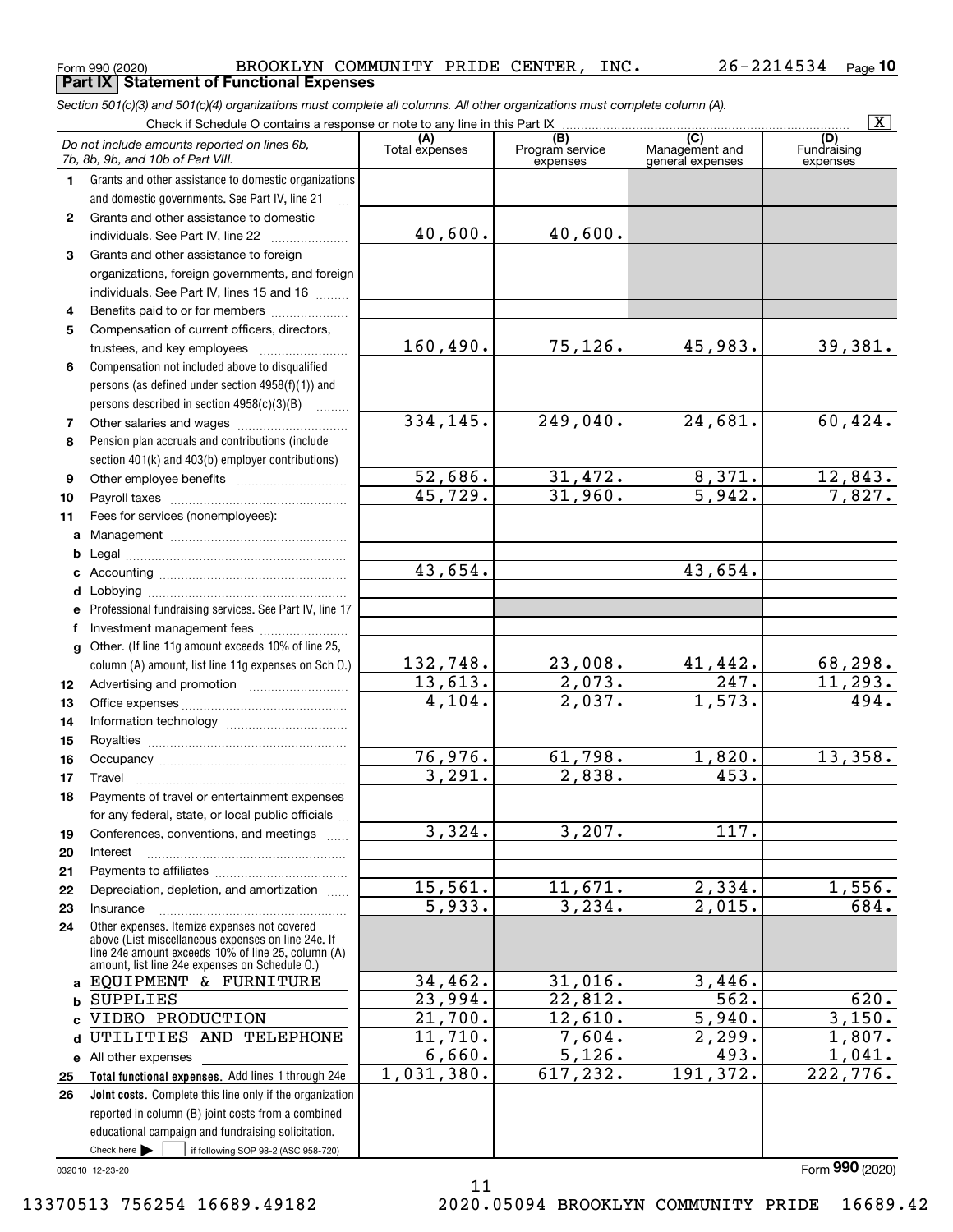| Form 990 (2020) | <b>BROOKLYN</b> | COMMUNITY | PRIDE | <b>CENTER</b> | INC. | 26–<br>, <i>L</i> | Page |
|-----------------|-----------------|-----------|-------|---------------|------|-------------------|------|
|                 |                 |           |       |               |      |                   |      |

|                             |    | Check if Schedule O contains a response or note to any line in this Part X [11] manufacture in the schedule O contains a response or note to any line in this Part X [11] manufacture in the Schedule O contains a response or |         |                            |                          |                  |                    |
|-----------------------------|----|--------------------------------------------------------------------------------------------------------------------------------------------------------------------------------------------------------------------------------|---------|----------------------------|--------------------------|------------------|--------------------|
|                             |    |                                                                                                                                                                                                                                |         |                            | (A)<br>Beginning of year |                  | (B)<br>End of year |
|                             | 1  |                                                                                                                                                                                                                                |         |                            | 601,040.                 | $\blacksquare$   | 386, 890.          |
|                             | 2  |                                                                                                                                                                                                                                |         |                            |                          | $\mathbf{2}$     |                    |
|                             | 3  |                                                                                                                                                                                                                                | 89,504. | 3                          | 400,125.                 |                  |                    |
|                             | 4  |                                                                                                                                                                                                                                | 34,992. | $\overline{\mathbf{4}}$    | 15,041.                  |                  |                    |
|                             | 5  | Loans and other receivables from any current or former officer, director,                                                                                                                                                      |         |                            |                          |                  |                    |
|                             |    | trustee, key employee, creator or founder, substantial contributor, or 35%                                                                                                                                                     |         |                            |                          |                  |                    |
|                             |    |                                                                                                                                                                                                                                |         | 5                          |                          |                  |                    |
|                             | 6  | Loans and other receivables from other disqualified persons (as defined                                                                                                                                                        |         |                            |                          |                  |                    |
|                             |    | under section $4958(f)(1)$ , and persons described in section $4958(c)(3)(B)$                                                                                                                                                  |         | 6                          |                          |                  |                    |
|                             | 7  |                                                                                                                                                                                                                                |         |                            |                          | $\overline{7}$   |                    |
| Assets                      | 8  |                                                                                                                                                                                                                                |         |                            |                          | 8                |                    |
|                             | 9  | Prepaid expenses and deferred charges                                                                                                                                                                                          |         |                            | 20,841.                  | $\boldsymbol{9}$ | 9,006.             |
|                             |    | 10a Land, buildings, and equipment: cost or other                                                                                                                                                                              |         |                            |                          |                  |                    |
|                             |    | basis. Complete Part VI of Schedule D  10a                                                                                                                                                                                     |         | $\frac{139,724.}{49,741.}$ |                          |                  |                    |
|                             |    | <b>b</b> Less: accumulated depreciation                                                                                                                                                                                        |         |                            | 105,544.                 | 10 <sub>c</sub>  | 89,983.            |
|                             | 11 |                                                                                                                                                                                                                                |         |                            |                          | 11               |                    |
|                             | 12 |                                                                                                                                                                                                                                |         |                            |                          | 12               |                    |
|                             | 13 |                                                                                                                                                                                                                                |         |                            |                          | 13               |                    |
|                             | 14 |                                                                                                                                                                                                                                |         |                            | 14                       |                  |                    |
|                             | 15 |                                                                                                                                                                                                                                | 23,062. | 15                         | 41,562.                  |                  |                    |
|                             | 16 |                                                                                                                                                                                                                                |         |                            | 874,983.                 | 16               | 942,607.           |
|                             | 17 |                                                                                                                                                                                                                                | 15,508. | 17                         | 33,767.                  |                  |                    |
|                             | 18 |                                                                                                                                                                                                                                |         | 18                         |                          |                  |                    |
|                             | 19 | Deferred revenue manual contracts and contracts are all the manual contracts and contracts are contracted and contracts are contracted and contract are contracted and contract are contracted and contract are contracted and |         | 19                         |                          |                  |                    |
|                             | 20 |                                                                                                                                                                                                                                |         |                            |                          | 20               |                    |
|                             | 21 | Escrow or custodial account liability. Complete Part IV of Schedule D                                                                                                                                                          |         |                            |                          | 21               |                    |
|                             | 22 | Loans and other payables to any current or former officer, director,                                                                                                                                                           |         |                            |                          |                  |                    |
| Liabilities                 |    | trustee, key employee, creator or founder, substantial contributor, or 35%                                                                                                                                                     |         |                            |                          |                  |                    |
|                             |    | controlled entity or family member of any of these persons                                                                                                                                                                     |         |                            |                          | 22               |                    |
|                             | 23 | Secured mortgages and notes payable to unrelated third parties                                                                                                                                                                 |         | 23                         |                          |                  |                    |
|                             | 24 |                                                                                                                                                                                                                                |         |                            |                          | 24               |                    |
|                             | 25 | Other liabilities (including federal income tax, payables to related third                                                                                                                                                     |         |                            |                          |                  |                    |
|                             |    | parties, and other liabilities not included on lines 17-24). Complete Part X                                                                                                                                                   |         |                            |                          |                  |                    |
|                             |    |                                                                                                                                                                                                                                |         |                            | 125,035.                 | 25               | 122,414.           |
|                             | 26 |                                                                                                                                                                                                                                |         |                            | 140, 543.                | 26               | 156,181.           |
|                             |    | Organizations that follow FASB ASC 958, check here $\blacktriangleright \boxed{X}$                                                                                                                                             |         |                            |                          |                  |                    |
|                             |    | and complete lines 27, 28, 32, and 33.                                                                                                                                                                                         |         |                            |                          |                  |                    |
|                             | 27 |                                                                                                                                                                                                                                |         |                            | 691,940.                 | 27               | 753,926.           |
|                             | 28 |                                                                                                                                                                                                                                |         | 42,500.                    | 28                       | 32,500.          |                    |
|                             |    | Organizations that do not follow FASB ASC 958, check here ▶ □                                                                                                                                                                  |         |                            |                          |                  |                    |
| Net Assets or Fund Balances |    | and complete lines 29 through 33.                                                                                                                                                                                              |         |                            |                          |                  |                    |
|                             | 29 |                                                                                                                                                                                                                                |         |                            |                          | 29               |                    |
|                             | 30 | Paid-in or capital surplus, or land, building, or equipment fund                                                                                                                                                               |         |                            |                          | 30               |                    |
|                             | 31 | Retained earnings, endowment, accumulated income, or other funds                                                                                                                                                               |         |                            |                          | 31               |                    |
|                             | 32 |                                                                                                                                                                                                                                |         |                            | 734, 440.                | 32               | 786,426.           |
|                             | 33 |                                                                                                                                                                                                                                |         |                            | 874,983.                 | 33               | 942,607.           |

Form (2020) **990**

# **Part X Balance Sheet**

|  | Form 990 (2020) |
|--|-----------------|
|  |                 |

 $\overline{a}$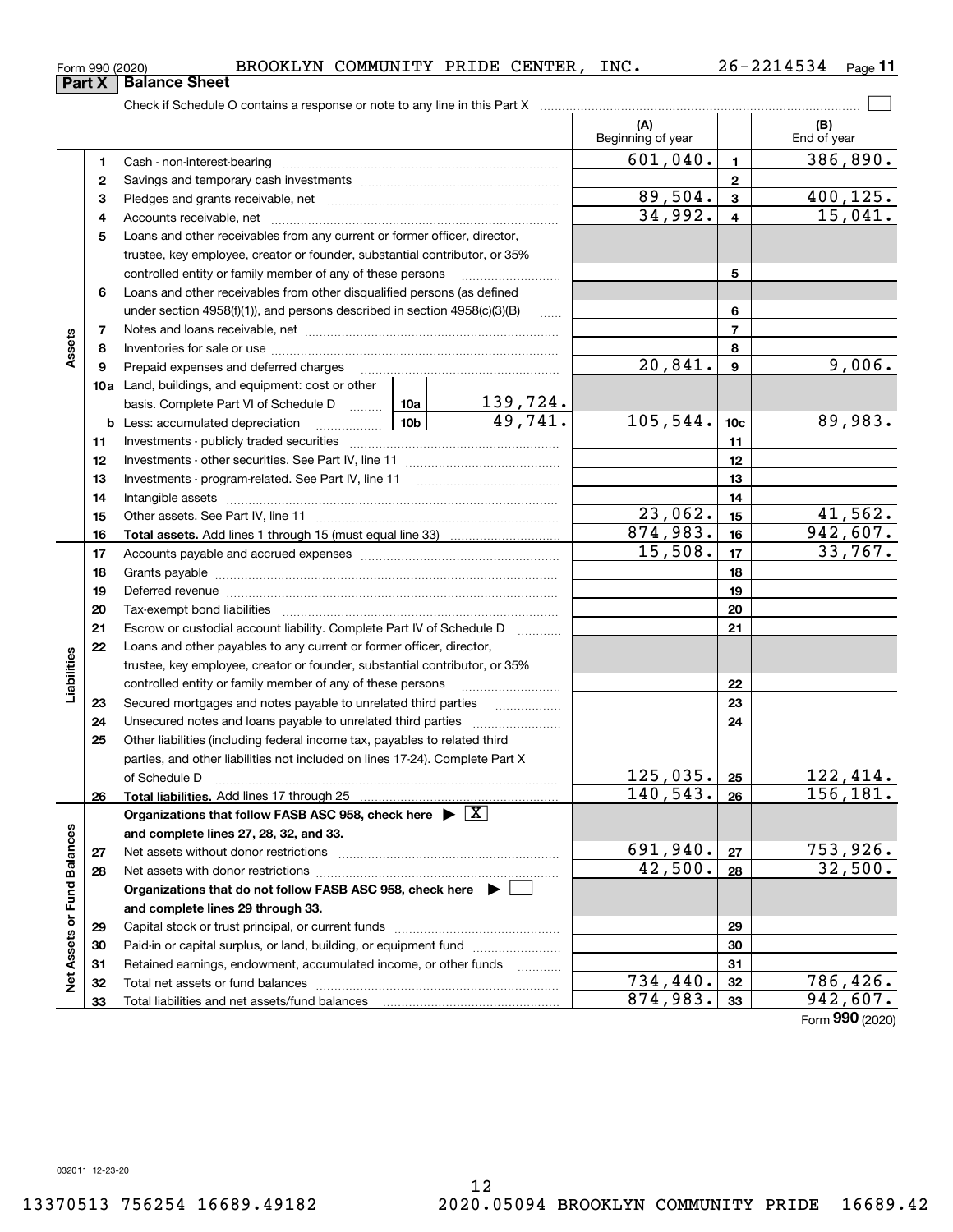|    | BROOKLYN COMMUNITY PRIDE CENTER, INC.<br>Form 990 (2020)                                                                        |                         | 26-2214534              |            | $_{\text{Page}}$ 12 |
|----|---------------------------------------------------------------------------------------------------------------------------------|-------------------------|-------------------------|------------|---------------------|
|    | Part XI<br>Reconciliation of Net Assets                                                                                         |                         |                         |            |                     |
|    |                                                                                                                                 |                         |                         |            |                     |
|    |                                                                                                                                 |                         |                         |            |                     |
| 1  |                                                                                                                                 | 1.                      | 1,083,366.              |            |                     |
| 2  |                                                                                                                                 | $\mathbf{2}$            | 1,031,380.              |            |                     |
| з  | Revenue less expenses. Subtract line 2 from line 1                                                                              | 3                       |                         |            | 51,986.             |
| 4  |                                                                                                                                 | $\overline{\mathbf{4}}$ | $\overline{734}$ , 440. |            |                     |
| 5  |                                                                                                                                 | 5                       |                         |            |                     |
| 6  |                                                                                                                                 | 6                       |                         |            |                     |
| 7  | Investment expenses www.communication.com/www.communication.com/www.communication.com/www.communication.com                     | $\overline{7}$          |                         |            |                     |
| 8  | Prior period adjustments                                                                                                        | 8                       |                         |            |                     |
| 9  | Other changes in net assets or fund balances (explain on Schedule O)                                                            | 9                       |                         |            | 0.                  |
| 10 | Net assets or fund balances at end of year. Combine lines 3 through 9 (must equal Part X, line 32,                              |                         |                         |            |                     |
|    |                                                                                                                                 | 10                      | 786,426.                |            |                     |
|    | <b>Part XII</b> Financial Statements and Reporting                                                                              |                         |                         |            |                     |
|    |                                                                                                                                 |                         |                         |            |                     |
|    |                                                                                                                                 |                         |                         | <b>Yes</b> | No                  |
| 1  | $\boxed{\mathbf{X}}$ Accrual<br>Accounting method used to prepare the Form 990: <u>I</u> Cash<br>Other                          |                         |                         |            |                     |
|    | If the organization changed its method of accounting from a prior year or checked "Other," explain in Schedule O.               |                         |                         |            |                     |
|    | 2a Were the organization's financial statements compiled or reviewed by an independent accountant?                              |                         | 2a                      |            | х                   |
|    | If "Yes," check a box below to indicate whether the financial statements for the year were compiled or reviewed on a            |                         |                         |            |                     |
|    | separate basis, consolidated basis, or both:                                                                                    |                         |                         |            |                     |
|    | Separate basis<br><b>Consolidated basis</b><br>Both consolidated and separate basis                                             |                         |                         |            |                     |
|    | <b>b</b> Were the organization's financial statements audited by an independent accountant?                                     |                         | 2 <sub>b</sub>          | х          |                     |
|    | If "Yes," check a box below to indicate whether the financial statements for the year were audited on a separate basis,         |                         |                         |            |                     |
|    | consolidated basis, or both:                                                                                                    |                         |                         |            |                     |
|    | $X$ Separate basis<br>Both consolidated and separate basis<br>Consolidated basis                                                |                         |                         |            |                     |
|    | c If "Yes" to line 2a or 2b, does the organization have a committee that assumes responsibility for oversight of the audit,     |                         |                         |            |                     |
|    |                                                                                                                                 |                         | 2c                      | x          |                     |
|    | If the organization changed either its oversight process or selection process during the tax year, explain on Schedule O.       |                         |                         |            |                     |
|    | 3a As a result of a federal award, was the organization required to undergo an audit or audits as set forth in the Single Audit |                         |                         |            |                     |
|    |                                                                                                                                 |                         | За                      |            | x                   |
|    | b If "Yes," did the organization undergo the required audit or audits? If the organization did not undergo the required audit   |                         |                         |            |                     |
|    |                                                                                                                                 |                         | 3 <sub>b</sub>          |            |                     |

Form (2020) **990**

032012 12-23-20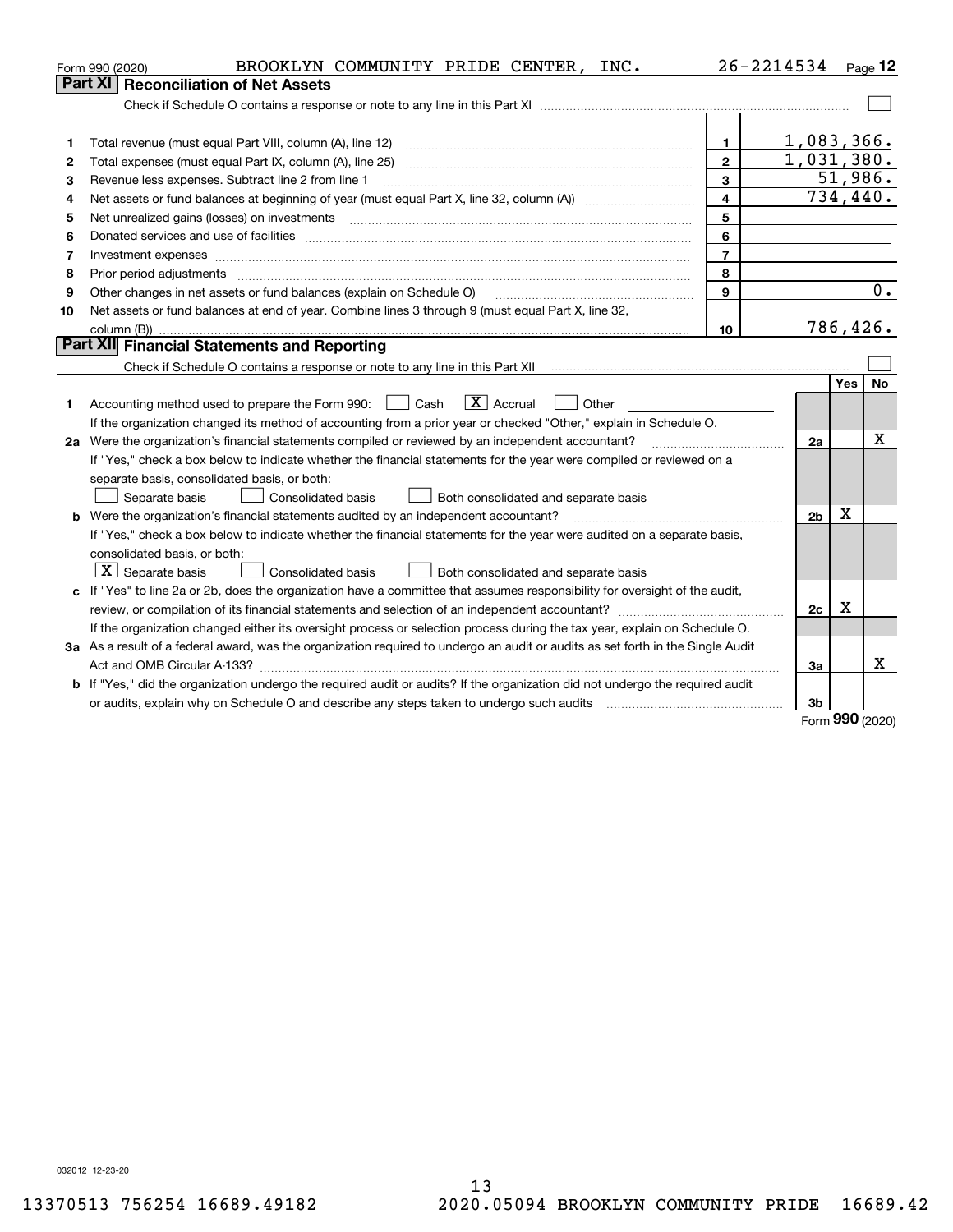| <b>SCHEDULE A</b> |
|-------------------|
|-------------------|

Department of the Treasury

**(Form 990 or 990-EZ)**

## **Public Charity Status and Public Support**

**Complete if the organization is a section 501(c)(3) organization or a section 4947(a)(1) nonexempt charitable trust. | Attach to Form 990 or Form 990-EZ.** 

| OMB No. 1545-0047            |
|------------------------------|
| 2020                         |
| Open to Public<br>Inspection |

| nternal Revenue Service |                     |  |                          |                                             | $\blacktriangleright$ Go to www.irs.gov/Form990 for instructions and the latest information. | Inspection                                                                                                                                   |     |                                                                |                            |                                                    |
|-------------------------|---------------------|--|--------------------------|---------------------------------------------|----------------------------------------------------------------------------------------------|----------------------------------------------------------------------------------------------------------------------------------------------|-----|----------------------------------------------------------------|----------------------------|----------------------------------------------------|
|                         |                     |  | Name of the organization |                                             |                                                                                              |                                                                                                                                              |     |                                                                |                            | <b>Employer identification number</b>              |
|                         |                     |  |                          |                                             |                                                                                              | BROOKLYN COMMUNITY PRIDE CENTER,                                                                                                             |     | INC.                                                           |                            | 26-2214534                                         |
| Part I                  |                     |  |                          |                                             |                                                                                              | Reason for Public Charity Status. (All organizations must complete this part.) See instructions.                                             |     |                                                                |                            |                                                    |
|                         |                     |  |                          |                                             |                                                                                              | The organization is not a private foundation because it is: (For lines 1 through 12, check only one box.)                                    |     |                                                                |                            |                                                    |
| 1                       |                     |  |                          |                                             |                                                                                              | A church, convention of churches, or association of churches described in section 170(b)(1)(A)(i).                                           |     |                                                                |                            |                                                    |
| 2                       |                     |  |                          |                                             |                                                                                              | A school described in section 170(b)(1)(A)(ii). (Attach Schedule E (Form 990 or 990-EZ).)                                                    |     |                                                                |                            |                                                    |
| з                       |                     |  |                          |                                             |                                                                                              | A hospital or a cooperative hospital service organization described in section 170(b)(1)(A)(iii).                                            |     |                                                                |                            |                                                    |
|                         |                     |  |                          |                                             |                                                                                              | A medical research organization operated in conjunction with a hospital described in section 170(b)(1)(A)(iii). Enter the hospital's name,   |     |                                                                |                            |                                                    |
|                         |                     |  | city, and state:         |                                             |                                                                                              |                                                                                                                                              |     |                                                                |                            |                                                    |
| 5                       |                     |  |                          |                                             |                                                                                              | An organization operated for the benefit of a college or university owned or operated by a governmental unit described in                    |     |                                                                |                            |                                                    |
|                         |                     |  |                          |                                             | section 170(b)(1)(A)(iv). (Complete Part II.)                                                |                                                                                                                                              |     |                                                                |                            |                                                    |
| 6                       | $\lfloor x \rfloor$ |  |                          |                                             |                                                                                              | A federal, state, or local government or governmental unit described in section 170(b)(1)(A)(v).                                             |     |                                                                |                            |                                                    |
| $\overline{7}$          |                     |  |                          |                                             |                                                                                              | An organization that normally receives a substantial part of its support from a governmental unit or from the general public described in    |     |                                                                |                            |                                                    |
|                         |                     |  |                          |                                             | section 170(b)(1)(A)(vi). (Complete Part II.)                                                |                                                                                                                                              |     |                                                                |                            |                                                    |
| 8                       |                     |  |                          |                                             |                                                                                              | A community trust described in section 170(b)(1)(A)(vi). (Complete Part II.)                                                                 |     |                                                                |                            |                                                    |
| 9                       |                     |  |                          |                                             |                                                                                              | An agricultural research organization described in section 170(b)(1)(A)(ix) operated in conjunction with a land-grant college                |     |                                                                |                            |                                                    |
|                         |                     |  |                          |                                             |                                                                                              | or university or a non-land-grant college of agriculture (see instructions). Enter the name, city, and state of the college or               |     |                                                                |                            |                                                    |
| 10                      |                     |  | university:              |                                             |                                                                                              | An organization that normally receives (1) more than 33 1/3% of its support from contributions, membership fees, and gross receipts from     |     |                                                                |                            |                                                    |
|                         |                     |  |                          |                                             |                                                                                              | activities related to its exempt functions, subject to certain exceptions; and (2) no more than 33 1/3% of its support from gross investment |     |                                                                |                            |                                                    |
|                         |                     |  |                          |                                             |                                                                                              | income and unrelated business taxable income (less section 511 tax) from businesses acquired by the organization after June 30, 1975.        |     |                                                                |                            |                                                    |
|                         |                     |  |                          |                                             | See section 509(a)(2). (Complete Part III.)                                                  |                                                                                                                                              |     |                                                                |                            |                                                    |
| 11                      |                     |  |                          |                                             |                                                                                              | An organization organized and operated exclusively to test for public safety. See section 509(a)(4).                                         |     |                                                                |                            |                                                    |
| 12                      |                     |  |                          |                                             |                                                                                              | An organization organized and operated exclusively for the benefit of, to perform the functions of, or to carry out the purposes of one or   |     |                                                                |                            |                                                    |
|                         |                     |  |                          |                                             |                                                                                              | more publicly supported organizations described in section 509(a)(1) or section 509(a)(2). See section 509(a)(3). Check the box in           |     |                                                                |                            |                                                    |
|                         |                     |  |                          |                                             |                                                                                              | lines 12a through 12d that describes the type of supporting organization and complete lines 12e, 12f, and 12g.                               |     |                                                                |                            |                                                    |
| а                       |                     |  |                          |                                             |                                                                                              | Type I. A supporting organization operated, supervised, or controlled by its supported organization(s), typically by giving                  |     |                                                                |                            |                                                    |
|                         |                     |  |                          |                                             |                                                                                              | the supported organization(s) the power to regularly appoint or elect a majority of the directors or trustees of the supporting              |     |                                                                |                            |                                                    |
|                         |                     |  |                          |                                             | organization. You must complete Part IV, Sections A and B.                                   |                                                                                                                                              |     |                                                                |                            |                                                    |
| b                       |                     |  |                          |                                             |                                                                                              | Type II. A supporting organization supervised or controlled in connection with its supported organization(s), by having                      |     |                                                                |                            |                                                    |
|                         |                     |  |                          |                                             |                                                                                              | control or management of the supporting organization vested in the same persons that control or manage the supported                         |     |                                                                |                            |                                                    |
|                         |                     |  |                          |                                             | organization(s). You must complete Part IV, Sections A and C.                                |                                                                                                                                              |     |                                                                |                            |                                                    |
| с                       |                     |  |                          |                                             |                                                                                              | Type III functionally integrated. A supporting organization operated in connection with, and functionally integrated with,                   |     |                                                                |                            |                                                    |
|                         |                     |  |                          |                                             |                                                                                              | its supported organization(s) (see instructions). You must complete Part IV, Sections A, D, and E.                                           |     |                                                                |                            |                                                    |
| d                       |                     |  |                          |                                             |                                                                                              | Type III non-functionally integrated. A supporting organization operated in connection with its supported organization(s)                    |     |                                                                |                            |                                                    |
|                         |                     |  |                          |                                             |                                                                                              | that is not functionally integrated. The organization generally must satisfy a distribution requirement and an attentiveness                 |     |                                                                |                            |                                                    |
|                         |                     |  |                          |                                             |                                                                                              | requirement (see instructions). You must complete Part IV, Sections A and D, and Part V.                                                     |     |                                                                |                            |                                                    |
| е                       |                     |  |                          |                                             |                                                                                              | Check this box if the organization received a written determination from the IRS that it is a Type I, Type II, Type III                      |     |                                                                |                            |                                                    |
|                         |                     |  |                          |                                             |                                                                                              | functionally integrated, or Type III non-functionally integrated supporting organization.                                                    |     |                                                                |                            |                                                    |
| f                       |                     |  |                          | Enter the number of supported organizations |                                                                                              |                                                                                                                                              |     |                                                                |                            |                                                    |
|                         |                     |  |                          |                                             | Provide the following information about the supported organization(s).                       |                                                                                                                                              |     |                                                                |                            |                                                    |
|                         |                     |  | (i) Name of supported    |                                             | (ii) EIN                                                                                     | (iii) Type of organization<br>(described on lines 1-10                                                                                       |     | (iv) Is the organization listed<br>in your governing document? | (v) Amount of monetary     | (vi) Amount of other<br>support (see instructions) |
|                         |                     |  | organization             |                                             |                                                                                              | above (see instructions))                                                                                                                    | Yes | No.                                                            | support (see instructions) |                                                    |
|                         |                     |  |                          |                                             |                                                                                              |                                                                                                                                              |     |                                                                |                            |                                                    |
|                         |                     |  |                          |                                             |                                                                                              |                                                                                                                                              |     |                                                                |                            |                                                    |
|                         |                     |  |                          |                                             |                                                                                              |                                                                                                                                              |     |                                                                |                            |                                                    |
|                         |                     |  |                          |                                             |                                                                                              |                                                                                                                                              |     |                                                                |                            |                                                    |
|                         |                     |  |                          |                                             |                                                                                              |                                                                                                                                              |     |                                                                |                            |                                                    |
|                         |                     |  |                          |                                             |                                                                                              |                                                                                                                                              |     |                                                                |                            |                                                    |
|                         |                     |  |                          |                                             |                                                                                              |                                                                                                                                              |     |                                                                |                            |                                                    |
|                         |                     |  |                          |                                             |                                                                                              |                                                                                                                                              |     |                                                                |                            |                                                    |
|                         |                     |  |                          |                                             |                                                                                              |                                                                                                                                              |     |                                                                |                            |                                                    |

**Total**

LHA For Paperwork Reduction Act Notice, see the Instructions for Form 990 or 990-EZ. <sub>032021</sub> o1-25-21 Schedule A (Form 990 or 990-EZ) 2020 14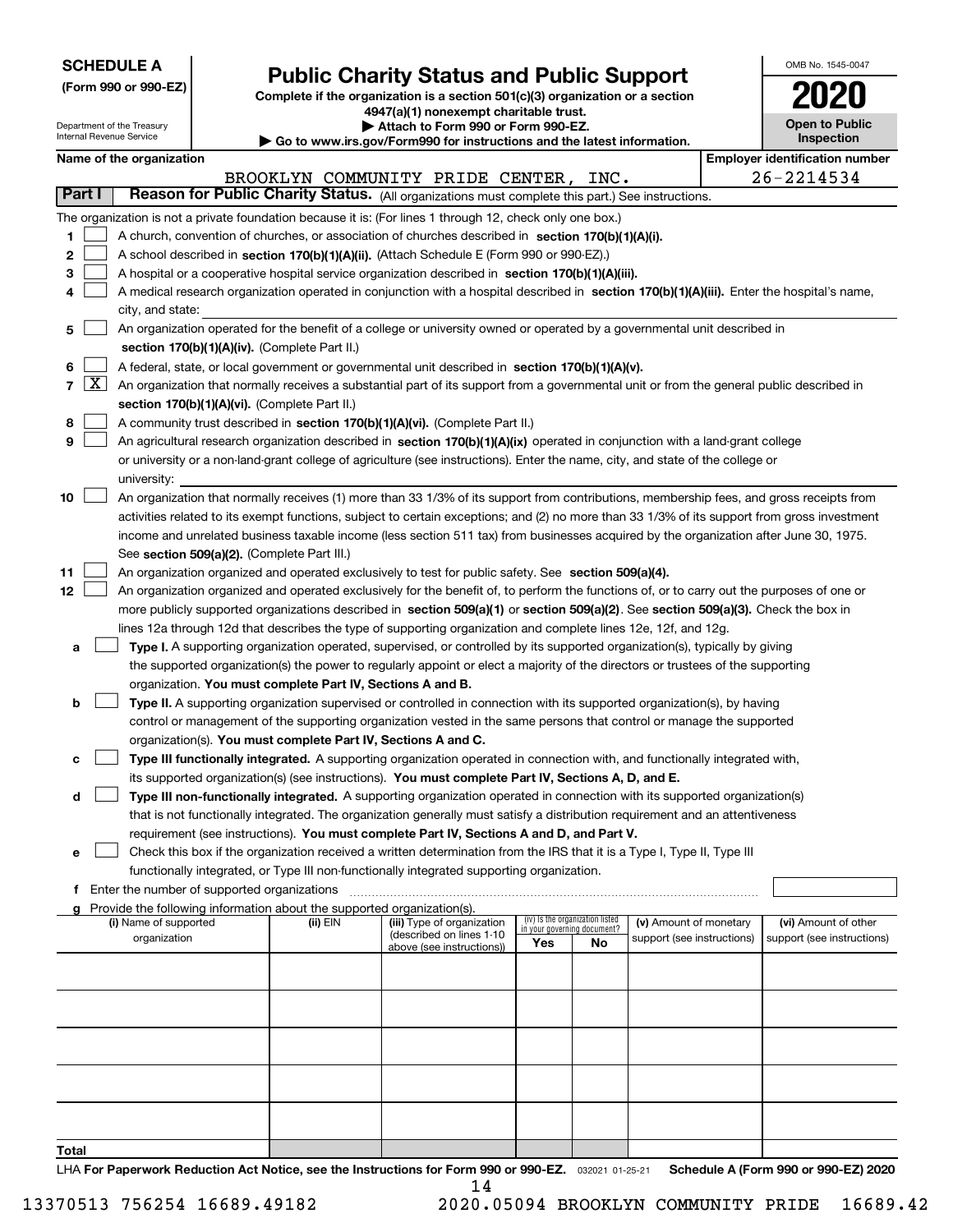#### $26 - 2214534$  Page 2 Schedule A (Form 990 or 990-EZ) 2020 Page BROOKLYN COMMUNITY PRIDE CENTER, INC. 26-2214534 **Part II** Support Schedule for Organizations Described in Sections 170(b)(1)(A)(iv) and 170(b)(1)(A)(vi)

(Complete only if you checked the box on line 5, 7, or 8 of Part I or if the organization failed to qualify under Part III. If the organization fails to qualify under the tests listed below, please complete Part III.)

|   | <b>Section A. Public Support</b>                                                                                                               |            |          |            |            |                                      |                                          |
|---|------------------------------------------------------------------------------------------------------------------------------------------------|------------|----------|------------|------------|--------------------------------------|------------------------------------------|
|   | Calendar year (or fiscal year beginning in) $\blacktriangleright$                                                                              | (a) 2016   | (b) 2017 | $(c)$ 2018 | $(d)$ 2019 | (e) 2020                             | (f) Total                                |
|   | 1 Gifts, grants, contributions, and                                                                                                            |            |          |            |            |                                      |                                          |
|   | membership fees received. (Do not                                                                                                              |            |          |            |            |                                      |                                          |
|   | include any "unusual grants.")                                                                                                                 | 340,884.   | 663,876. | 1003602.   | 1054747.   | 1083366.                             | 4146475.                                 |
|   | 2 Tax revenues levied for the organ-                                                                                                           |            |          |            |            |                                      |                                          |
|   | ization's benefit and either paid to                                                                                                           |            |          |            |            |                                      |                                          |
|   | or expended on its behalf                                                                                                                      |            |          |            |            |                                      |                                          |
|   | 3 The value of services or facilities                                                                                                          |            |          |            |            |                                      |                                          |
|   | furnished by a governmental unit to                                                                                                            |            |          |            |            |                                      |                                          |
|   | the organization without charge                                                                                                                |            |          |            |            |                                      |                                          |
|   | 4 Total. Add lines 1 through 3                                                                                                                 | 340,884.   | 663,876. | 1003602.   | 1054747.   | 1083366.                             | 4146475.                                 |
| 5 | The portion of total contributions                                                                                                             |            |          |            |            |                                      |                                          |
|   | by each person (other than a                                                                                                                   |            |          |            |            |                                      |                                          |
|   | governmental unit or publicly                                                                                                                  |            |          |            |            |                                      |                                          |
|   | supported organization) included                                                                                                               |            |          |            |            |                                      |                                          |
|   | on line 1 that exceeds 2% of the                                                                                                               |            |          |            |            |                                      |                                          |
|   | amount shown on line 11,                                                                                                                       |            |          |            |            |                                      |                                          |
|   | column (f)                                                                                                                                     |            |          |            |            |                                      |                                          |
|   | 6 Public support. Subtract line 5 from line 4.                                                                                                 |            |          |            |            |                                      | 4146475.                                 |
|   | <b>Section B. Total Support</b>                                                                                                                |            |          |            |            |                                      |                                          |
|   | Calendar year (or fiscal year beginning in) $\blacktriangleright$                                                                              | $(a)$ 2016 | (b) 2017 | $(c)$ 2018 | $(d)$ 2019 | (e) 2020                             | (f) Total                                |
|   | <b>7</b> Amounts from line 4                                                                                                                   | 340,884.   | 663,876. | 1003602.   | 1054747.   | 1083366.                             | 4146475.                                 |
| 8 | Gross income from interest,                                                                                                                    |            |          |            |            |                                      |                                          |
|   | dividends, payments received on                                                                                                                |            |          |            |            |                                      |                                          |
|   | securities loans, rents, royalties,                                                                                                            |            |          |            |            |                                      |                                          |
|   | and income from similar sources                                                                                                                |            |          |            |            |                                      |                                          |
| 9 | Net income from unrelated business                                                                                                             |            |          |            |            |                                      |                                          |
|   | activities, whether or not the                                                                                                                 |            |          |            |            |                                      |                                          |
|   | business is regularly carried on                                                                                                               |            |          |            |            |                                      |                                          |
|   | 10 Other income. Do not include gain                                                                                                           |            |          |            |            |                                      |                                          |
|   | or loss from the sale of capital                                                                                                               |            |          |            |            |                                      |                                          |
|   | assets (Explain in Part VI.)                                                                                                                   |            |          |            |            |                                      |                                          |
|   | 11 Total support. Add lines 7 through 10                                                                                                       |            |          |            |            |                                      | 4146475.                                 |
|   | 12 Gross receipts from related activities, etc. (see instructions)                                                                             |            |          |            |            | 12                                   |                                          |
|   | 13 First 5 years. If the Form 990 is for the organization's first, second, third, fourth, or fifth tax year as a section 501(c)(3)             |            |          |            |            |                                      |                                          |
|   | organization, check this box and stop here                                                                                                     |            |          |            |            |                                      |                                          |
|   | <b>Section C. Computation of Public Support Percentage</b>                                                                                     |            |          |            |            |                                      |                                          |
|   | 14 Public support percentage for 2020 (line 6, column (f), divided by line 11, column (f) <i>mummumumum</i>                                    |            |          |            |            | 14                                   | 100.00<br>%                              |
|   |                                                                                                                                                |            |          |            |            | 15                                   | 100.00<br>%                              |
|   | 16a 33 1/3% support test - 2020. If the organization did not check the box on line 13, and line 14 is 33 1/3% or more, check this box and      |            |          |            |            |                                      |                                          |
|   | stop here. The organization qualifies as a publicly supported organization                                                                     |            |          |            |            |                                      | $\blacktriangleright$ $\boxed{\text{X}}$ |
|   | b 33 1/3% support test - 2019. If the organization did not check a box on line 13 or 16a, and line 15 is 33 1/3% or more, check this box       |            |          |            |            |                                      |                                          |
|   | and stop here. The organization qualifies as a publicly supported organization                                                                 |            |          |            |            |                                      |                                          |
|   | 17a 10% -facts-and-circumstances test - 2020. If the organization did not check a box on line 13, 16a, or 16b, and line 14 is 10% or more,     |            |          |            |            |                                      |                                          |
|   | and if the organization meets the facts-and-circumstances test, check this box and stop here. Explain in Part VI how the organization          |            |          |            |            |                                      |                                          |
|   | meets the facts-and-circumstances test. The organization qualifies as a publicly supported organization                                        |            |          |            |            |                                      |                                          |
|   | <b>b 10% -facts-and-circumstances test - 2019.</b> If the organization did not check a box on line 13, 16a, 16b, or 17a, and line 15 is 10% or |            |          |            |            |                                      |                                          |
|   | more, and if the organization meets the facts-and-circumstances test, check this box and stop here. Explain in Part VI how the                 |            |          |            |            |                                      |                                          |
|   | organization meets the facts-and-circumstances test. The organization qualifies as a publicly supported organization                           |            |          |            |            |                                      |                                          |
|   | 18 Private foundation. If the organization did not check a box on line 13, 16a, 16b, 17a, or 17b, check this box and see instructions          |            |          |            |            |                                      |                                          |
|   |                                                                                                                                                |            |          |            |            | Schedule A (Form 990 or 990-F7) 2020 |                                          |

**Schedule A (Form 990 or 990-EZ) 2020**

032022 01-25-21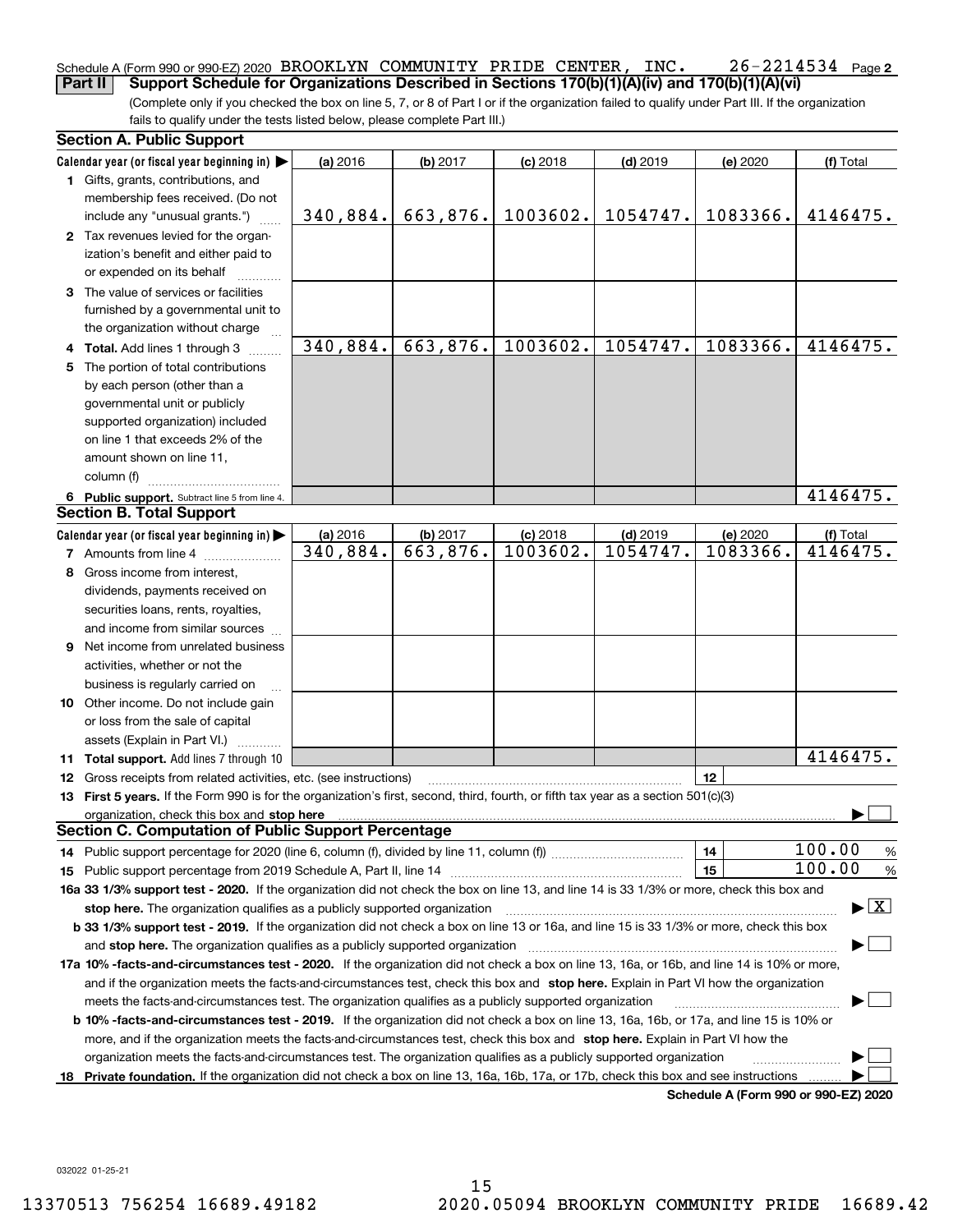#### Schedule A (Form 990 or 990-EZ) 2020 Page BROOKLYN COMMUNITY PRIDE CENTER, INC. 26-2214534 **Part III Support Schedule for Organizations Described in Section 509(a)(2)**

(Complete only if you checked the box on line 10 of Part I or if the organization failed to qualify under Part II. If the organization fails to qualify under the tests listed below, please complete Part II.)

|    | <b>Section A. Public Support</b>                                                                                                                                                                                                                                                                  |          |          |            |            |          |                                      |
|----|---------------------------------------------------------------------------------------------------------------------------------------------------------------------------------------------------------------------------------------------------------------------------------------------------|----------|----------|------------|------------|----------|--------------------------------------|
|    | Calendar year (or fiscal year beginning in) $\blacktriangleright$                                                                                                                                                                                                                                 | (a) 2016 | (b) 2017 | $(c)$ 2018 | $(d)$ 2019 | (e) 2020 | (f) Total                            |
|    | 1 Gifts, grants, contributions, and                                                                                                                                                                                                                                                               |          |          |            |            |          |                                      |
|    | membership fees received. (Do not                                                                                                                                                                                                                                                                 |          |          |            |            |          |                                      |
|    | include any "unusual grants.")                                                                                                                                                                                                                                                                    |          |          |            |            |          |                                      |
|    | <b>2</b> Gross receipts from admissions,<br>merchandise sold or services per-<br>formed, or facilities furnished in<br>any activity that is related to the<br>organization's tax-exempt purpose                                                                                                   |          |          |            |            |          |                                      |
|    | 3 Gross receipts from activities that<br>are not an unrelated trade or bus-                                                                                                                                                                                                                       |          |          |            |            |          |                                      |
|    | iness under section 513                                                                                                                                                                                                                                                                           |          |          |            |            |          |                                      |
|    | 4 Tax revenues levied for the organ-<br>ization's benefit and either paid to                                                                                                                                                                                                                      |          |          |            |            |          |                                      |
|    | or expended on its behalf                                                                                                                                                                                                                                                                         |          |          |            |            |          |                                      |
|    | 5 The value of services or facilities<br>furnished by a governmental unit to                                                                                                                                                                                                                      |          |          |            |            |          |                                      |
|    | the organization without charge                                                                                                                                                                                                                                                                   |          |          |            |            |          |                                      |
|    | <b>6 Total.</b> Add lines 1 through 5                                                                                                                                                                                                                                                             |          |          |            |            |          |                                      |
|    | 7a Amounts included on lines 1, 2, and<br>3 received from disqualified persons                                                                                                                                                                                                                    |          |          |            |            |          |                                      |
|    | <b>b</b> Amounts included on lines 2 and 3 received<br>from other than disqualified persons that<br>exceed the greater of \$5,000 or 1% of the<br>amount on line 13 for the year                                                                                                                  |          |          |            |            |          |                                      |
|    | c Add lines 7a and 7b                                                                                                                                                                                                                                                                             |          |          |            |            |          |                                      |
|    | 8 Public support. (Subtract line 7c from line 6.)<br><b>Section B. Total Support</b>                                                                                                                                                                                                              |          |          |            |            |          |                                      |
|    | Calendar year (or fiscal year beginning in)                                                                                                                                                                                                                                                       | (a) 2016 | (b) 2017 | $(c)$ 2018 | $(d)$ 2019 | (e) 2020 | (f) Total                            |
|    | 9 Amounts from line 6                                                                                                                                                                                                                                                                             |          |          |            |            |          |                                      |
|    | <b>10a</b> Gross income from interest,<br>dividends, payments received on<br>securities loans, rents, royalties,<br>and income from similar sources                                                                                                                                               |          |          |            |            |          |                                      |
|    | <b>b</b> Unrelated business taxable income                                                                                                                                                                                                                                                        |          |          |            |            |          |                                      |
|    | (less section 511 taxes) from businesses                                                                                                                                                                                                                                                          |          |          |            |            |          |                                      |
|    | acquired after June 30, 1975                                                                                                                                                                                                                                                                      |          |          |            |            |          |                                      |
|    | c Add lines 10a and 10b                                                                                                                                                                                                                                                                           |          |          |            |            |          |                                      |
|    | 11 Net income from unrelated business<br>activities not included in line 10b,<br>whether or not the business is<br>regularly carried on                                                                                                                                                           |          |          |            |            |          |                                      |
|    | <b>12</b> Other income. Do not include gain<br>or loss from the sale of capital<br>assets (Explain in Part VI.)                                                                                                                                                                                   |          |          |            |            |          |                                      |
|    | 13 Total support. (Add lines 9, 10c, 11, and 12.)                                                                                                                                                                                                                                                 |          |          |            |            |          |                                      |
|    | 14 First 5 years. If the Form 990 is for the organization's first, second, third, fourth, or fifth tax year as a section 501(c)(3) organization,                                                                                                                                                  |          |          |            |            |          |                                      |
|    | check this box and <b>stop here</b> with the continuum continuum continuum continuum continuum continuum continuum continuum continuum continuum continuum continuum continuum continuum continuum continuum continuum continuum co<br><b>Section C. Computation of Public Support Percentage</b> |          |          |            |            |          |                                      |
|    | 15 Public support percentage for 2020 (line 8, column (f), divided by line 13, column (f))                                                                                                                                                                                                        |          |          |            |            | 15       | %                                    |
| 16 | Public support percentage from 2019 Schedule A, Part III, line 15                                                                                                                                                                                                                                 |          |          |            |            | 16       | %                                    |
|    | Section D. Computation of Investment Income Percentage                                                                                                                                                                                                                                            |          |          |            |            |          |                                      |
|    | 17 Investment income percentage for 2020 (line 10c, column (f), divided by line 13, column (f))                                                                                                                                                                                                   |          |          |            |            | 17       | %                                    |
|    | 18 Investment income percentage from 2019 Schedule A, Part III, line 17                                                                                                                                                                                                                           |          |          |            |            | 18       | %                                    |
|    | 19a 33 1/3% support tests - 2020. If the organization did not check the box on line 14, and line 15 is more than 33 1/3%, and line 17 is not                                                                                                                                                      |          |          |            |            |          |                                      |
|    | more than 33 1/3%, check this box and stop here. The organization qualifies as a publicly supported organization                                                                                                                                                                                  |          |          |            |            |          |                                      |
|    | b 33 1/3% support tests - 2019. If the organization did not check a box on line 14 or line 19a, and line 16 is more than 33 1/3%, and                                                                                                                                                             |          |          |            |            |          |                                      |
|    | line 18 is not more than 33 1/3%, check this box and stop here. The organization qualifies as a publicly supported organization                                                                                                                                                                   |          |          |            |            |          |                                      |
| 20 | <b>Private foundation.</b> If the organization did not check a box on line 14, 19a, or 19b, check this box and see instructions                                                                                                                                                                   |          |          |            |            |          | .                                    |
|    | 032023 01-25-21                                                                                                                                                                                                                                                                                   |          | 16       |            |            |          | Schedule A (Form 990 or 990-EZ) 2020 |

 <sup>13370513 756254 16689.49182 2020.05094</sup> BROOKLYN COMMUNITY PRIDE 16689.42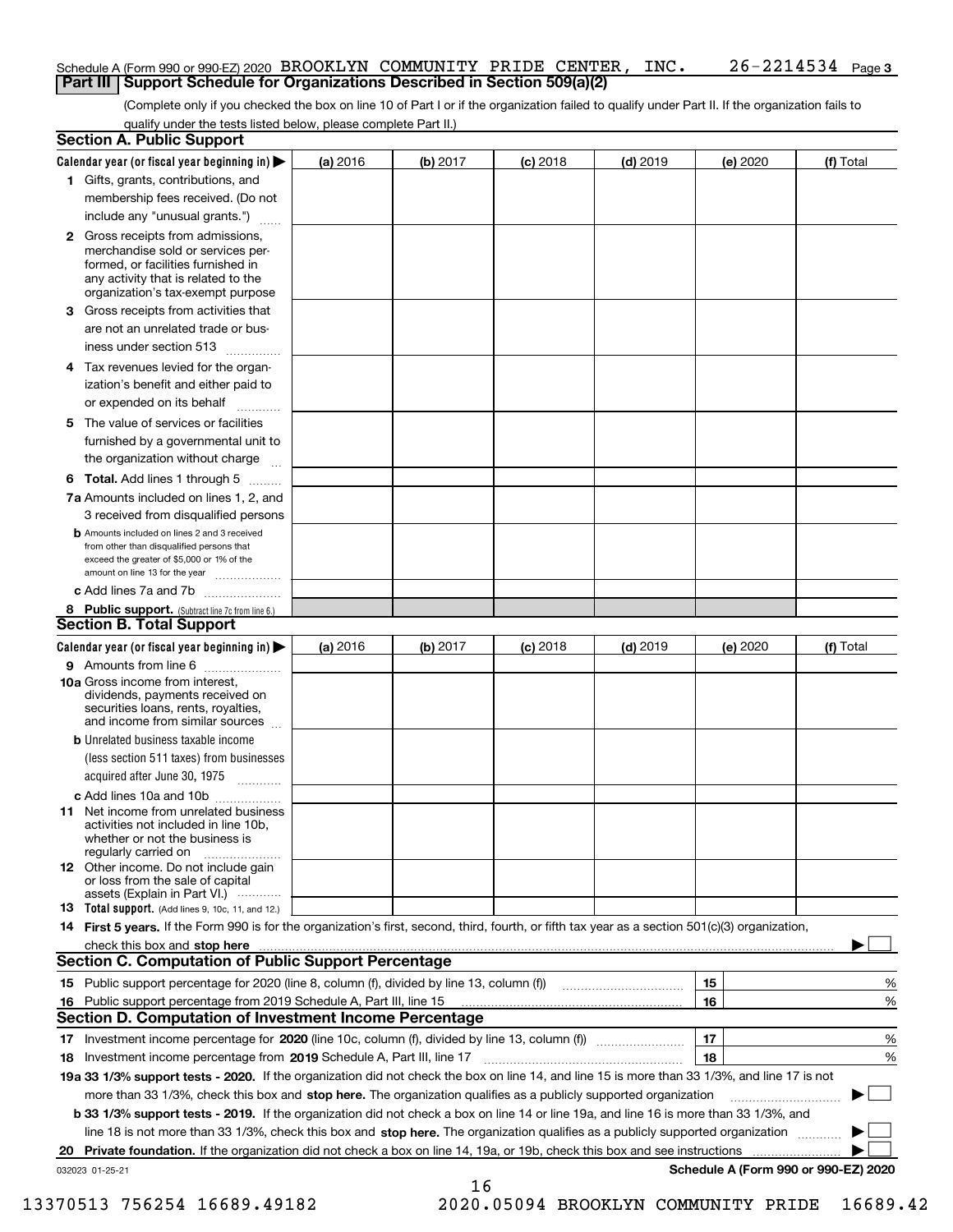(Complete only if you checked a box in line 12 on Part I. If you checked box 12a, Part I, complete Sections A

and B. If you checked box 12b, Part I, complete Sections A and C. If you checked box 12c, Part I, complete Sections A, D, and E. If you checked box 12d, Part I, complete Sections A and D, and complete Part V.)

### **Section A. All Supporting Organizations**

- **1** Are all of the organization's supported organizations listed by name in the organization's governing documents? If "No," describe in **Part VI** how the supported organizations are designated. If designated by *class or purpose, describe the designation. If historic and continuing relationship, explain.*
- **2** Did the organization have any supported organization that does not have an IRS determination of status under section 509(a)(1) or (2)? If "Yes," explain in Part VI how the organization determined that the supported *organization was described in section 509(a)(1) or (2).*
- **3a** Did the organization have a supported organization described in section 501(c)(4), (5), or (6)? If "Yes," answer *lines 3b and 3c below.*
- **b** Did the organization confirm that each supported organization qualified under section 501(c)(4), (5), or (6) and satisfied the public support tests under section 509(a)(2)? If "Yes," describe in **Part VI** when and how the *organization made the determination.*
- **c**Did the organization ensure that all support to such organizations was used exclusively for section 170(c)(2)(B) purposes? If "Yes," explain in **Part VI** what controls the organization put in place to ensure such use.
- **4a***If* Was any supported organization not organized in the United States ("foreign supported organization")? *"Yes," and if you checked box 12a or 12b in Part I, answer lines 4b and 4c below.*
- **b** Did the organization have ultimate control and discretion in deciding whether to make grants to the foreign supported organization? If "Yes," describe in **Part VI** how the organization had such control and discretion *despite being controlled or supervised by or in connection with its supported organizations.*
- **c** Did the organization support any foreign supported organization that does not have an IRS determination under sections 501(c)(3) and 509(a)(1) or (2)? If "Yes," explain in **Part VI** what controls the organization used *to ensure that all support to the foreign supported organization was used exclusively for section 170(c)(2)(B) purposes.*
- **5a** Did the organization add, substitute, or remove any supported organizations during the tax year? If "Yes," answer lines 5b and 5c below (if applicable). Also, provide detail in **Part VI,** including (i) the names and EIN *numbers of the supported organizations added, substituted, or removed; (ii) the reasons for each such action; (iii) the authority under the organization's organizing document authorizing such action; and (iv) how the action was accomplished (such as by amendment to the organizing document).*
- **b** Type I or Type II only. Was any added or substituted supported organization part of a class already designated in the organization's organizing document?
- **cSubstitutions only.**  Was the substitution the result of an event beyond the organization's control?
- **6** Did the organization provide support (whether in the form of grants or the provision of services or facilities) to **Part VI.** *If "Yes," provide detail in* support or benefit one or more of the filing organization's supported organizations? anyone other than (i) its supported organizations, (ii) individuals that are part of the charitable class benefited by one or more of its supported organizations, or (iii) other supporting organizations that also
- **7**Did the organization provide a grant, loan, compensation, or other similar payment to a substantial contributor *If "Yes," complete Part I of Schedule L (Form 990 or 990-EZ).* regard to a substantial contributor? (as defined in section 4958(c)(3)(C)), a family member of a substantial contributor, or a 35% controlled entity with
- **8** Did the organization make a loan to a disqualified person (as defined in section 4958) not described in line 7? *If "Yes," complete Part I of Schedule L (Form 990 or 990-EZ).*
- **9a** Was the organization controlled directly or indirectly at any time during the tax year by one or more in section 509(a)(1) or (2))? If "Yes," *provide detail in* <code>Part VI.</code> disqualified persons, as defined in section 4946 (other than foundation managers and organizations described
- **b** Did one or more disqualified persons (as defined in line 9a) hold a controlling interest in any entity in which the supporting organization had an interest? If "Yes," provide detail in P**art VI**.
- **c**Did a disqualified person (as defined in line 9a) have an ownership interest in, or derive any personal benefit from, assets in which the supporting organization also had an interest? If "Yes," provide detail in P**art VI.**
- **10a** Was the organization subject to the excess business holdings rules of section 4943 because of section supporting organizations)? If "Yes," answer line 10b below. 4943(f) (regarding certain Type II supporting organizations, and all Type III non-functionally integrated
- **b** Did the organization have any excess business holdings in the tax year? (Use Schedule C, Form 4720, to *determine whether the organization had excess business holdings.)*

17

032024 01-25-21

**Schedule A (Form 990 or 990-EZ) 2020**

**YesNo**

**1**

**2**

**3a**

**3b**

**3c**

**4a**

**4b**

**4c**

**5a**

**5b5c**

**6**

**7**

**8**

**9a**

**9b**

**9c**

**10a**

**10b**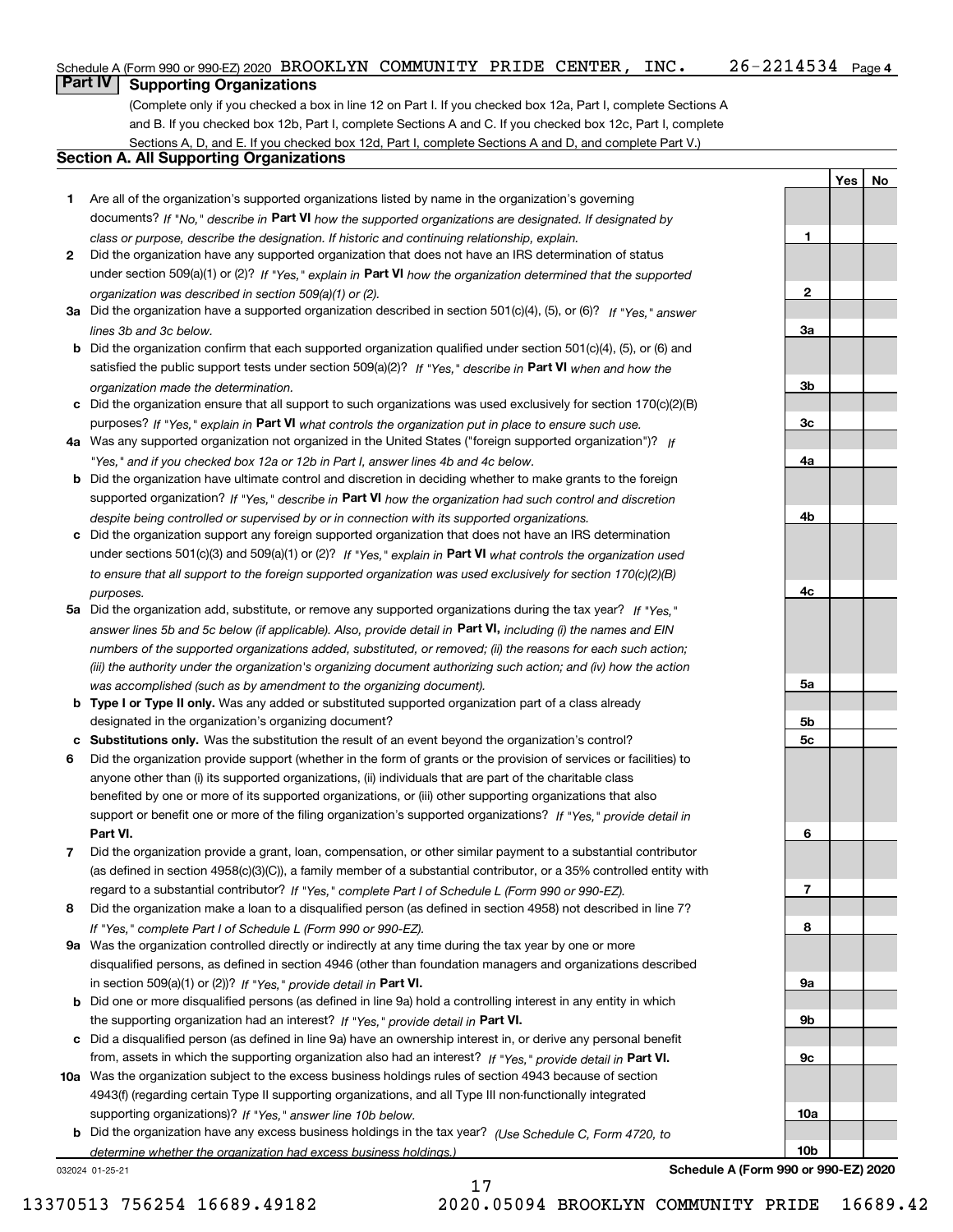#### 26-2214534 Page 5 Schedule A (Form 990 or 990-EZ) 2020 Page BROOKLYN COMMUNITY PRIDE CENTER, INC. 26-2214534 **Part IV Supporting Organizations** *(continued)*

|    |                                                                                                                                                                                                                                                             |                 | Yes | <b>No</b> |
|----|-------------------------------------------------------------------------------------------------------------------------------------------------------------------------------------------------------------------------------------------------------------|-----------------|-----|-----------|
| 11 | Has the organization accepted a gift or contribution from any of the following persons?                                                                                                                                                                     |                 |     |           |
|    | a A person who directly or indirectly controls, either alone or together with persons described in lines 11b and                                                                                                                                            |                 |     |           |
|    | 11c below, the governing body of a supported organization?                                                                                                                                                                                                  | 11a             |     |           |
|    | <b>b</b> A family member of a person described in line 11a above?                                                                                                                                                                                           | 11 <sub>b</sub> |     |           |
|    | c A 35% controlled entity of a person described in line 11a or 11b above? If "Yes" to line 11a, 11b, or 11c, provide                                                                                                                                        |                 |     |           |
|    | detail in Part VI.                                                                                                                                                                                                                                          | 11c             |     |           |
|    | <b>Section B. Type I Supporting Organizations</b>                                                                                                                                                                                                           |                 |     |           |
|    |                                                                                                                                                                                                                                                             |                 | Yes | No        |
|    | Did the governing body, members of the governing body, officers acting in their official capacity, or membership of one or<br>more supported organizations have the power to regularly appoint or elect at least a majority of the organization's officers, |                 |     |           |

|              | directors, or trustees at all times during the tax year? If "No," describe in Part VI how the supported organization(s)        |
|--------------|--------------------------------------------------------------------------------------------------------------------------------|
|              | effectively operated, supervised, or controlled the organization's activities. If the organization had more than one supported |
|              | organization, describe how the powers to appoint and/or remove officers, directors, or trustees were allocated among the       |
|              | supported organizations and what conditions or restrictions, if any, applied to such powers during the tax year.               |
| $\mathbf{2}$ | Did the organization operate for the benefit of any supported organization other than the supported                            |
|              | organization(s) that operated, supervised, or controlled the supporting organization? If "Yes," explain in                     |
|              |                                                                                                                                |

**Part VI**  *how providing such benefit carried out the purposes of the supported organization(s) that operated,*

| supervised, or controlled the supporting organization. |  |
|--------------------------------------------------------|--|
| <b>Section C. Type II Supporting Organizations</b>     |  |

**Yes No 1**or trustees of each of the organization's supported organization(s)? If "No," describe in **Part VI** how control **1***or management of the supporting organization was vested in the same persons that controlled or managed the supported organization(s).* Were a majority of the organization's directors or trustees during the tax year also a majority of the directors

|   | Section D. All Type III Supporting Organizations                                                                       |   |     |    |
|---|------------------------------------------------------------------------------------------------------------------------|---|-----|----|
|   |                                                                                                                        |   | Yes | No |
|   | Did the organization provide to each of its supported organizations, by the last day of the fifth month of the         |   |     |    |
|   | organization's tax year, (i) a written notice describing the type and amount of support provided during the prior tax  |   |     |    |
|   | year, (ii) a copy of the Form 990 that was most recently filed as of the date of notification, and (iii) copies of the |   |     |    |
|   | organization's governing documents in effect on the date of notification, to the extent not previously provided?       |   |     |    |
| 2 | Were any of the organization's officers, directors, or trustees either (i) appointed or elected by the supported       |   |     |    |
|   | organization(s) or (ii) serving on the governing body of a supported organization? If "No," explain in Part VI how     |   |     |    |
|   | the organization maintained a close and continuous working relationship with the supported organization(s).            | 2 |     |    |
| 3 | By reason of the relationship described in line 2, above, did the organization's supported organizations have a        |   |     |    |
|   | significant voice in the organization's investment policies and in directing the use of the organization's             |   |     |    |
|   | income or assets at all times during the tax year? If "Yes," describe in Part VI the role the organization's           |   |     |    |

*supported organizations played in this regard.*

### **Section E. Type III Functionally Integrated Supporting Organizations**

- **1**Check the box next to the method that the organization used to satisfy the Integral Part Test during the year (see instructions).
- **alinupy** The organization satisfied the Activities Test. Complete line 2 below.
- **b**The organization is the parent of each of its supported organizations. *Complete* line 3 *below.*  $\mathcal{L}^{\text{max}}$

|  |  | The organization supported a governmental entity. Describe in Part VI how you supported a governmental entity (see instructions). |  |  |  |  |  |
|--|--|-----------------------------------------------------------------------------------------------------------------------------------|--|--|--|--|--|
|--|--|-----------------------------------------------------------------------------------------------------------------------------------|--|--|--|--|--|

- **2Answer lines 2a and 2b below. Yes No** Activities Test.
- **a** Did substantially all of the organization's activities during the tax year directly further the exempt purposes of the supported organization(s) to which the organization was responsive? If "Yes," then in **Part VI identify those supported organizations and explain**  *how these activities directly furthered their exempt purposes, how the organization was responsive to those supported organizations, and how the organization determined that these activities constituted substantially all of its activities.*
- **b** Did the activities described in line 2a, above, constitute activities that, but for the organization's involvement, **Part VI**  *the reasons for the organization's position that its supported organization(s) would have engaged in* one or more of the organization's supported organization(s) would have been engaged in? If "Yes," e*xplain in these activities but for the organization's involvement.*
- **3**Parent of Supported Organizations. Answer lines 3a and 3b below.

**a** Did the organization have the power to regularly appoint or elect a majority of the officers, directors, or trustees of each of the supported organizations? If "Yes" or "No" provide details in **Part VI.** 

**b** Did the organization exercise a substantial degree of direction over the policies, programs, and activities of each of its supported organizations? If "Yes," describe in Part VI the role played by the organization in this regard.

032025 01-25-21

**Schedule A (Form 990 or 990-EZ) 2020**

**1**

**2**

**3**

**2a**

**2b**

**3a**

**3b**

13370513 756254 16689.49182 2020.05094 BROOKLYN COMMUNITY PRIDE 16689.42

18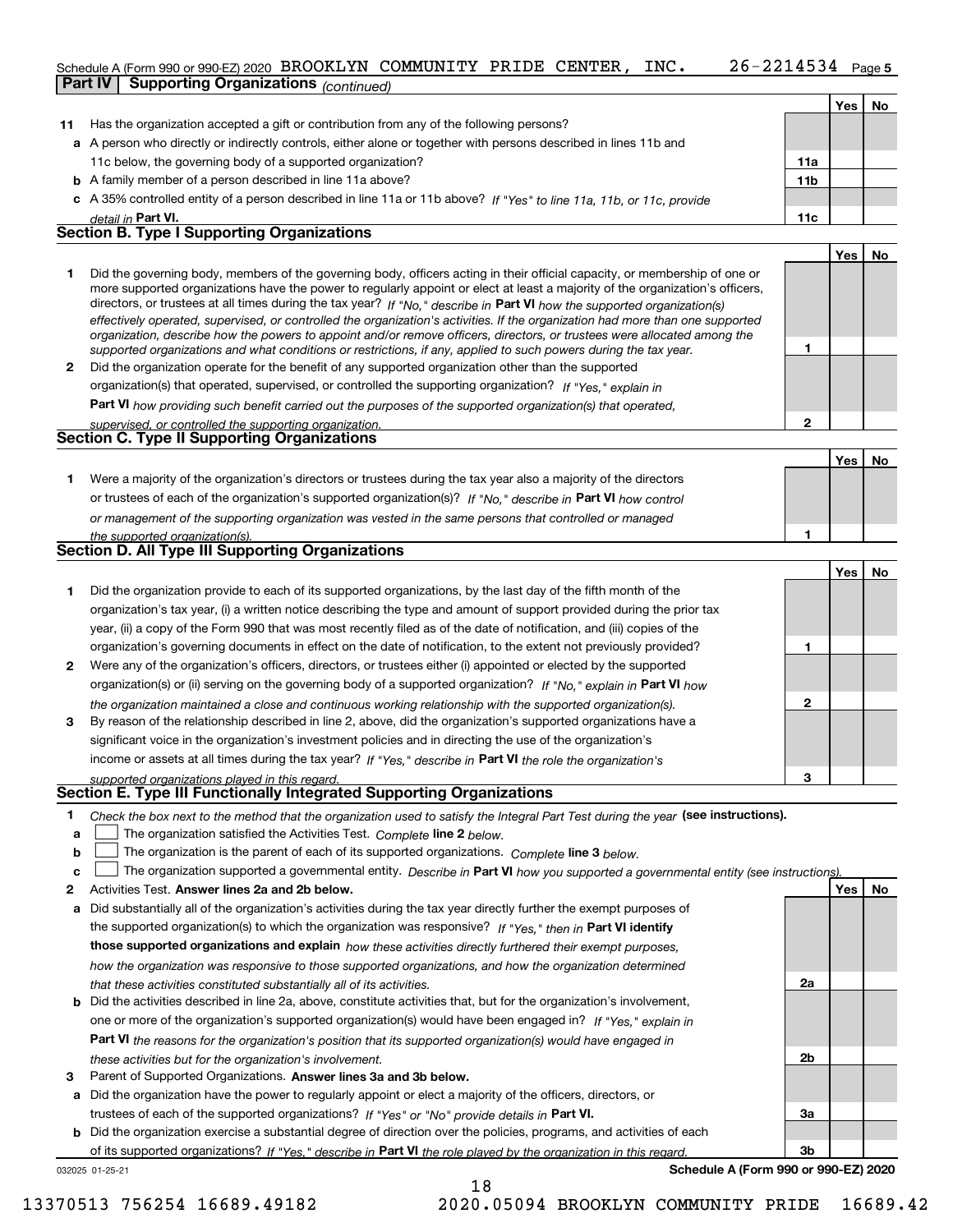|                | Schedule A (Form 990 or 990-EZ) 2020 BROOKLYN COMMUNITY PRIDE CENTER, INC.                                                                     |                |                | $26 - 2214534$ Page 6          |
|----------------|------------------------------------------------------------------------------------------------------------------------------------------------|----------------|----------------|--------------------------------|
|                | Type III Non-Functionally Integrated 509(a)(3) Supporting Organizations<br><b>Part V</b>                                                       |                |                |                                |
| 1              | Check here if the organization satisfied the Integral Part Test as a qualifying trust on Nov. 20, 1970 (explain in Part VI). See instructions. |                |                |                                |
|                | All other Type III non-functionally integrated supporting organizations must complete Sections A through E.<br>Section A - Adjusted Net Income |                | (A) Prior Year | (B) Current Year<br>(optional) |
| 1              | Net short-term capital gain                                                                                                                    | 1.             |                |                                |
| 2              | Recoveries of prior-year distributions                                                                                                         | $\mathbf{2}$   |                |                                |
| З              | Other gross income (see instructions)                                                                                                          | 3              |                |                                |
| 4              | Add lines 1 through 3.                                                                                                                         | 4              |                |                                |
| 5              | Depreciation and depletion                                                                                                                     | 5              |                |                                |
| 6              | Portion of operating expenses paid or incurred for production or                                                                               |                |                |                                |
|                | collection of gross income or for management, conservation, or                                                                                 |                |                |                                |
|                | maintenance of property held for production of income (see instructions)                                                                       | 6              |                |                                |
| 7              | Other expenses (see instructions)                                                                                                              | 7              |                |                                |
| 8              | Adjusted Net Income (subtract lines 5, 6, and 7 from line 4)                                                                                   | 8              |                |                                |
|                | <b>Section B - Minimum Asset Amount</b>                                                                                                        |                | (A) Prior Year | (B) Current Year<br>(optional) |
| 1              | Aggregate fair market value of all non-exempt-use assets (see                                                                                  |                |                |                                |
|                | instructions for short tax year or assets held for part of year):                                                                              |                |                |                                |
|                | a Average monthly value of securities                                                                                                          | 1a             |                |                                |
|                | <b>b</b> Average monthly cash balances                                                                                                         | 1b             |                |                                |
|                | c Fair market value of other non-exempt-use assets                                                                                             | 1c             |                |                                |
|                | <b>d</b> Total (add lines 1a, 1b, and 1c)                                                                                                      | 1d             |                |                                |
|                | e Discount claimed for blockage or other factors                                                                                               |                |                |                                |
|                | (explain in detail in Part VI):                                                                                                                |                |                |                                |
| 2              | Acquisition indebtedness applicable to non-exempt-use assets                                                                                   | $\mathbf{2}$   |                |                                |
| 3              | Subtract line 2 from line 1d.                                                                                                                  | 3              |                |                                |
| 4              | Cash deemed held for exempt use. Enter 0.015 of line 3 (for greater amount,                                                                    |                |                |                                |
|                | see instructions).                                                                                                                             | 4              |                |                                |
| 5              | Net value of non-exempt-use assets (subtract line 4 from line 3)                                                                               | 5              |                |                                |
| 6              | Multiply line 5 by 0.035.                                                                                                                      | 6              |                |                                |
| 7              | Recoveries of prior-year distributions                                                                                                         | $\overline{7}$ |                |                                |
| 8              | Minimum Asset Amount (add line 7 to line 6)                                                                                                    | 8              |                |                                |
|                | <b>Section C - Distributable Amount</b>                                                                                                        |                |                | <b>Current Year</b>            |
|                | Adjusted net income for prior year (from Section A, line 8, column A)                                                                          | 1              |                |                                |
| 2              | Enter 0.85 of line 1.                                                                                                                          | 2              |                |                                |
| 3              | Minimum asset amount for prior year (from Section B, line 8, column A)                                                                         | 3              |                |                                |
| 4              | Enter greater of line 2 or line 3.                                                                                                             | 4              |                |                                |
| 5              | Income tax imposed in prior year                                                                                                               | 5              |                |                                |
| 6              | <b>Distributable Amount.</b> Subtract line 5 from line 4, unless subject to                                                                    |                |                |                                |
|                | emergency temporary reduction (see instructions).                                                                                              | 6              |                |                                |
| $\overline{7}$ | Check here if the current year is the organization's first as a non-functionally integrated Type III supporting organization (see              |                |                |                                |

**Schedule A (Form 990 or 990-EZ) 2020**

032026 01-25-21

instructions).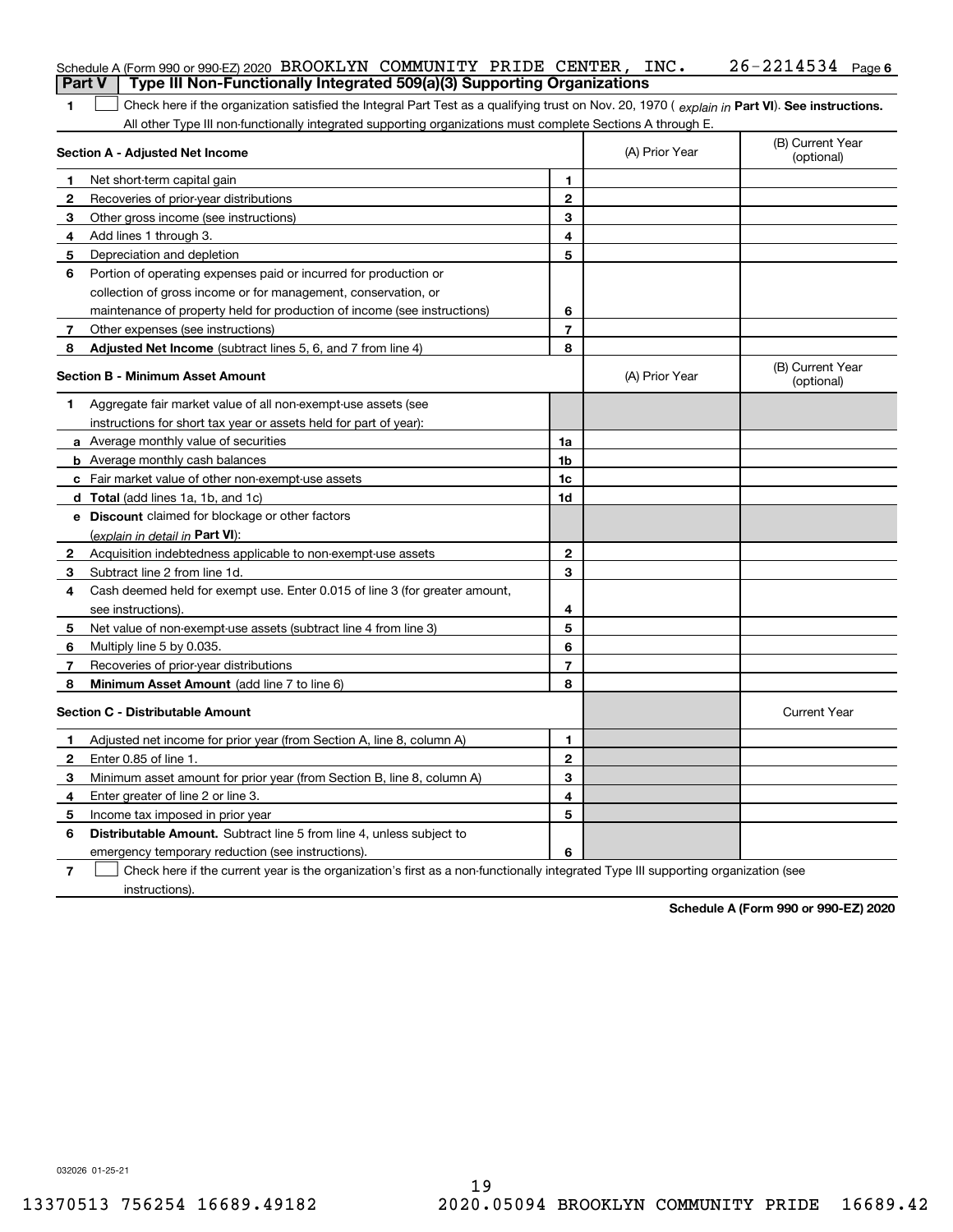#### **7** Schedule A (Form 990 or 990-EZ) 2020 Page BROOKLYN COMMUNITY PRIDE CENTER, INC. 26-2214534

| <b>Part V</b> | Type III Non-Functionally Integrated 509(a)(3) Supporting Organizations                       |                             | (continued)                           |    |                                         |
|---------------|-----------------------------------------------------------------------------------------------|-----------------------------|---------------------------------------|----|-----------------------------------------|
|               | <b>Section D - Distributions</b>                                                              |                             |                                       |    | <b>Current Year</b>                     |
| 1             | Amounts paid to supported organizations to accomplish exempt purposes                         |                             | 1                                     |    |                                         |
| 2             | Amounts paid to perform activity that directly furthers exempt purposes of supported          |                             |                                       |    |                                         |
|               | organizations, in excess of income from activity                                              |                             | $\mathbf{2}$                          |    |                                         |
| 3             | Administrative expenses paid to accomplish exempt purposes of supported organizations         |                             | 3                                     |    |                                         |
| 4             | Amounts paid to acquire exempt-use assets                                                     |                             | 4                                     |    |                                         |
| 5             | Qualified set-aside amounts (prior IRS approval required - <i>provide details in</i> Part VI) |                             | 5                                     |    |                                         |
| 6             | Other distributions ( <i>describe in</i> Part VI). See instructions.                          |                             |                                       | 6  |                                         |
| 7             | Total annual distributions. Add lines 1 through 6.                                            |                             |                                       | 7  |                                         |
| 8             | Distributions to attentive supported organizations to which the organization is responsive    |                             |                                       |    |                                         |
|               | (provide details in Part VI). See instructions.                                               |                             |                                       | 8  |                                         |
| 9             | Distributable amount for 2020 from Section C, line 6                                          |                             |                                       | 9  |                                         |
| 10            | Line 8 amount divided by line 9 amount                                                        |                             |                                       | 10 |                                         |
|               |                                                                                               | (i)                         | (ii)                                  |    | (iii)                                   |
|               | <b>Section E - Distribution Allocations</b> (see instructions)                                | <b>Excess Distributions</b> | <b>Underdistributions</b><br>Pre-2020 |    | <b>Distributable</b><br>Amount for 2020 |
| 1             | Distributable amount for 2020 from Section C, line 6                                          |                             |                                       |    |                                         |
| 2             | Underdistributions, if any, for years prior to 2020 (reason-                                  |                             |                                       |    |                                         |
|               | able cause required - explain in Part VI). See instructions.                                  |                             |                                       |    |                                         |
| 3             | Excess distributions carryover, if any, to 2020                                               |                             |                                       |    |                                         |
|               | a From 2015                                                                                   |                             |                                       |    |                                         |
|               | <b>b</b> From 2016                                                                            |                             |                                       |    |                                         |
|               | $c$ From 2017                                                                                 |                             |                                       |    |                                         |
|               | d From 2018                                                                                   |                             |                                       |    |                                         |
|               | e From 2019                                                                                   |                             |                                       |    |                                         |
|               | f Total of lines 3a through 3e                                                                |                             |                                       |    |                                         |
|               | g Applied to underdistributions of prior years                                                |                             |                                       |    |                                         |
|               | <b>h</b> Applied to 2020 distributable amount                                                 |                             |                                       |    |                                         |
|               | Carryover from 2015 not applied (see instructions)                                            |                             |                                       |    |                                         |
|               | Remainder. Subtract lines 3g, 3h, and 3i from line 3f.                                        |                             |                                       |    |                                         |
| 4             | Distributions for 2020 from Section D,                                                        |                             |                                       |    |                                         |
|               | line $7:$                                                                                     |                             |                                       |    |                                         |
|               | a Applied to underdistributions of prior years                                                |                             |                                       |    |                                         |
|               | <b>b</b> Applied to 2020 distributable amount                                                 |                             |                                       |    |                                         |
|               | c Remainder. Subtract lines 4a and 4b from line 4.                                            |                             |                                       |    |                                         |
| 5.            | Remaining underdistributions for years prior to 2020, if                                      |                             |                                       |    |                                         |
|               | any. Subtract lines 3g and 4a from line 2. For result greater                                 |                             |                                       |    |                                         |
|               | than zero, explain in Part VI. See instructions.                                              |                             |                                       |    |                                         |
| 6             | Remaining underdistributions for 2020. Subtract lines 3h                                      |                             |                                       |    |                                         |
|               | and 4b from line 1. For result greater than zero, explain in                                  |                             |                                       |    |                                         |
|               | Part VI. See instructions.                                                                    |                             |                                       |    |                                         |
| 7             | Excess distributions carryover to 2021. Add lines 3j                                          |                             |                                       |    |                                         |
|               | and 4c.                                                                                       |                             |                                       |    |                                         |
| 8             | Breakdown of line 7:                                                                          |                             |                                       |    |                                         |
|               | a Excess from 2016                                                                            |                             |                                       |    |                                         |
|               | <b>b</b> Excess from 2017                                                                     |                             |                                       |    |                                         |
|               | c Excess from 2018                                                                            |                             |                                       |    |                                         |
|               | d Excess from 2019                                                                            |                             |                                       |    |                                         |
|               | e Excess from 2020                                                                            |                             |                                       |    |                                         |

**Schedule A (Form 990 or 990-EZ) 2020**

032027 01-25-21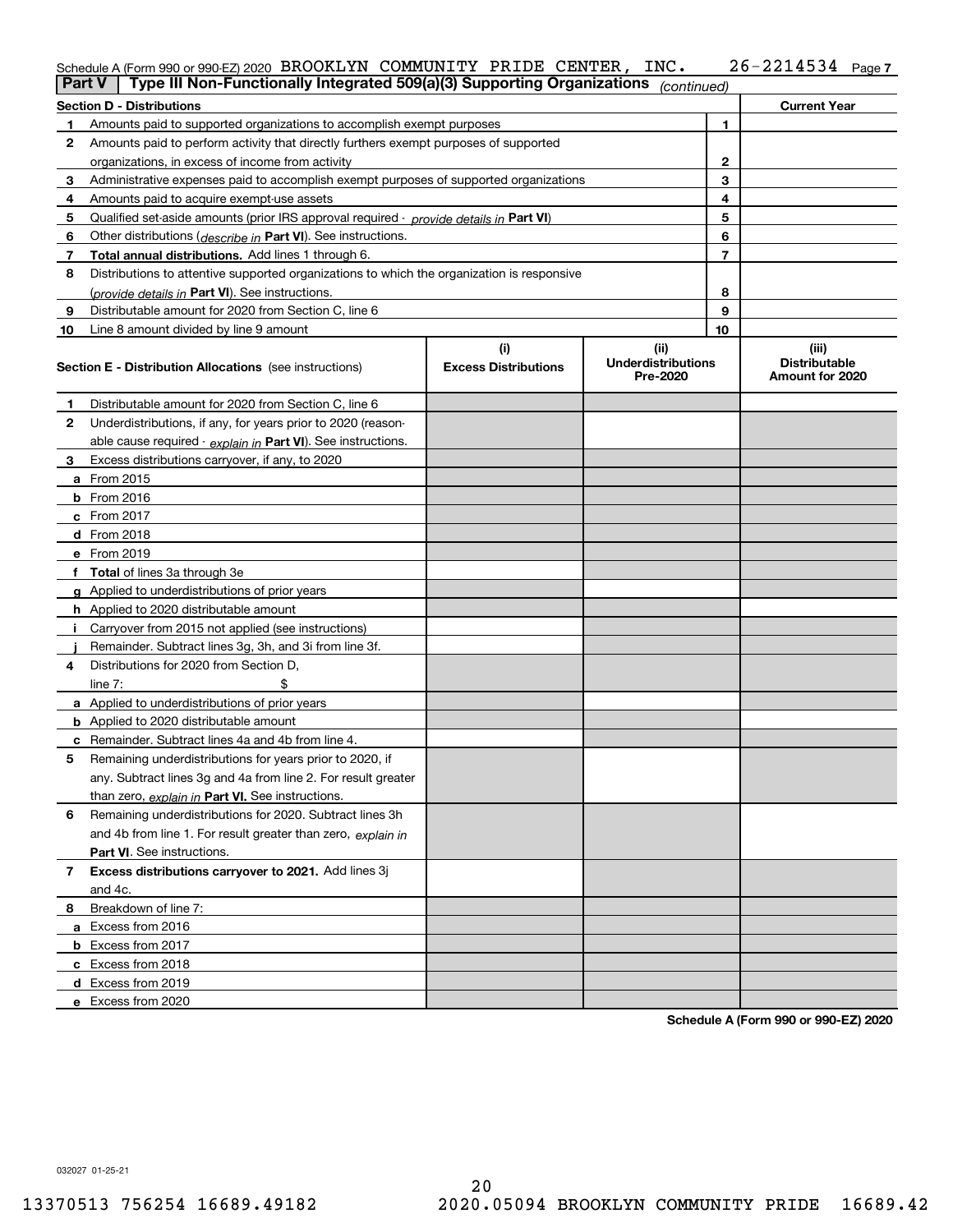|                 | Schedule A (Form 990 or 990-EZ) 2020 BROOKLYN COMMUNITY PRIDE CENTER, INC.                                                                                                                                                                                                                                                                                                                                                                                                                                                                                           |    |  | $26 - 2214534$ Page 8                |  |
|-----------------|----------------------------------------------------------------------------------------------------------------------------------------------------------------------------------------------------------------------------------------------------------------------------------------------------------------------------------------------------------------------------------------------------------------------------------------------------------------------------------------------------------------------------------------------------------------------|----|--|--------------------------------------|--|
| <b>Part VI</b>  | Supplemental Information. Provide the explanations required by Part II, line 10; Part II, line 17a or 17b; Part III, line 12;<br>Part IV, Section A, lines 1, 2, 3b, 3c, 4b, 4c, 5a, 6, 9a, 9b, 9c, 11a, 11b, and 11c; Part IV, Section B, lines 1 and 2; Part IV, Section C,<br>line 1; Part IV, Section D, lines 2 and 3; Part IV, Section E, lines 1c, 2a, 2b, 3a, and 3b; Part V, line 1; Part V, Section B, line 1e; Part V,<br>Section D, lines 5, 6, and 8; and Part V, Section E, lines 2, 5, and 6. Also complete this part for any additional information. |    |  |                                      |  |
|                 | (See instructions.)                                                                                                                                                                                                                                                                                                                                                                                                                                                                                                                                                  |    |  |                                      |  |
|                 |                                                                                                                                                                                                                                                                                                                                                                                                                                                                                                                                                                      |    |  |                                      |  |
|                 |                                                                                                                                                                                                                                                                                                                                                                                                                                                                                                                                                                      |    |  |                                      |  |
|                 |                                                                                                                                                                                                                                                                                                                                                                                                                                                                                                                                                                      |    |  |                                      |  |
|                 |                                                                                                                                                                                                                                                                                                                                                                                                                                                                                                                                                                      |    |  |                                      |  |
|                 |                                                                                                                                                                                                                                                                                                                                                                                                                                                                                                                                                                      |    |  |                                      |  |
|                 |                                                                                                                                                                                                                                                                                                                                                                                                                                                                                                                                                                      |    |  |                                      |  |
|                 |                                                                                                                                                                                                                                                                                                                                                                                                                                                                                                                                                                      |    |  |                                      |  |
|                 |                                                                                                                                                                                                                                                                                                                                                                                                                                                                                                                                                                      |    |  |                                      |  |
|                 |                                                                                                                                                                                                                                                                                                                                                                                                                                                                                                                                                                      |    |  |                                      |  |
|                 |                                                                                                                                                                                                                                                                                                                                                                                                                                                                                                                                                                      |    |  |                                      |  |
|                 |                                                                                                                                                                                                                                                                                                                                                                                                                                                                                                                                                                      |    |  |                                      |  |
|                 |                                                                                                                                                                                                                                                                                                                                                                                                                                                                                                                                                                      |    |  |                                      |  |
|                 |                                                                                                                                                                                                                                                                                                                                                                                                                                                                                                                                                                      |    |  |                                      |  |
|                 |                                                                                                                                                                                                                                                                                                                                                                                                                                                                                                                                                                      |    |  |                                      |  |
|                 |                                                                                                                                                                                                                                                                                                                                                                                                                                                                                                                                                                      |    |  |                                      |  |
|                 |                                                                                                                                                                                                                                                                                                                                                                                                                                                                                                                                                                      |    |  |                                      |  |
|                 |                                                                                                                                                                                                                                                                                                                                                                                                                                                                                                                                                                      |    |  |                                      |  |
|                 |                                                                                                                                                                                                                                                                                                                                                                                                                                                                                                                                                                      |    |  |                                      |  |
|                 |                                                                                                                                                                                                                                                                                                                                                                                                                                                                                                                                                                      |    |  |                                      |  |
|                 |                                                                                                                                                                                                                                                                                                                                                                                                                                                                                                                                                                      |    |  |                                      |  |
|                 |                                                                                                                                                                                                                                                                                                                                                                                                                                                                                                                                                                      |    |  |                                      |  |
|                 |                                                                                                                                                                                                                                                                                                                                                                                                                                                                                                                                                                      |    |  |                                      |  |
|                 |                                                                                                                                                                                                                                                                                                                                                                                                                                                                                                                                                                      |    |  |                                      |  |
|                 |                                                                                                                                                                                                                                                                                                                                                                                                                                                                                                                                                                      |    |  |                                      |  |
|                 |                                                                                                                                                                                                                                                                                                                                                                                                                                                                                                                                                                      |    |  |                                      |  |
|                 |                                                                                                                                                                                                                                                                                                                                                                                                                                                                                                                                                                      |    |  |                                      |  |
|                 |                                                                                                                                                                                                                                                                                                                                                                                                                                                                                                                                                                      |    |  |                                      |  |
|                 |                                                                                                                                                                                                                                                                                                                                                                                                                                                                                                                                                                      |    |  |                                      |  |
|                 |                                                                                                                                                                                                                                                                                                                                                                                                                                                                                                                                                                      |    |  |                                      |  |
|                 |                                                                                                                                                                                                                                                                                                                                                                                                                                                                                                                                                                      |    |  |                                      |  |
|                 |                                                                                                                                                                                                                                                                                                                                                                                                                                                                                                                                                                      |    |  |                                      |  |
| 032028 01-25-21 |                                                                                                                                                                                                                                                                                                                                                                                                                                                                                                                                                                      | 21 |  | Schedule A (Form 990 or 990-EZ) 2020 |  |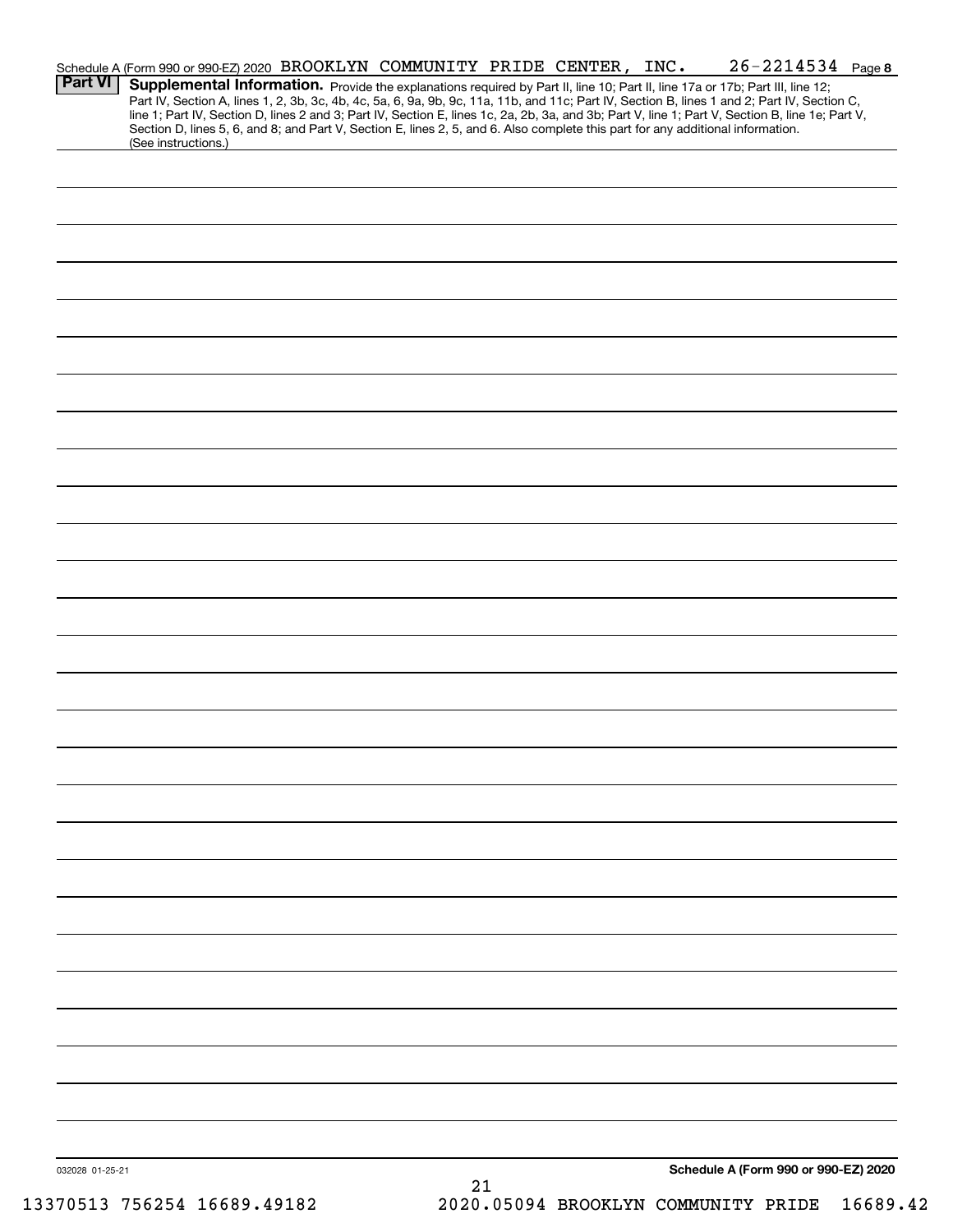Department of the Treasury Internal Revenue Service **(Form 990, 990-EZ, or 990-PF)**

Name of the organization

# **Schedule B Schedule of Contributors**

**| Attach to Form 990, Form 990-EZ, or Form 990-PF. | Go to www.irs.gov/Form990 for the latest information.** OMB No. 1545-0047

**2020**

**Employer identification number**

|                                                                                                                                                                                                                           | BROOKLYN COMMUNITY PRIDE CENTER,<br>INC.                                    | 26-2214534 |  |  |  |
|---------------------------------------------------------------------------------------------------------------------------------------------------------------------------------------------------------------------------|-----------------------------------------------------------------------------|------------|--|--|--|
| Organization type (check one):                                                                                                                                                                                            |                                                                             |            |  |  |  |
| Filers of:                                                                                                                                                                                                                | Section:                                                                    |            |  |  |  |
| Form 990 or 990-EZ                                                                                                                                                                                                        | $\boxed{\textbf{X}}$ 501(c)( 3) (enter number) organization                 |            |  |  |  |
|                                                                                                                                                                                                                           | $4947(a)(1)$ nonexempt charitable trust not treated as a private foundation |            |  |  |  |
|                                                                                                                                                                                                                           |                                                                             |            |  |  |  |
| Form 990-PF                                                                                                                                                                                                               | 501(c)(3) exempt private foundation                                         |            |  |  |  |
|                                                                                                                                                                                                                           | 4947(a)(1) nonexempt charitable trust treated as a private foundation       |            |  |  |  |
| 501(c)(3) taxable private foundation                                                                                                                                                                                      |                                                                             |            |  |  |  |
|                                                                                                                                                                                                                           |                                                                             |            |  |  |  |
| Check if your organization is covered by the General Rule or a Special Rule.<br>Note: Only a section 501(c)(7), (8), or (10) organization can check boxes for both the General Rule and a Special Rule. See instructions. |                                                                             |            |  |  |  |
| <b>General Rule</b>                                                                                                                                                                                                       |                                                                             |            |  |  |  |

For an organization filing Form 990, 990-EZ, or 990-PF that received, during the year, contributions totaling \$5,000 or more (in money or property) from any one contributor. Complete Parts I and II. See instructions for determining a contributor's total contributions.

#### **Special Rules**

 $\mathcal{L}^{\text{max}}$ 

any one contributor, during the year, total contributions of the greater of  $\,$  (1) \$5,000; or **(2)** 2% of the amount on (i) Form 990, Part VIII, line 1h;  $\boxed{\textbf{X}}$  For an organization described in section 501(c)(3) filing Form 990 or 990-EZ that met the 33 1/3% support test of the regulations under sections 509(a)(1) and 170(b)(1)(A)(vi), that checked Schedule A (Form 990 or 990-EZ), Part II, line 13, 16a, or 16b, and that received from or (ii) Form 990-EZ, line 1. Complete Parts I and II.

For an organization described in section 501(c)(7), (8), or (10) filing Form 990 or 990-EZ that received from any one contributor, during the year, total contributions of more than \$1,000 exclusively for religious, charitable, scientific, literary, or educational purposes, or for the prevention of cruelty to children or animals. Complete Parts I (entering "N/A" in column (b) instead of the contributor name and address), II, and III.  $\mathcal{L}^{\text{max}}$ 

purpose. Don't complete any of the parts unless the **General Rule** applies to this organization because it received *nonexclusively* year, contributions <sub>exclusively</sub> for religious, charitable, etc., purposes, but no such contributions totaled more than \$1,000. If this box is checked, enter here the total contributions that were received during the year for an  $\;$ exclusively religious, charitable, etc., For an organization described in section 501(c)(7), (8), or (10) filing Form 990 or 990-EZ that received from any one contributor, during the religious, charitable, etc., contributions totaling \$5,000 or more during the year  $\Box$ — $\Box$   $\Box$  $\mathcal{L}^{\text{max}}$ 

**Caution:**  An organization that isn't covered by the General Rule and/or the Special Rules doesn't file Schedule B (Form 990, 990-EZ, or 990-PF),  **must** but it answer "No" on Part IV, line 2, of its Form 990; or check the box on line H of its Form 990-EZ or on its Form 990-PF, Part I, line 2, to certify that it doesn't meet the filing requirements of Schedule B (Form 990, 990-EZ, or 990-PF).

**For Paperwork Reduction Act Notice, see the instructions for Form 990, 990-EZ, or 990-PF. Schedule B (Form 990, 990-EZ, or 990-PF) (2020)** LHA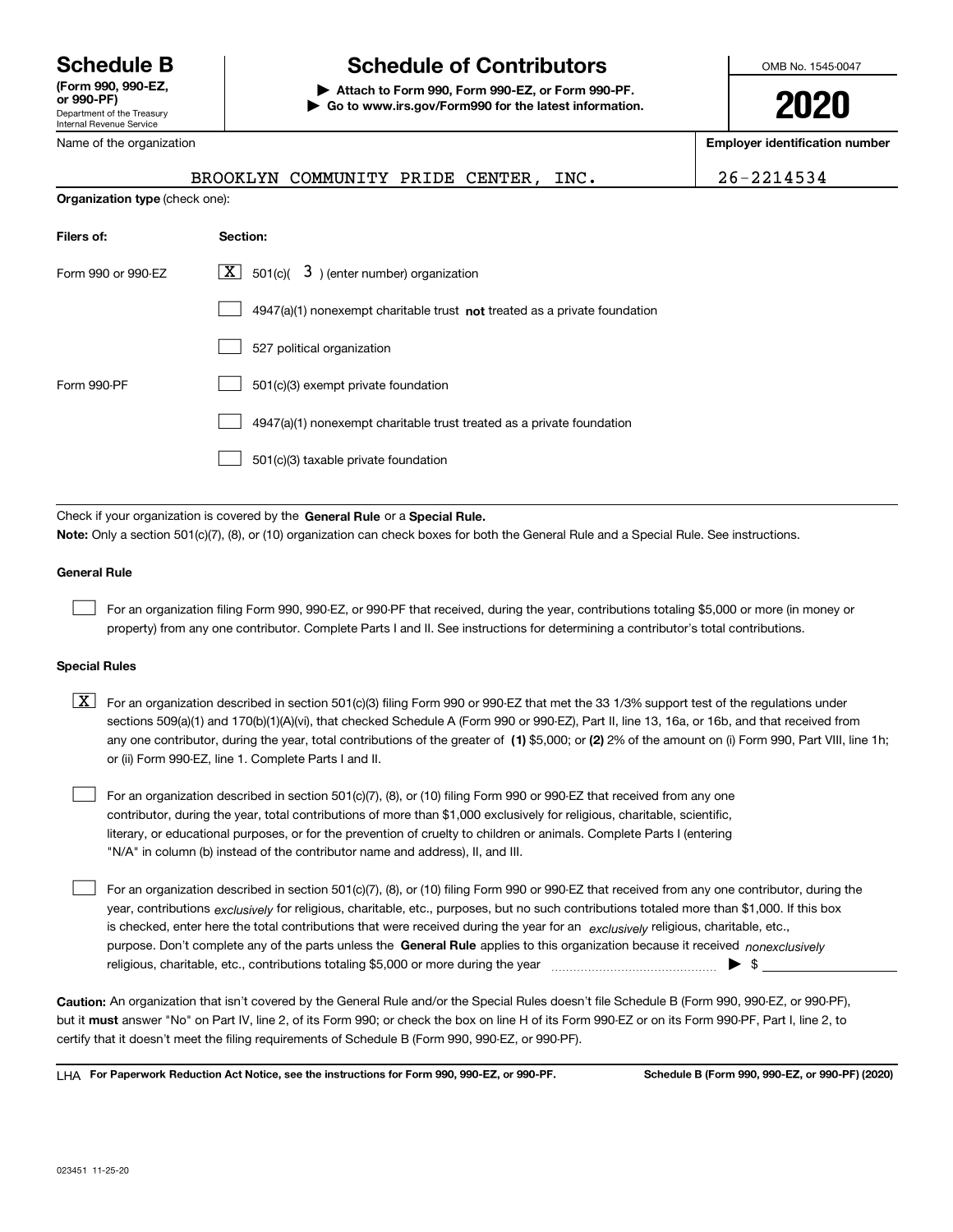## Schedule B (Form 990, 990-EZ, or 990-PF) (2020) Page 2

Name of organization

**Employer identification number**

### BROOKLYN COMMUNITY PRIDE CENTER, INC. 26-2214534

Contributors (see instructions). Use duplicate copies of Part I if additional space is needed. Chedule B (Form 990, 990-EZ, or 990-PF) (2020)<br>Iame of organization<br>**2Part I 2Part I COMMUNITY PRIDE CENTER, INC.**<br>**Part I Contributors** (see instructions). Use duplicate copies of Part I if additional space is neede

| (a)                  | (b)                                                                             | (c)                        | (d)                                                                                                                                                          |
|----------------------|---------------------------------------------------------------------------------|----------------------------|--------------------------------------------------------------------------------------------------------------------------------------------------------------|
| No.                  | Name, address, and ZIP + 4                                                      | <b>Total contributions</b> | Type of contribution                                                                                                                                         |
| 1                    | H VAN AMERINGEN FOUNDATION<br>W 12TH ST APT 11E<br>37.<br>NEW YORK, NY 10011    | 50,000.<br>\$              | $\overline{\text{X}}$<br>Person<br>Payroll<br>Noncash<br>(Complete Part II for<br>noncash contributions.)                                                    |
| (a)                  | (b)                                                                             | (c)                        | (d)                                                                                                                                                          |
| No.                  | Name, address, and $ZIP + 4$                                                    | <b>Total contributions</b> | Type of contribution                                                                                                                                         |
| 2                    | CITY OF NY DEPT OF THE AGING<br><b>LAFAYETTE ST</b><br>NEW YORK, NY 10007       | 30,000.<br>$\frac{1}{2}$   | $\overline{\text{X}}$<br>Person<br>Payroll<br>Noncash<br>(Complete Part II for<br>noncash contributions.)                                                    |
| (a)                  | (b)                                                                             | (c)                        | (d)                                                                                                                                                          |
| No.                  | Name, address, and $ZIP + 4$                                                    | <b>Total contributions</b> | Type of contribution                                                                                                                                         |
| 3                    | CITY OF NY DEPT OF YOUTH AND COMMUNITY<br>123 WILLIAMS ST<br>NEW YORK, NY 10038 | 453,500.<br>$\frac{1}{2}$  | $\overline{\text{X}}$<br>Person<br>Payroll<br><b>Noncash</b><br>(Complete Part II for<br>noncash contributions.)                                             |
| (a)                  | (b)                                                                             | (c)                        | (d)                                                                                                                                                          |
| No.                  | Name, address, and ZIP + 4                                                      | <b>Total contributions</b> | Type of contribution                                                                                                                                         |
| 4                    | ROBINHOOD FOUNDATION<br>826 BROADWAY, 9TH FLOOR<br>NEW YORK, NY 10003           | 45,000.                    | $\overline{\text{X}}$<br>Person<br>Payroll<br><b>Noncash</b><br>(Complete Part II for<br>noncash contributions.)                                             |
| (a)                  | (b)                                                                             | (c)                        | (d)                                                                                                                                                          |
| No.                  | Name, address, and ZIP + 4                                                      | <b>Total contributions</b> | Type of contribution                                                                                                                                         |
| 5                    | VENABLE LLP<br>P.O. BOX 62727<br>BALTIMORE, MD 21264-2727                       | 25,643.<br>$\frac{1}{2}$   | Person<br>Payroll<br>$\overline{\text{X}}$<br><b>Noncash</b><br>(Complete Part II for<br>noncash contributions.)                                             |
| (a)                  | (b)                                                                             | (c)                        | (d)                                                                                                                                                          |
| No.                  | Name, address, and ZIP + 4                                                      | <b>Total contributions</b> | Type of contribution                                                                                                                                         |
| 6<br>023452 11-25-20 | KNOLL,<br>INC<br>1330 AVENUE OF THE AMERICAS<br>NEW YORK, NY 10019              | 34,462.<br>$\mathsf{\$}$   | Person<br>Payroll<br>$\overline{\text{X}}$<br>Noncash<br>(Complete Part II for<br>noncash contributions.)<br>Schedule B (Form 990, 990-EZ, or 990-PF) (2020) |

23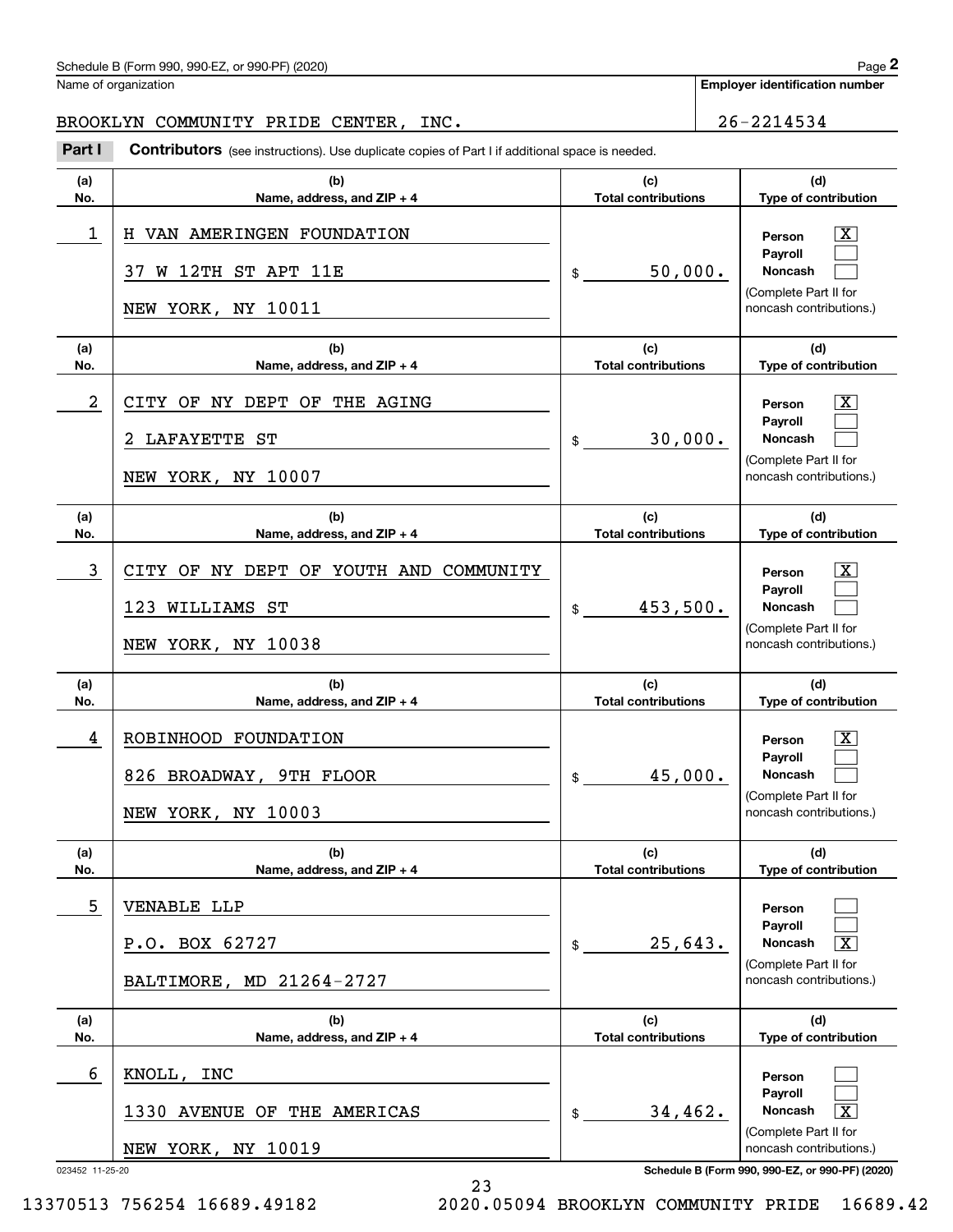## Schedule B (Form 990, 990-EZ, or 990-PF) (2020) Page 2

Name of organization

**Employer identification number**

### BROOKLYN COMMUNITY PRIDE CENTER, INC. 26-2214534

Contributors (see instructions). Use duplicate copies of Part I if additional space is needed. Chedule B (Form 990, 990-EZ, or 990-PF) (2020)<br>Iame of organization<br>**2Part I 2Part I COMMUNITY PRIDE CENTER, INC.**<br>**Part I Contributors** (see instructions). Use duplicate copies of Part I if additional space is neede

| (a) | (b)                                                                                           | (c)                        | (d)                                                                                                       |
|-----|-----------------------------------------------------------------------------------------------|----------------------------|-----------------------------------------------------------------------------------------------------------|
| No. | Name, address, and ZIP + 4                                                                    | <b>Total contributions</b> | Type of contribution                                                                                      |
| 7   | COMMUNITY COUNSELLING SERVICE CO., LLC<br>527 MADISON AVENUE, 5TH FLOOR<br>NEW YORK, NY 10022 | 60,000.<br>\$              | Person<br>Payroll<br>Noncash<br>$\overline{\text{X}}$<br>(Complete Part II for<br>noncash contributions.) |
| (a) | (b)                                                                                           | (c)                        | (d)                                                                                                       |
| No. | Name, address, and ZIP + 4                                                                    | <b>Total contributions</b> | Type of contribution                                                                                      |
|     |                                                                                               | $\frac{1}{2}$              | Person<br>Payroll<br>Noncash<br>(Complete Part II for<br>noncash contributions.)                          |
| (a) | (b)                                                                                           | (c)                        | (d)                                                                                                       |
| No. | Name, address, and ZIP + 4                                                                    | <b>Total contributions</b> | Type of contribution                                                                                      |
|     |                                                                                               | \$                         | Person<br>Payroll<br>Noncash<br>(Complete Part II for<br>noncash contributions.)                          |
| (a) | (b)                                                                                           | (c)                        | (d)                                                                                                       |
| No. | Name, address, and ZIP + 4                                                                    | <b>Total contributions</b> | Type of contribution                                                                                      |
|     |                                                                                               | $\frac{1}{2}$              | Person<br>Payroll<br>Noncash<br>(Complete Part II for<br>noncash contributions.)                          |
| (a) | (b)                                                                                           | (c)                        | (d)                                                                                                       |
| No. | Name, address, and ZIP + 4                                                                    | <b>Total contributions</b> | Type of contribution                                                                                      |
|     |                                                                                               | $\$$                       | Person<br>Payroll<br>Noncash<br>(Complete Part II for<br>noncash contributions.)                          |
| (a) | (b)                                                                                           | (c)                        | (d)                                                                                                       |
| No. | Name, address, and ZIP + 4                                                                    | <b>Total contributions</b> | Type of contribution                                                                                      |
|     |                                                                                               | \$                         | Person<br>Payroll<br>Noncash<br>(Complete Part II for<br>noncash contributions.)                          |

023452 11-25-20 **Schedule B (Form 990, 990-EZ, or 990-PF) (2020)**

13370513 756254 16689.49182 2020.05094 BROOKLYN COMMUNITY PRIDE 16689.42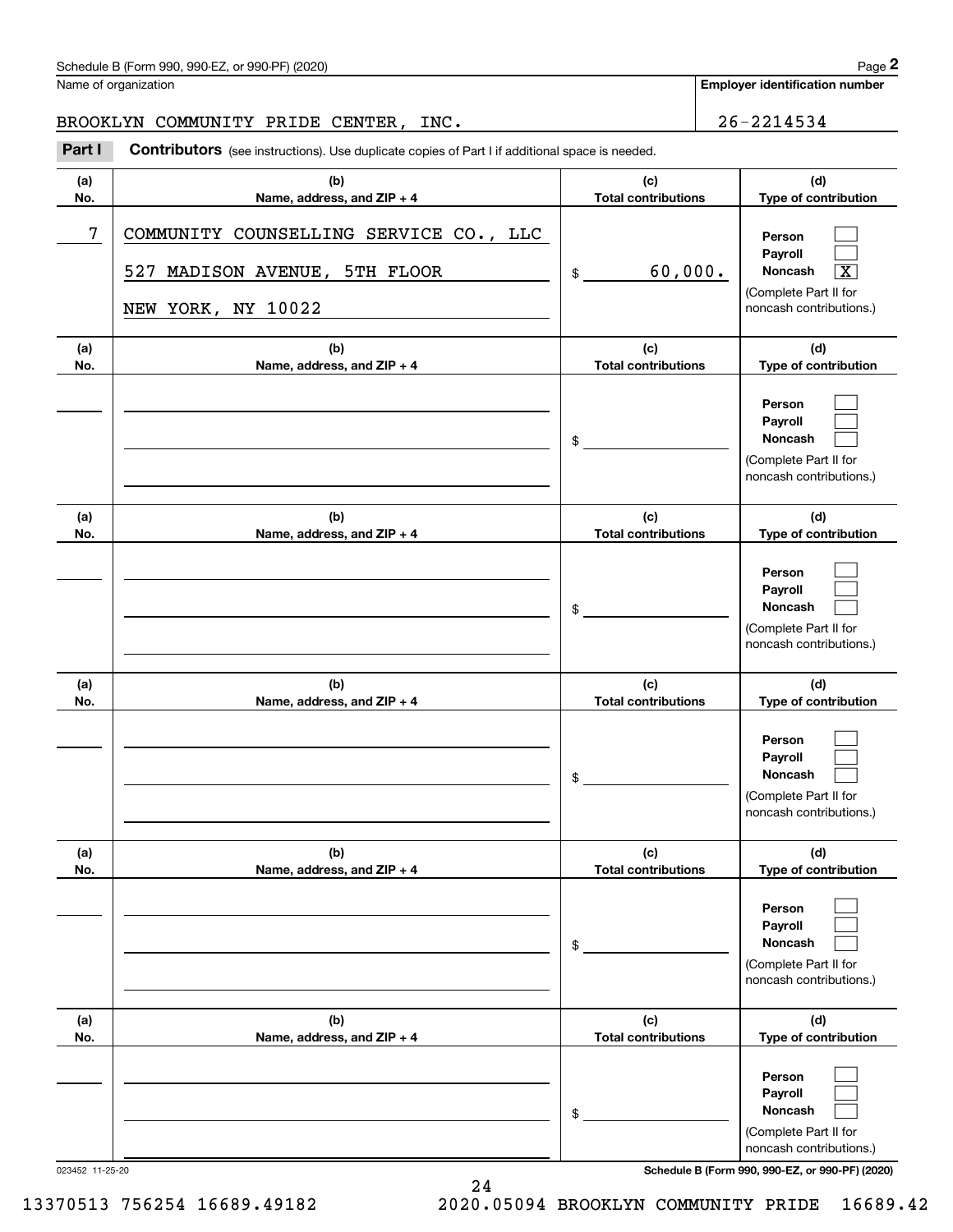|                              | Schedule B (Form 990, 990-EZ, or 990-PF) (2020)<br>Name of organization                             |                                                 | Page 3<br><b>Employer identification number</b> |
|------------------------------|-----------------------------------------------------------------------------------------------------|-------------------------------------------------|-------------------------------------------------|
|                              |                                                                                                     |                                                 |                                                 |
|                              | BROOKLYN COMMUNITY PRIDE CENTER, INC.                                                               |                                                 | 26-2214534                                      |
| Part II                      | Noncash Property (see instructions). Use duplicate copies of Part II if additional space is needed. |                                                 |                                                 |
| (a)<br>No.<br>from<br>Part I | (b)<br>Description of noncash property given                                                        | (c)<br>FMV (or estimate)<br>(See instructions.) | (d)<br>Date received                            |
|                              | LEGAL SERVICES                                                                                      |                                                 |                                                 |
| 5                            |                                                                                                     |                                                 |                                                 |
|                              |                                                                                                     | 25,643.<br>\$                                   | 06/30/21                                        |
| (a)<br>No.<br>from<br>Part I | (b)<br>Description of noncash property given                                                        | (c)<br>FMV (or estimate)<br>(See instructions.) | (d)<br>Date received                            |
|                              | <b>FURNITURE</b>                                                                                    |                                                 |                                                 |
| 6                            |                                                                                                     | 34,462.<br>\$                                   | 04/22/21                                        |
| (a)<br>No.<br>from<br>Part I | (b)<br>Description of noncash property given                                                        | (c)<br>FMV (or estimate)<br>(See instructions.) | (d)<br>Date received                            |
|                              | CONSULTING SERVICES                                                                                 |                                                 |                                                 |
| 7                            |                                                                                                     | 60,000.<br>\$                                   | 10/09/20                                        |
| (a)<br>No.<br>from<br>Part I | (b)<br>Description of noncash property given                                                        | (c)<br>FMV (or estimate)<br>(See instructions.) | (d)<br>Date received                            |
|                              |                                                                                                     | \$                                              |                                                 |
| (a)<br>No.<br>from<br>Part I | (b)<br>Description of noncash property given                                                        | (c)<br>FMV (or estimate)<br>(See instructions.) | (d)<br>Date received                            |
|                              |                                                                                                     | \$                                              |                                                 |
| (a)<br>No.<br>from<br>Part I | (b)<br>Description of noncash property given                                                        | (c)<br>FMV (or estimate)<br>(See instructions.) | (d)<br>Date received                            |
|                              |                                                                                                     |                                                 |                                                 |
|                              |                                                                                                     | \$                                              |                                                 |

023453 11-25-20 **Schedule B (Form 990, 990-EZ, or 990-PF) (2020)**

25 13370513 756254 16689.49182 2020.05094 BROOKLYN COMMUNITY PRIDE 16689.42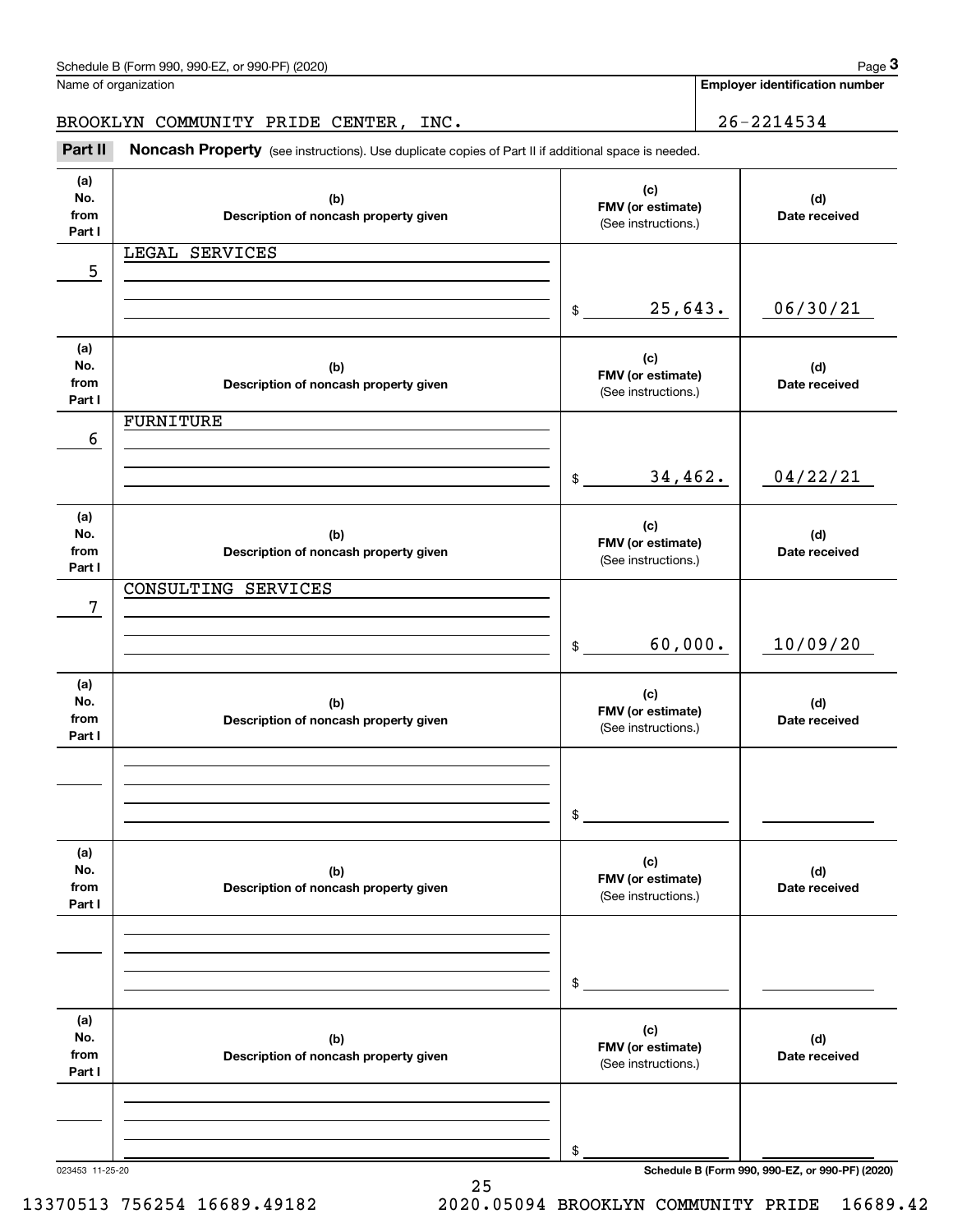|                           | Schedule B (Form 990, 990-EZ, or 990-PF) (2020)                                                                                                                                                                                                                              |                      |                                          | Page 4                                          |  |  |
|---------------------------|------------------------------------------------------------------------------------------------------------------------------------------------------------------------------------------------------------------------------------------------------------------------------|----------------------|------------------------------------------|-------------------------------------------------|--|--|
|                           | Name of organization                                                                                                                                                                                                                                                         |                      |                                          | <b>Employer identification number</b>           |  |  |
|                           | BROOKLYN COMMUNITY PRIDE CENTER, INC.                                                                                                                                                                                                                                        |                      |                                          | $26 - 2214534$                                  |  |  |
| Part III                  | Exclusively religious, charitable, etc., contributions to organizations described in section 501(c)(7), (8), or (10) that total more than \$1,000 for the year<br>from any one contributor. Complete columns (a) through (e) and the following line entry. For organizations |                      |                                          |                                                 |  |  |
|                           | completing Part III, enter the total of exclusively religious, charitable, etc., contributions of \$1,000 or less for the year. (Enter this info. once.) $\blacktriangleright$ \$<br>Use duplicate copies of Part III if additional space is needed.                         |                      |                                          |                                                 |  |  |
| (a) No.<br>from<br>Part I | (b) Purpose of gift                                                                                                                                                                                                                                                          | (c) Use of gift      |                                          | (d) Description of how gift is held             |  |  |
|                           |                                                                                                                                                                                                                                                                              |                      |                                          |                                                 |  |  |
|                           |                                                                                                                                                                                                                                                                              |                      |                                          |                                                 |  |  |
|                           |                                                                                                                                                                                                                                                                              | (e) Transfer of gift |                                          |                                                 |  |  |
|                           | Transferee's name, address, and ZIP + 4                                                                                                                                                                                                                                      |                      |                                          | Relationship of transferor to transferee        |  |  |
|                           |                                                                                                                                                                                                                                                                              |                      |                                          |                                                 |  |  |
|                           |                                                                                                                                                                                                                                                                              |                      |                                          |                                                 |  |  |
| (a) No.<br>from<br>Part I | (b) Purpose of gift                                                                                                                                                                                                                                                          | (c) Use of gift      |                                          | (d) Description of how gift is held             |  |  |
|                           |                                                                                                                                                                                                                                                                              |                      |                                          |                                                 |  |  |
|                           |                                                                                                                                                                                                                                                                              |                      |                                          |                                                 |  |  |
|                           | (e) Transfer of gift                                                                                                                                                                                                                                                         |                      |                                          |                                                 |  |  |
|                           | Transferee's name, address, and ZIP + 4                                                                                                                                                                                                                                      |                      | Relationship of transferor to transferee |                                                 |  |  |
|                           |                                                                                                                                                                                                                                                                              |                      |                                          |                                                 |  |  |
|                           |                                                                                                                                                                                                                                                                              |                      |                                          |                                                 |  |  |
| (a) No.                   |                                                                                                                                                                                                                                                                              |                      |                                          |                                                 |  |  |
| from<br>Part I            | (b) Purpose of gift                                                                                                                                                                                                                                                          | (c) Use of gift      | (d) Description of how gift is held      |                                                 |  |  |
|                           |                                                                                                                                                                                                                                                                              |                      |                                          |                                                 |  |  |
|                           |                                                                                                                                                                                                                                                                              |                      |                                          |                                                 |  |  |
|                           |                                                                                                                                                                                                                                                                              | (e) Transfer of gift |                                          |                                                 |  |  |
|                           | Relationship of transferor to transferee                                                                                                                                                                                                                                     |                      |                                          |                                                 |  |  |
|                           | Transferee's name, address, and ZIP + 4                                                                                                                                                                                                                                      |                      |                                          |                                                 |  |  |
|                           |                                                                                                                                                                                                                                                                              |                      |                                          |                                                 |  |  |
|                           |                                                                                                                                                                                                                                                                              |                      |                                          |                                                 |  |  |
| (a) No.<br>from<br>Part I | (b) Purpose of gift                                                                                                                                                                                                                                                          | (c) Use of gift      |                                          | (d) Description of how gift is held             |  |  |
|                           |                                                                                                                                                                                                                                                                              |                      |                                          |                                                 |  |  |
|                           |                                                                                                                                                                                                                                                                              |                      |                                          |                                                 |  |  |
|                           | (e) Transfer of gift                                                                                                                                                                                                                                                         |                      |                                          |                                                 |  |  |
|                           |                                                                                                                                                                                                                                                                              |                      |                                          |                                                 |  |  |
|                           | Transferee's name, address, and ZIP + 4                                                                                                                                                                                                                                      |                      |                                          | Relationship of transferor to transferee        |  |  |
|                           |                                                                                                                                                                                                                                                                              |                      |                                          |                                                 |  |  |
|                           |                                                                                                                                                                                                                                                                              |                      |                                          |                                                 |  |  |
| 023454 11-25-20           |                                                                                                                                                                                                                                                                              | 26                   |                                          | Schedule B (Form 990, 990-EZ, or 990-PF) (2020) |  |  |

13370513 756254 16689.49182 2020.05094 BROOKLYN COMMUNITY PRIDE 16689.42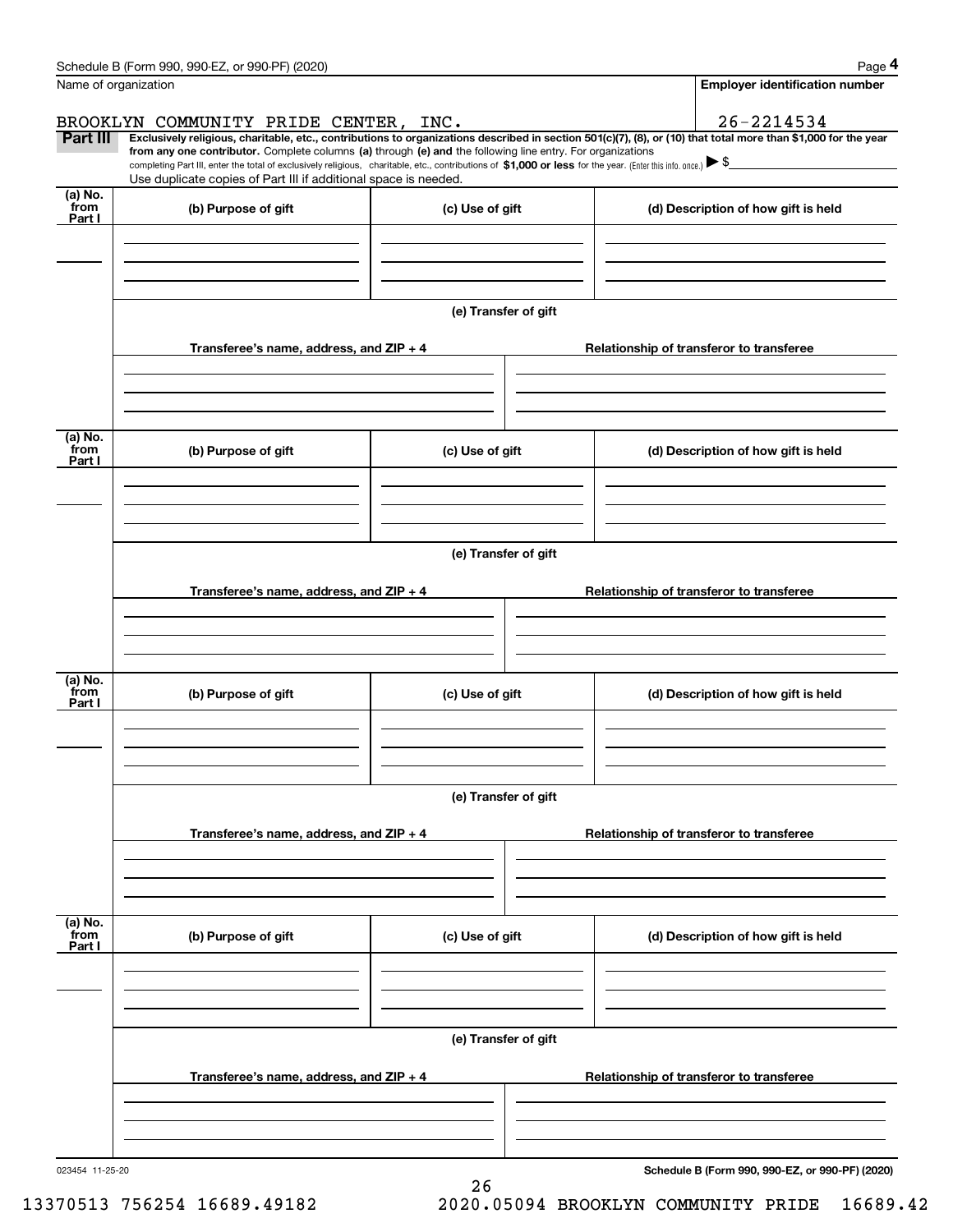| <b>SCHEDULE D</b> |  |
|-------------------|--|
|-------------------|--|

| (Form 990) |  |
|------------|--|
|------------|--|

## **Supplemental Financial Statements**

(Form 990)<br>
Pepartment of the Treasury<br>
Department of the Treasury<br>
Department of the Treasury<br>
Department of the Treasury<br> **Co to www.irs.gov/Form990 for instructions and the latest information.**<br> **Co to www.irs.gov/Form9** 



Department of the Treasury Internal Revenue Service

| ≻Go to www.irs.gov/Form990 for instructions and the latest informat |
|---------------------------------------------------------------------|
|---------------------------------------------------------------------|

Name of the organization<br>BROOKLYN COMMUNITY PRIDE CENTER, INC. **Employer identification number**<br>26-2214534

|         | BROOKLYN COMMUNITY PRIDE CENTER, INC.                                                                                                                                                                                          |                         | 26-2214534                                                                                           |
|---------|--------------------------------------------------------------------------------------------------------------------------------------------------------------------------------------------------------------------------------|-------------------------|------------------------------------------------------------------------------------------------------|
| Part I  | Organizations Maintaining Donor Advised Funds or Other Similar Funds or Accounts. Complete if the                                                                                                                              |                         |                                                                                                      |
|         | organization answered "Yes" on Form 990, Part IV, line 6.                                                                                                                                                                      |                         |                                                                                                      |
|         |                                                                                                                                                                                                                                | (a) Donor advised funds | (b) Funds and other accounts                                                                         |
| 1       |                                                                                                                                                                                                                                |                         |                                                                                                      |
| 2       | Aggregate value of contributions to (during year)                                                                                                                                                                              |                         |                                                                                                      |
| з       | Aggregate value of grants from (during year) <i>mimimimimial</i>                                                                                                                                                               |                         |                                                                                                      |
| 4       |                                                                                                                                                                                                                                |                         |                                                                                                      |
| 5       | Did the organization inform all donors and donor advisors in writing that the assets held in donor advised funds                                                                                                               |                         |                                                                                                      |
|         |                                                                                                                                                                                                                                |                         | Yes<br>No                                                                                            |
| 6       | Did the organization inform all grantees, donors, and donor advisors in writing that grant funds can be used only                                                                                                              |                         |                                                                                                      |
|         | for charitable purposes and not for the benefit of the donor or donor advisor, or for any other purpose conferring                                                                                                             |                         |                                                                                                      |
|         | impermissible private benefit?                                                                                                                                                                                                 |                         | Yes<br>No                                                                                            |
| Part II | Conservation Easements. Complete if the organization answered "Yes" on Form 990, Part IV, line 7.                                                                                                                              |                         |                                                                                                      |
| 1.      | Purpose(s) of conservation easements held by the organization (check all that apply).                                                                                                                                          |                         |                                                                                                      |
|         |                                                                                                                                                                                                                                |                         |                                                                                                      |
|         | Preservation of land for public use (for example, recreation or education)                                                                                                                                                     |                         | Preservation of a historically important land area<br>Preservation of a certified historic structure |
|         | Protection of natural habitat                                                                                                                                                                                                  |                         |                                                                                                      |
|         | Preservation of open space                                                                                                                                                                                                     |                         |                                                                                                      |
| 2       | Complete lines 2a through 2d if the organization held a qualified conservation contribution in the form of a conservation easement on the last                                                                                 |                         |                                                                                                      |
|         | day of the tax year.                                                                                                                                                                                                           |                         | Held at the End of the Tax Year                                                                      |
|         | a Total number of conservation easements [[11] non-minimum materials in the state of conservation easements [[11] non-minimum materials in the state of conservation easements [[11] non-minimum materials in the state of con |                         | 2a                                                                                                   |
|         | Total acreage restricted by conservation easements                                                                                                                                                                             |                         | 2 <sub>b</sub>                                                                                       |
|         | Number of conservation easements on a certified historic structure included in (a)                                                                                                                                             |                         | 2c                                                                                                   |
|         | d Number of conservation easements included in (c) acquired after 7/25/06, and not on a historic structure                                                                                                                     |                         |                                                                                                      |
|         | listed in the National Register [111] increases and the National Property of the National Register [11] increases and the National Register [11] increases and the National Register [11] increases and the National Register  |                         | 2d                                                                                                   |
| з       | Number of conservation easements modified, transferred, released, extinguished, or terminated by the organization during the tax                                                                                               |                         |                                                                                                      |
|         | $\vee$ ear                                                                                                                                                                                                                     |                         |                                                                                                      |
| 4       | Number of states where property subject to conservation easement is located >                                                                                                                                                  |                         |                                                                                                      |
| 5       | Does the organization have a written policy regarding the periodic monitoring, inspection, handling of                                                                                                                         |                         |                                                                                                      |
|         | violations, and enforcement of the conservation easements it holds?                                                                                                                                                            |                         | Yes<br>No                                                                                            |
| 6       | Staff and volunteer hours devoted to monitoring, inspecting, handling of violations, and enforcing conservation easements during the year                                                                                      |                         |                                                                                                      |
|         |                                                                                                                                                                                                                                |                         |                                                                                                      |
| 7       | Amount of expenses incurred in monitoring, inspecting, handling of violations, and enforcing conservation easements during the year                                                                                            |                         |                                                                                                      |
|         | $\blacktriangleright$ s                                                                                                                                                                                                        |                         |                                                                                                      |
| 8       | Does each conservation easement reported on line 2(d) above satisfy the requirements of section 170(h)(4)(B)(i)                                                                                                                |                         |                                                                                                      |
|         | and section $170(h)(4)(B)(ii)$ ?                                                                                                                                                                                               |                         | Yes<br>No                                                                                            |
| 9       | In Part XIII, describe how the organization reports conservation easements in its revenue and expense statement and                                                                                                            |                         |                                                                                                      |
|         | balance sheet, and include, if applicable, the text of the footnote to the organization's financial statements that describes the                                                                                              |                         |                                                                                                      |
|         | organization's accounting for conservation easements.                                                                                                                                                                          |                         |                                                                                                      |
|         | Organizations Maintaining Collections of Art, Historical Treasures, or Other Similar Assets.<br>Part III                                                                                                                       |                         |                                                                                                      |
|         | Complete if the organization answered "Yes" on Form 990, Part IV, line 8.                                                                                                                                                      |                         |                                                                                                      |
|         | 1a If the organization elected, as permitted under FASB ASC 958, not to report in its revenue statement and balance sheet works                                                                                                |                         |                                                                                                      |
|         | of art, historical treasures, or other similar assets held for public exhibition, education, or research in furtherance of public                                                                                              |                         |                                                                                                      |
|         | service, provide in Part XIII the text of the footnote to its financial statements that describes these items.                                                                                                                 |                         |                                                                                                      |
|         | b If the organization elected, as permitted under FASB ASC 958, to report in its revenue statement and balance sheet works of                                                                                                  |                         |                                                                                                      |
|         | art, historical treasures, or other similar assets held for public exhibition, education, or research in furtherance of public service,                                                                                        |                         |                                                                                                      |
|         | provide the following amounts relating to these items:                                                                                                                                                                         |                         |                                                                                                      |
|         |                                                                                                                                                                                                                                |                         | \$<br>▶                                                                                              |
|         | (ii) Assets included in Form 990, Part X                                                                                                                                                                                       |                         | $\blacktriangleright$ s                                                                              |
| 2       | If the organization received or held works of art, historical treasures, or other similar assets for financial gain, provide                                                                                                   |                         |                                                                                                      |
|         | the following amounts required to be reported under FASB ASC 958 relating to these items:                                                                                                                                      |                         |                                                                                                      |
|         |                                                                                                                                                                                                                                |                         | - \$                                                                                                 |
| а       |                                                                                                                                                                                                                                |                         | $\blacktriangleright$ \$                                                                             |
|         | LHA For Paperwork Reduction Act Notice, see the Instructions for Form 990.                                                                                                                                                     |                         | Schedule D (Form 990) 2020                                                                           |
|         |                                                                                                                                                                                                                                |                         |                                                                                                      |
|         | 032051 12-01-20                                                                                                                                                                                                                |                         |                                                                                                      |

27 13370513 756254 16689.49182 2020.05094 BROOKLYN COMMUNITY PRIDE 16689.42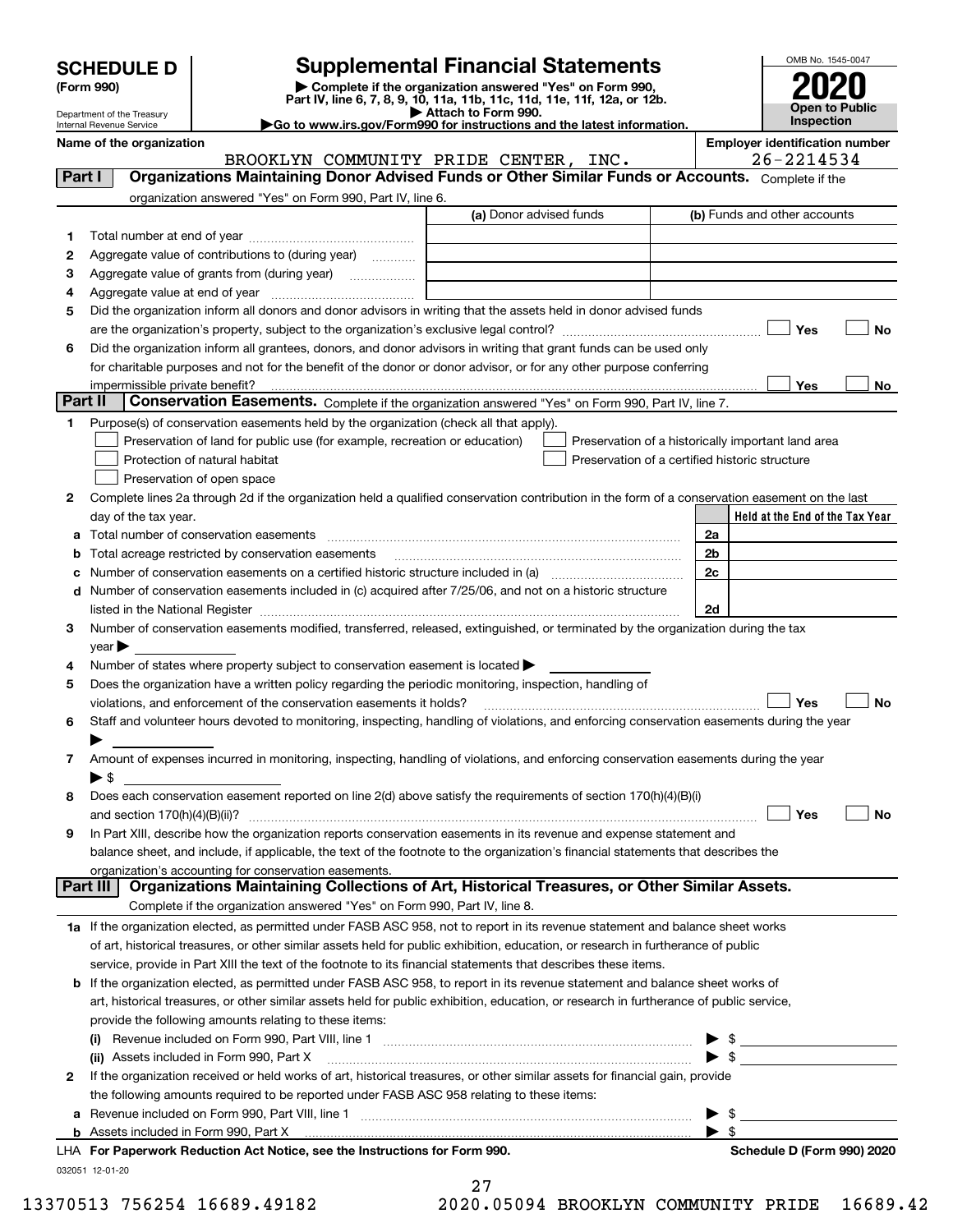|        | Schedule D (Form 990) 2020                                                                                                                                                                                                     | BROOKLYN COMMUNITY PRIDE CENTER, INC.   |   |                |                                                                                                                                                                                                                                |                                 | $26 - 2214534$ Page 2 |                     |         |    |
|--------|--------------------------------------------------------------------------------------------------------------------------------------------------------------------------------------------------------------------------------|-----------------------------------------|---|----------------|--------------------------------------------------------------------------------------------------------------------------------------------------------------------------------------------------------------------------------|---------------------------------|-----------------------|---------------------|---------|----|
|        | Organizations Maintaining Collections of Art, Historical Treasures, or Other Similar Assets (continued)<br>Part III                                                                                                            |                                         |   |                |                                                                                                                                                                                                                                |                                 |                       |                     |         |    |
| 3      | Using the organization's acquisition, accession, and other records, check any of the following that make significant use of its                                                                                                |                                         |   |                |                                                                                                                                                                                                                                |                                 |                       |                     |         |    |
|        | collection items (check all that apply):                                                                                                                                                                                       |                                         |   |                |                                                                                                                                                                                                                                |                                 |                       |                     |         |    |
| a      | Public exhibition                                                                                                                                                                                                              |                                         |   |                | Loan or exchange program                                                                                                                                                                                                       |                                 |                       |                     |         |    |
| b      | Scholarly research                                                                                                                                                                                                             | е                                       |   |                | Other and the control of the control of the control of the control of the control of the control of the control of the control of the control of the control of the control of the control of the control of the control of th |                                 |                       |                     |         |    |
| c      | Preservation for future generations                                                                                                                                                                                            |                                         |   |                |                                                                                                                                                                                                                                |                                 |                       |                     |         |    |
| 4      | Provide a description of the organization's collections and explain how they further the organization's exempt purpose in Part XIII.                                                                                           |                                         |   |                |                                                                                                                                                                                                                                |                                 |                       |                     |         |    |
| 5      | During the year, did the organization solicit or receive donations of art, historical treasures, or other similar assets                                                                                                       |                                         |   |                |                                                                                                                                                                                                                                |                                 |                       |                     |         |    |
|        |                                                                                                                                                                                                                                |                                         |   |                |                                                                                                                                                                                                                                |                                 |                       | Yes                 |         | No |
|        | <b>Part IV</b><br>Escrow and Custodial Arrangements. Complete if the organization answered "Yes" on Form 990, Part IV, line 9, or                                                                                              |                                         |   |                |                                                                                                                                                                                                                                |                                 |                       |                     |         |    |
|        | reported an amount on Form 990, Part X, line 21.                                                                                                                                                                               |                                         |   |                |                                                                                                                                                                                                                                |                                 |                       |                     |         |    |
|        | 1a Is the organization an agent, trustee, custodian or other intermediary for contributions or other assets not included                                                                                                       |                                         |   |                |                                                                                                                                                                                                                                |                                 |                       |                     |         |    |
|        | on Form 990, Part X? [11] matter and the contract of the contract of the contract of the contract of the contract of the contract of the contract of the contract of the contract of the contract of the contract of the contr |                                         |   |                |                                                                                                                                                                                                                                |                                 |                       | Yes                 |         | No |
|        | b If "Yes," explain the arrangement in Part XIII and complete the following table:                                                                                                                                             |                                         |   |                |                                                                                                                                                                                                                                |                                 |                       |                     |         |    |
|        |                                                                                                                                                                                                                                |                                         |   |                |                                                                                                                                                                                                                                |                                 |                       | Amount              |         |    |
|        |                                                                                                                                                                                                                                |                                         |   |                |                                                                                                                                                                                                                                | 1c                              |                       |                     |         |    |
|        | Additions during the year manufactured and an annual contract of the year manufactured and a set of the year manufactured and a set of the year manufactured and a set of the year manufactured and a set of the year manufact |                                         |   |                |                                                                                                                                                                                                                                | 1d                              |                       |                     |         |    |
|        | Distributions during the year manufactured and continuum and contained and the year manufactured and contained                                                                                                                 |                                         |   |                |                                                                                                                                                                                                                                | 1e                              |                       |                     |         |    |
|        |                                                                                                                                                                                                                                |                                         |   |                |                                                                                                                                                                                                                                | 1f                              |                       |                     |         |    |
|        | 2a Did the organization include an amount on Form 990, Part X, line 21, for escrow or custodial account liability?                                                                                                             |                                         |   |                |                                                                                                                                                                                                                                |                                 |                       | Yes                 |         | No |
| Part V | <b>b</b> If "Yes," explain the arrangement in Part XIII. Check here if the explanation has been provided on Part XIII<br>Endowment Funds. Complete if the organization answered "Yes" on Form 990, Part IV, line 10.           |                                         |   |                |                                                                                                                                                                                                                                |                                 |                       |                     |         |    |
|        |                                                                                                                                                                                                                                | (a) Current year                        |   | (b) Prior year | (c) Two years back                                                                                                                                                                                                             | (d) Three years back            |                       | (e) Four years back |         |    |
| 1a     | Beginning of year balance                                                                                                                                                                                                      |                                         |   |                |                                                                                                                                                                                                                                |                                 |                       |                     |         |    |
|        |                                                                                                                                                                                                                                |                                         |   |                |                                                                                                                                                                                                                                |                                 |                       |                     |         |    |
|        | Net investment earnings, gains, and losses                                                                                                                                                                                     |                                         |   |                |                                                                                                                                                                                                                                |                                 |                       |                     |         |    |
|        |                                                                                                                                                                                                                                |                                         |   |                |                                                                                                                                                                                                                                |                                 |                       |                     |         |    |
| е      | Other expenditures for facilities                                                                                                                                                                                              |                                         |   |                |                                                                                                                                                                                                                                |                                 |                       |                     |         |    |
|        | and programs                                                                                                                                                                                                                   |                                         |   |                |                                                                                                                                                                                                                                |                                 |                       |                     |         |    |
|        |                                                                                                                                                                                                                                |                                         |   |                |                                                                                                                                                                                                                                |                                 |                       |                     |         |    |
| g      | End of year balance                                                                                                                                                                                                            |                                         |   |                |                                                                                                                                                                                                                                |                                 |                       |                     |         |    |
| 2      | Provide the estimated percentage of the current year end balance (line 1g, column (a)) held as:                                                                                                                                |                                         |   |                |                                                                                                                                                                                                                                |                                 |                       |                     |         |    |
|        | Board designated or quasi-endowment                                                                                                                                                                                            |                                         | % |                |                                                                                                                                                                                                                                |                                 |                       |                     |         |    |
|        | Permanent endowment                                                                                                                                                                                                            | %                                       |   |                |                                                                                                                                                                                                                                |                                 |                       |                     |         |    |
| с      | Term endowment $\blacktriangleright$                                                                                                                                                                                           | %                                       |   |                |                                                                                                                                                                                                                                |                                 |                       |                     |         |    |
|        | The percentages on lines 2a, 2b, and 2c should equal 100%.                                                                                                                                                                     |                                         |   |                |                                                                                                                                                                                                                                |                                 |                       |                     |         |    |
|        | 3a Are there endowment funds not in the possession of the organization that are held and administered for the organization                                                                                                     |                                         |   |                |                                                                                                                                                                                                                                |                                 |                       |                     |         |    |
|        | by:                                                                                                                                                                                                                            |                                         |   |                |                                                                                                                                                                                                                                |                                 |                       |                     | Yes     | No |
|        | (i)                                                                                                                                                                                                                            |                                         |   |                |                                                                                                                                                                                                                                |                                 |                       | 3a(i)               |         |    |
|        |                                                                                                                                                                                                                                |                                         |   |                |                                                                                                                                                                                                                                |                                 |                       | 3a(ii)              |         |    |
|        |                                                                                                                                                                                                                                |                                         |   |                |                                                                                                                                                                                                                                |                                 |                       | 3b                  |         |    |
|        | Describe in Part XIII the intended uses of the organization's endowment funds.                                                                                                                                                 |                                         |   |                |                                                                                                                                                                                                                                |                                 |                       |                     |         |    |
|        | Land, Buildings, and Equipment.<br>Part VI                                                                                                                                                                                     |                                         |   |                |                                                                                                                                                                                                                                |                                 |                       |                     |         |    |
|        | Complete if the organization answered "Yes" on Form 990, Part IV, line 11a. See Form 990, Part X, line 10.                                                                                                                     |                                         |   |                |                                                                                                                                                                                                                                |                                 |                       |                     |         |    |
|        | Description of property                                                                                                                                                                                                        | (a) Cost or other<br>basis (investment) |   |                | (b) Cost or other<br>basis (other)                                                                                                                                                                                             | (c) Accumulated<br>depreciation |                       | (d) Book value      |         |    |
|        |                                                                                                                                                                                                                                |                                         |   |                |                                                                                                                                                                                                                                |                                 |                       |                     |         |    |
| b      |                                                                                                                                                                                                                                |                                         |   |                |                                                                                                                                                                                                                                |                                 |                       |                     |         |    |
|        |                                                                                                                                                                                                                                |                                         |   |                |                                                                                                                                                                                                                                |                                 |                       |                     |         |    |
| d      |                                                                                                                                                                                                                                |                                         |   |                | 139,724.                                                                                                                                                                                                                       | 49,741.                         |                       |                     | 89,983. |    |
|        | e Other                                                                                                                                                                                                                        |                                         |   |                |                                                                                                                                                                                                                                |                                 |                       |                     |         |    |
|        |                                                                                                                                                                                                                                |                                         |   |                |                                                                                                                                                                                                                                |                                 |                       |                     | 89,983. |    |

**Schedule D (Form 990) 2020**

032052 12-01-20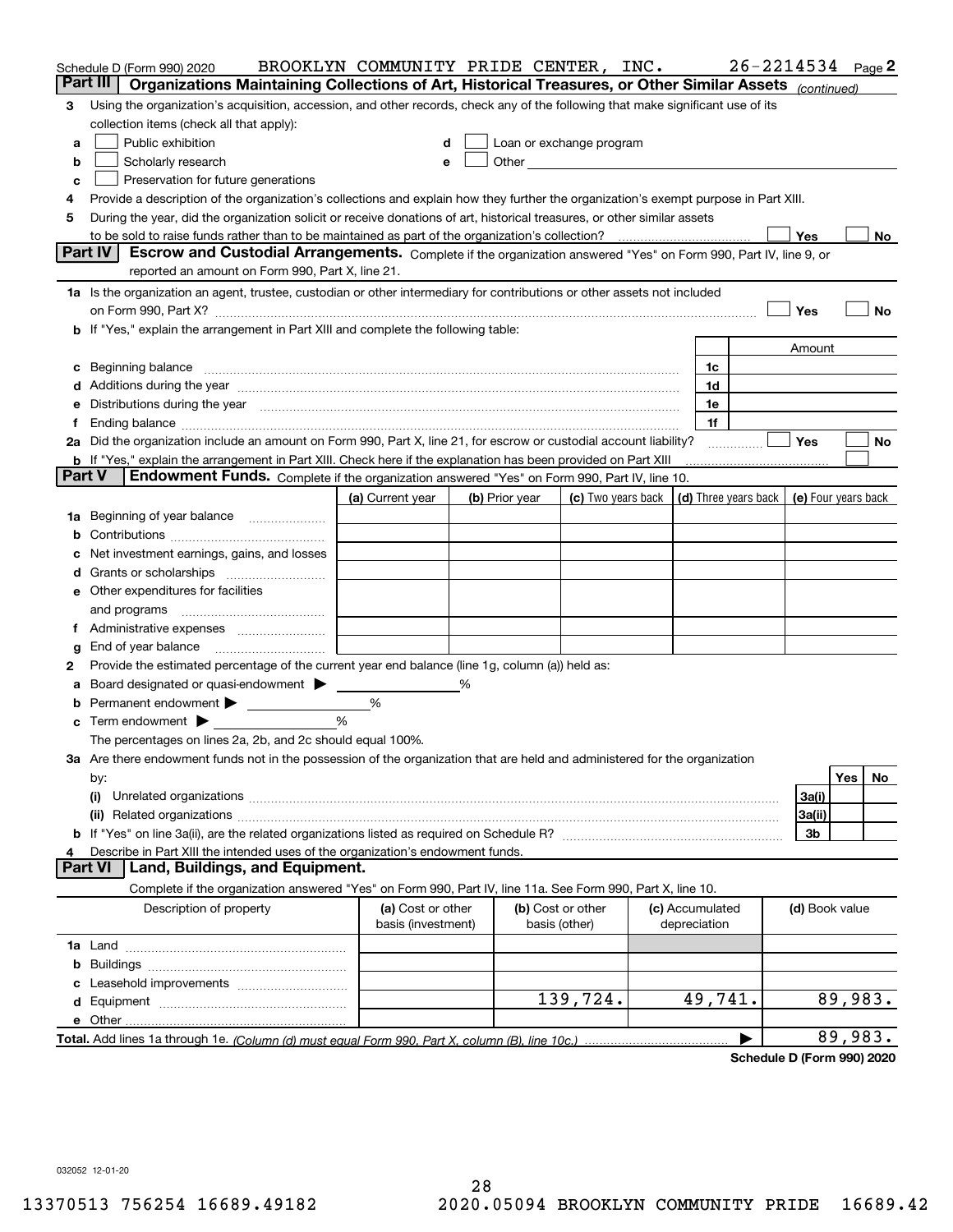| Schedule D (Form 990) 2020<br>Part VII Investments - Other Securities.                                                                                 | BROOKLYN COMMUNITY PRIDE CENTER, INC. |                                                           | $26 - 2214534$ Page 3    |
|--------------------------------------------------------------------------------------------------------------------------------------------------------|---------------------------------------|-----------------------------------------------------------|--------------------------|
| Complete if the organization answered "Yes" on Form 990, Part IV, line 11b. See Form 990, Part X, line 12.                                             |                                       |                                                           |                          |
| (a) Description of security or category (including name of security)                                                                                   | (b) Book value                        | (c) Method of valuation: Cost or end-of-year market value |                          |
|                                                                                                                                                        |                                       |                                                           |                          |
|                                                                                                                                                        |                                       |                                                           |                          |
| (3) Other                                                                                                                                              |                                       |                                                           |                          |
| (A)                                                                                                                                                    |                                       |                                                           |                          |
| (B)                                                                                                                                                    |                                       |                                                           |                          |
| (C)                                                                                                                                                    |                                       |                                                           |                          |
| (D)                                                                                                                                                    |                                       |                                                           |                          |
| (E)                                                                                                                                                    |                                       |                                                           |                          |
| (F)<br>(G)                                                                                                                                             |                                       |                                                           |                          |
| (H)                                                                                                                                                    |                                       |                                                           |                          |
| Total. (Col. (b) must equal Form 990, Part X, col. (B) line 12.) $\blacktriangleright$                                                                 |                                       |                                                           |                          |
| Part VIII Investments - Program Related.<br>Complete if the organization answered "Yes" on Form 990, Part IV, line 11c. See Form 990, Part X, line 13. |                                       |                                                           |                          |
| (a) Description of investment                                                                                                                          | (b) Book value                        | (c) Method of valuation: Cost or end-of-year market value |                          |
| (1)                                                                                                                                                    |                                       |                                                           |                          |
| (2)                                                                                                                                                    |                                       |                                                           |                          |
| (3)                                                                                                                                                    |                                       |                                                           |                          |
| (4)                                                                                                                                                    |                                       |                                                           |                          |
| (5)                                                                                                                                                    |                                       |                                                           |                          |
| (6)                                                                                                                                                    |                                       |                                                           |                          |
| (7)                                                                                                                                                    |                                       |                                                           |                          |
| (8)                                                                                                                                                    |                                       |                                                           |                          |
| (9)                                                                                                                                                    |                                       |                                                           |                          |
| Total. (Col. (b) must equal Form 990, Part X, col. (B) line 13.)                                                                                       |                                       |                                                           |                          |
| <b>Other Assets.</b><br>Part IX                                                                                                                        |                                       |                                                           |                          |
| Complete if the organization answered "Yes" on Form 990, Part IV, line 11d. See Form 990, Part X, line 15.                                             |                                       |                                                           |                          |
|                                                                                                                                                        | (a) Description                       |                                                           | (b) Book value           |
| (1)                                                                                                                                                    |                                       |                                                           |                          |
| (2)                                                                                                                                                    |                                       |                                                           |                          |
| (3)                                                                                                                                                    |                                       |                                                           |                          |
| (4)                                                                                                                                                    |                                       |                                                           |                          |
| (5)                                                                                                                                                    |                                       |                                                           |                          |
| (6)                                                                                                                                                    |                                       |                                                           |                          |
| (7)                                                                                                                                                    |                                       |                                                           |                          |
| (8)                                                                                                                                                    |                                       |                                                           |                          |
| (9)                                                                                                                                                    |                                       |                                                           |                          |
| <b>Other Liabilities.</b><br>Part X                                                                                                                    |                                       |                                                           |                          |
| Complete if the organization answered "Yes" on Form 990, Part IV, line 11e or 11f. See Form 990, Part X, line 25.<br>(a) Description of liability      |                                       |                                                           | (b) Book value           |
| 1.                                                                                                                                                     |                                       |                                                           |                          |
| (1)<br>Federal income taxes<br>DEFERRED RENT OBLIGATION                                                                                                |                                       |                                                           | 9,439.                   |
| (2)<br>SBA PAYCHECK PROTECTION PROGRAM                                                                                                                 |                                       |                                                           |                          |
| (3)<br><b>LOAN</b>                                                                                                                                     |                                       |                                                           | 112,975.                 |
| (4)                                                                                                                                                    |                                       |                                                           |                          |
| (5)                                                                                                                                                    |                                       |                                                           |                          |
| (6)                                                                                                                                                    |                                       |                                                           |                          |
| (7)                                                                                                                                                    |                                       |                                                           |                          |
| (8)<br>(9)                                                                                                                                             |                                       |                                                           |                          |
| Total. (Column (b) must equal Form 990, Part X, col. (B) line 25.)                                                                                     |                                       |                                                           | 122,414.                 |
| 2. Liability for uncertain tax positions. In Part XIII, provide the text of the footnote to the organization's financial statements that reports the   |                                       |                                                           | $\overline{\phantom{a}}$ |

organization's liability for uncertain tax positions under FASB ASC 740. Check here if the text of the footnote has been provided in Part XIII  $\,$  ...  $\overline{\rm X}$ 

**Schedule D (Form 990) 2020**

26-2214534 Page 3

032053 12-01-20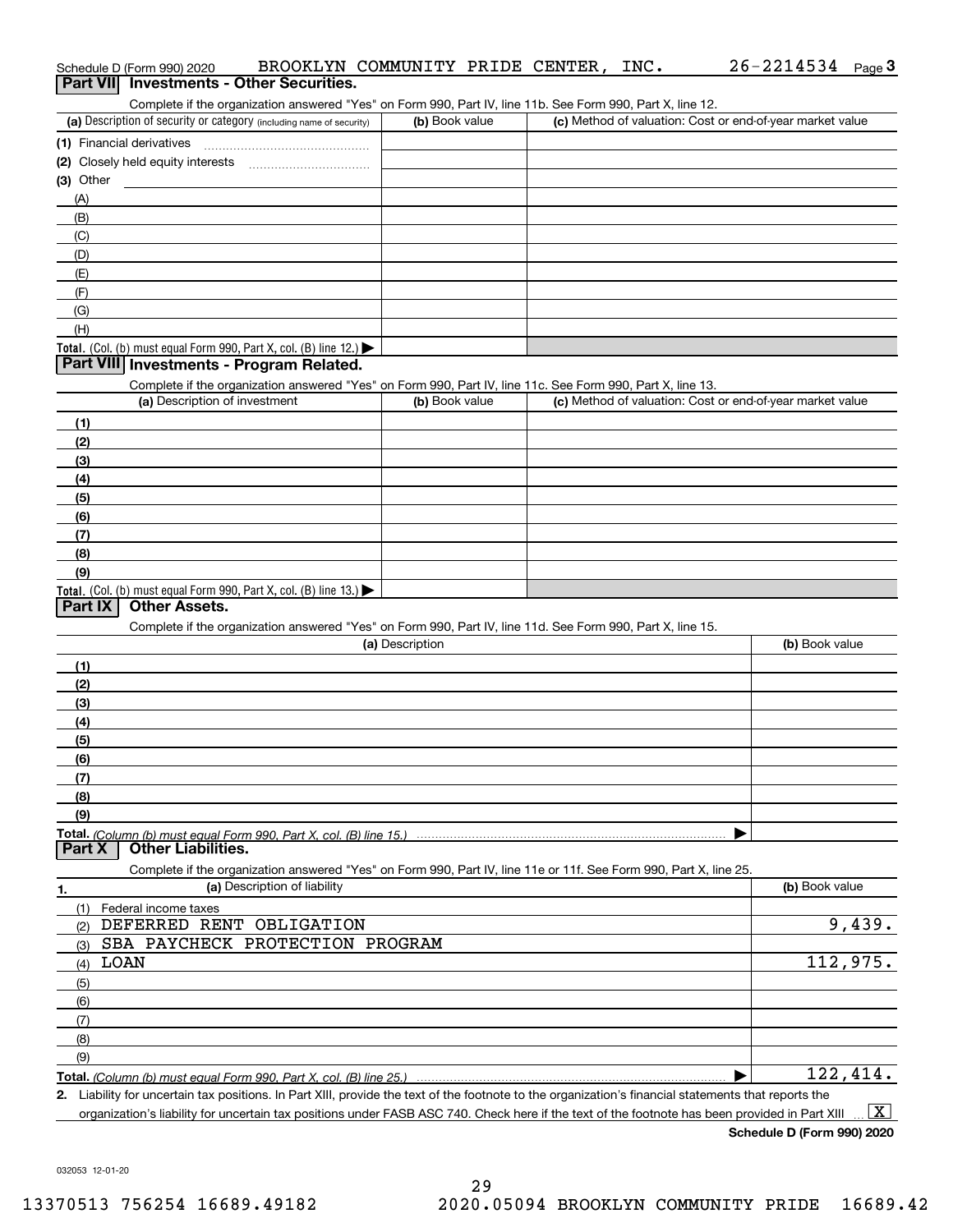|    | BROOKLYN COMMUNITY PRIDE CENTER, INC.<br>Schedule D (Form 990) 2020                                                                                                                                                            |                |                | $26 - 2214534$ Page 4 |
|----|--------------------------------------------------------------------------------------------------------------------------------------------------------------------------------------------------------------------------------|----------------|----------------|-----------------------|
|    | Reconciliation of Revenue per Audited Financial Statements With Revenue per Return.<br>Part XI                                                                                                                                 |                |                |                       |
|    | Complete if the organization answered "Yes" on Form 990, Part IV, line 12a.                                                                                                                                                    |                |                |                       |
| 1  | Total revenue, gains, and other support per audited financial statements                                                                                                                                                       |                | $\blacksquare$ | 1,083,366.            |
| 2  | Amounts included on line 1 but not on Form 990, Part VIII, line 12:                                                                                                                                                            |                |                |                       |
| a  |                                                                                                                                                                                                                                | 2a             |                |                       |
|    |                                                                                                                                                                                                                                | 2 <sub>b</sub> |                |                       |
|    | Recoveries of prior year grants [11] matter contracts and prior year grants [11] matter contracts and prior year grants and all the contracts and all the contracts of prior year grants and all the contracts of the contract | 2c             |                |                       |
| d  | Other (Describe in Part XIII.) <b>Construction Contract Construction</b> Chern Construction Construction Construction                                                                                                          | 2d             |                |                       |
| е  | Add lines 2a through 2d                                                                                                                                                                                                        |                | 2e             | υ.                    |
| з  |                                                                                                                                                                                                                                |                | $\mathbf{3}$   | 1,083,366.            |
| 4  | Amounts included on Form 990, Part VIII, line 12, but not on line 1:                                                                                                                                                           |                |                |                       |
|    |                                                                                                                                                                                                                                | 4a             |                |                       |
| b  |                                                                                                                                                                                                                                | 4 <sub>b</sub> |                |                       |
| c. | Add lines 4a and 4b                                                                                                                                                                                                            |                | 4с             | $0 \cdot$             |
|    |                                                                                                                                                                                                                                | 5              | 1,083,366.     |                       |
|    |                                                                                                                                                                                                                                |                |                |                       |
|    | Part XII   Reconciliation of Expenses per Audited Financial Statements With Expenses per Return.                                                                                                                               |                |                |                       |
|    | Complete if the organization answered "Yes" on Form 990, Part IV, line 12a.                                                                                                                                                    |                |                |                       |
| 1  | Total expenses and losses per audited financial statements [11] [12] manuscription and contract the statements [13] manuscription and the statements [13] manuscription and the statements and the statements and the statemen |                | $\blacksquare$ | 1,031,380.            |
| 2  | Amounts included on line 1 but not on Form 990, Part IX, line 25:                                                                                                                                                              |                |                |                       |
| a  |                                                                                                                                                                                                                                | 2a             |                |                       |
| b  |                                                                                                                                                                                                                                | 2 <sub>b</sub> |                |                       |
| c  |                                                                                                                                                                                                                                | 2c             |                |                       |
|    |                                                                                                                                                                                                                                | 2d             |                |                       |
|    |                                                                                                                                                                                                                                |                | 2e             | $0 \cdot$             |
| 3  |                                                                                                                                                                                                                                |                | 3              | 1,031,380.            |
| 4  | Amounts included on Form 990, Part IX, line 25, but not on line 1:                                                                                                                                                             |                |                |                       |
| a  | Investment expenses not included on Form 990, Part VIII, line 7b [1000000000000000000000000000000000                                                                                                                           | 4a             |                |                       |
| b  |                                                                                                                                                                                                                                | 4b             |                |                       |
|    | c Add lines 4a and 4b                                                                                                                                                                                                          |                | 4c             | υ.                    |
|    | Part XIII Supplemental Information.                                                                                                                                                                                            |                | 5              | 1,031,380.            |

Provide the descriptions required for Part II, lines 3, 5, and 9; Part III, lines 1a and 4; Part IV, lines 1b and 2b; Part V, line 4; Part X, line 2; Part XI, lines 2d and 4b; and Part XII, lines 2d and 4b. Also complete this part to provide any additional information.

## PART X, LINE 2:

| ACCOUNTING PRINCIPLES GENERALLY ACCEPTED IN THE<br>UNITED<br>STATES OF<br>AMERICA                         |
|-----------------------------------------------------------------------------------------------------------|
| REOUIRES MANAGEMENT TO EVALUATE TAX POSITIONS TAKEN BY THE ORGANIZATION                                   |
| AND RECOGNIZE A TAX LIABILITY (OR ASSET) IF THE ORGANIZATION HAS TAKEN AN                                 |
| UNCERTAIN POSITION THAT MORE LIKELY THAN NOT WOULD NOT BE SUSTAINED<br>UPON                               |
| INTERNAL REVENUE SERVICE. MANAGEMENT HAS ANALYZED<br>EXAMINATION BY THE<br>THE                            |
| TAX POSITIONS<br>TAKEN<br>BY<br>THE ORGANIZATION AND HAS CONCLUDED<br>THAT<br>JUNE<br>AS<br>OF            |
| 30 <sub>1</sub><br>NO UNCERTAIN POSITIONS WERE TAKEN OR ARE EXPECTED<br>$2020$ ,<br>TO<br><b>BE TAKEN</b> |
| THAT WOULD REQUIRE RECOGNITION OF A LIABILITY (OR ASSET)<br>OR DISCLOSURE<br>IN                           |
| THE FINANCIAL STATEMENTS. THE ORGANIZATION IS SUBJECT TO<br>ROUTINE AUDITS                                |
| BY TAXING JURISDICTIONS: HOWEVER THERE ARE CURRENTLY NO AUDITS FOR ANY TAX                                |
| PERIODS<br>IN PROGRESS.                                                                                   |
| Schedule D (Form 990) 2020<br>032054 12-01-20                                                             |

30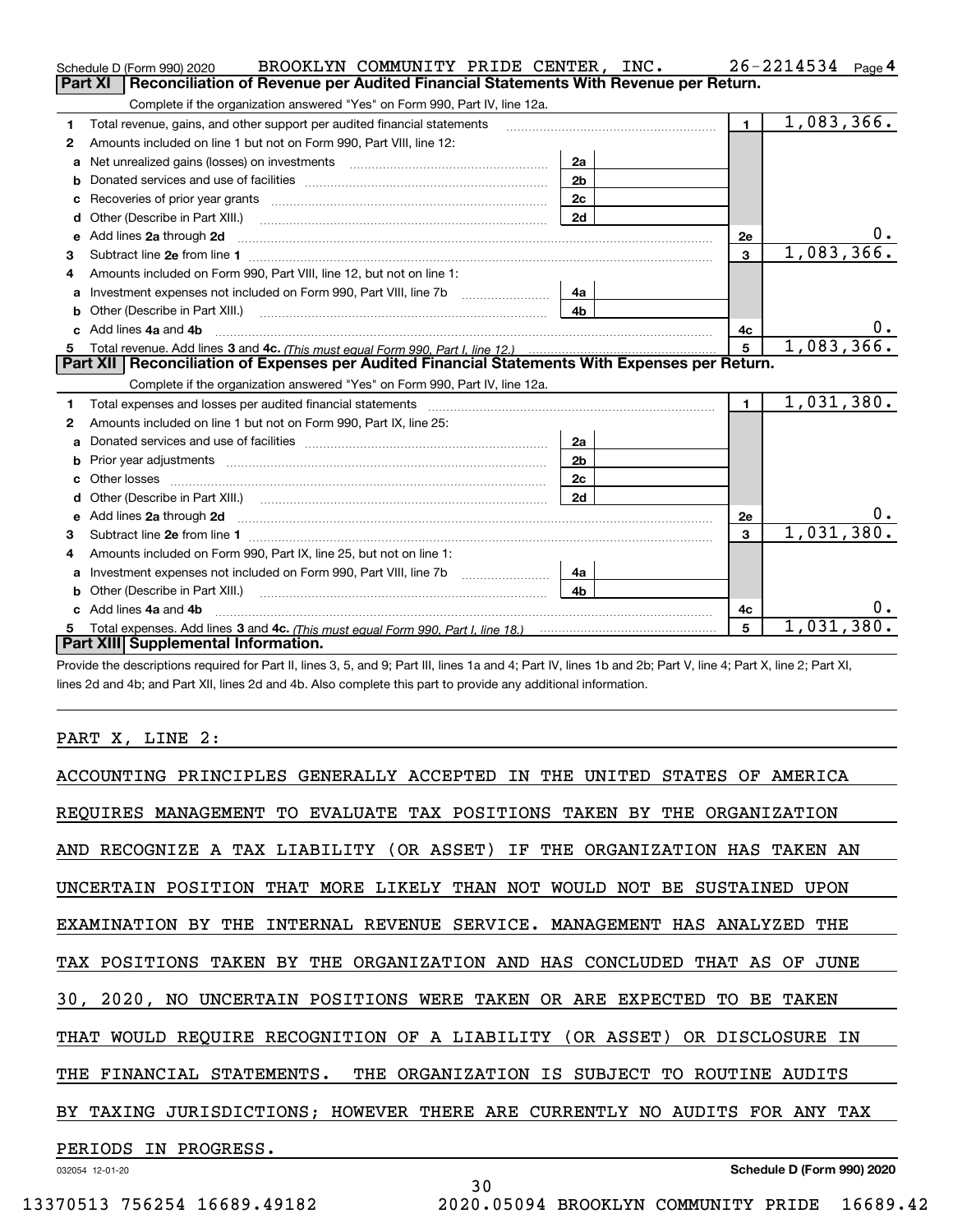| Schedule D (Form 990) 2020 BROOKLYN CONNECT Part XIII Supplemental Information (continued) | BROOKLYN COMMUNITY PRIDE CENTER, INC. |  | $26 - 2214534$ Page 5      |  |
|--------------------------------------------------------------------------------------------|---------------------------------------|--|----------------------------|--|
|                                                                                            |                                       |  |                            |  |
|                                                                                            |                                       |  |                            |  |
|                                                                                            |                                       |  |                            |  |
|                                                                                            |                                       |  |                            |  |
|                                                                                            |                                       |  |                            |  |
|                                                                                            |                                       |  |                            |  |
|                                                                                            |                                       |  |                            |  |
|                                                                                            |                                       |  |                            |  |
|                                                                                            |                                       |  |                            |  |
|                                                                                            |                                       |  |                            |  |
|                                                                                            |                                       |  |                            |  |
|                                                                                            |                                       |  |                            |  |
|                                                                                            |                                       |  |                            |  |
|                                                                                            |                                       |  |                            |  |
|                                                                                            |                                       |  |                            |  |
|                                                                                            |                                       |  |                            |  |
|                                                                                            |                                       |  |                            |  |
|                                                                                            |                                       |  |                            |  |
|                                                                                            |                                       |  |                            |  |
|                                                                                            |                                       |  |                            |  |
|                                                                                            |                                       |  |                            |  |
|                                                                                            |                                       |  |                            |  |
|                                                                                            |                                       |  |                            |  |
|                                                                                            |                                       |  |                            |  |
|                                                                                            |                                       |  |                            |  |
|                                                                                            |                                       |  |                            |  |
|                                                                                            |                                       |  |                            |  |
|                                                                                            |                                       |  |                            |  |
|                                                                                            |                                       |  |                            |  |
|                                                                                            |                                       |  |                            |  |
|                                                                                            |                                       |  |                            |  |
|                                                                                            |                                       |  |                            |  |
|                                                                                            |                                       |  |                            |  |
|                                                                                            |                                       |  |                            |  |
|                                                                                            |                                       |  |                            |  |
|                                                                                            |                                       |  |                            |  |
|                                                                                            |                                       |  |                            |  |
|                                                                                            |                                       |  |                            |  |
|                                                                                            |                                       |  |                            |  |
|                                                                                            |                                       |  | Schedule D (Form 990) 2020 |  |

032055 12-01-20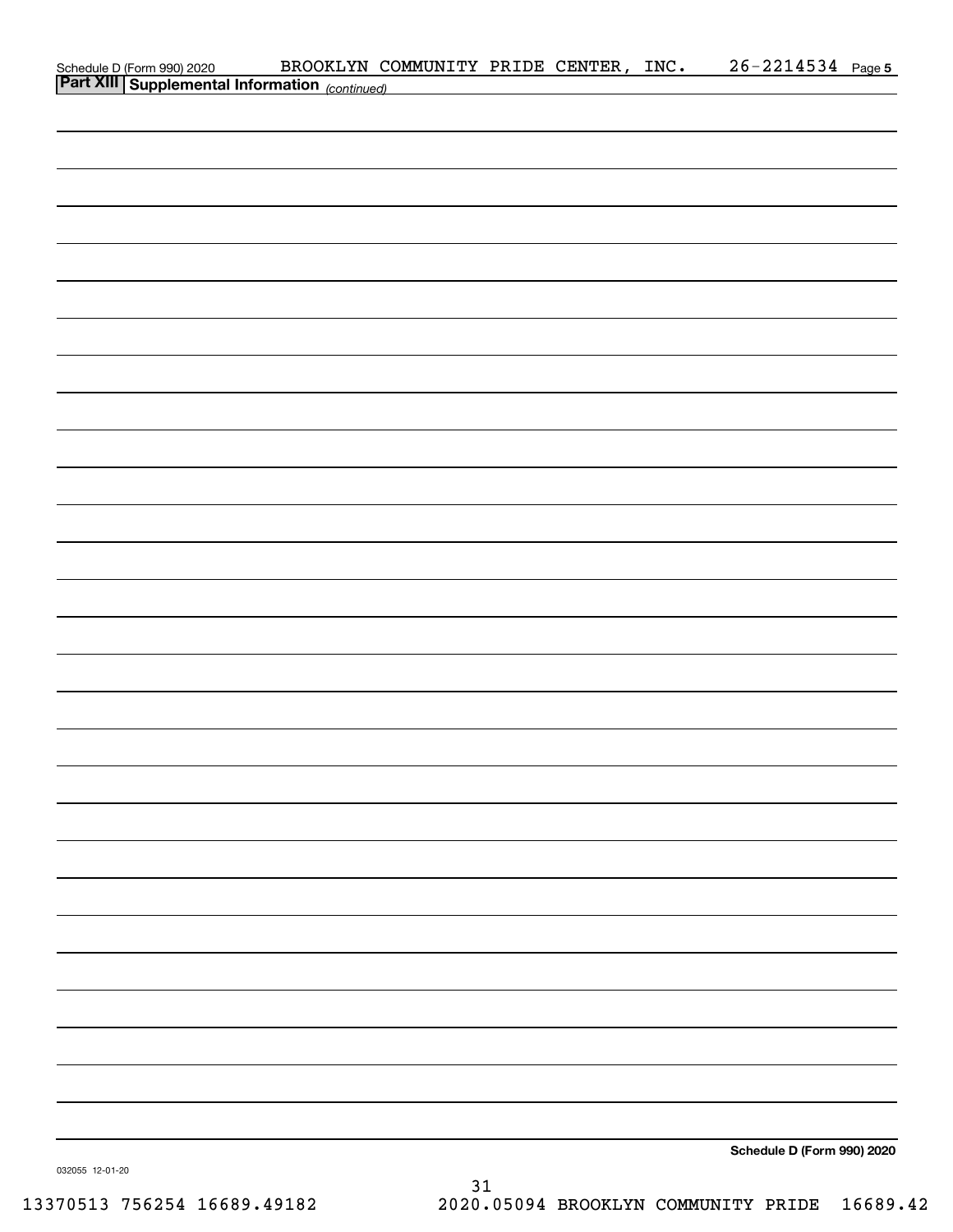| <b>SCHEDULE I</b><br>(Form 990)                                                                                                                                                                                                                                                                                                                                                                           | <b>Grants and Other Assistance to Organizations,</b><br>Governments, and Individuals in the United States<br>Complete if the organization answered "Yes" on Form 990, Part IV, line 21 or 22.                                                                                             |  |                                       |                                                                              |  |  |  |                                                     |
|-----------------------------------------------------------------------------------------------------------------------------------------------------------------------------------------------------------------------------------------------------------------------------------------------------------------------------------------------------------------------------------------------------------|-------------------------------------------------------------------------------------------------------------------------------------------------------------------------------------------------------------------------------------------------------------------------------------------|--|---------------------------------------|------------------------------------------------------------------------------|--|--|--|-----------------------------------------------------|
| Department of the Treasury<br>Internal Revenue Service                                                                                                                                                                                                                                                                                                                                                    |                                                                                                                                                                                                                                                                                           |  |                                       | Attach to Form 990.<br>Go to www.irs.gov/Form990 for the latest information. |  |  |  | <b>Open to Public</b><br>Inspection                 |
| Name of the organization<br>Part I                                                                                                                                                                                                                                                                                                                                                                        | <b>General Information on Grants and Assistance</b>                                                                                                                                                                                                                                       |  | BROOKLYN COMMUNITY PRIDE CENTER, INC. |                                                                              |  |  |  | <b>Employer identification number</b><br>26-2214534 |
| $\mathbf{1}$<br>$\mathbf{2}$<br>Part II                                                                                                                                                                                                                                                                                                                                                                   | Does the organization maintain records to substantiate the amount of the grants or assistance, the grantees' eligibility for the grants or assistance, and the selection<br>Describe in Part IV the organization's procedures for monitoring the use of grant funds in the United States. |  |                                       |                                                                              |  |  |  | $\boxed{\text{X}}$ No<br>∣ Yes                      |
|                                                                                                                                                                                                                                                                                                                                                                                                           | Grants and Other Assistance to Domestic Organizations and Domestic Governments. Complete if the organization answered "Yes" on Form 990, Part IV, line 21, for any                                                                                                                        |  |                                       |                                                                              |  |  |  |                                                     |
| recipient that received more than \$5,000. Part II can be duplicated if additional space is needed.<br>(f) Method of<br>1 (a) Name and address of organization<br>(c) IRC section<br>(d) Amount of<br>$(b)$ EIN<br>(e) Amount of<br>(g) Description of<br>valuation (book,<br>or government<br>(if applicable)<br>cash grant<br>non-cash<br>noncash assistance<br>FMV, appraisal,<br>assistance<br>other) |                                                                                                                                                                                                                                                                                           |  |                                       |                                                                              |  |  |  | (h) Purpose of grant<br>or assistance               |
|                                                                                                                                                                                                                                                                                                                                                                                                           |                                                                                                                                                                                                                                                                                           |  |                                       |                                                                              |  |  |  |                                                     |
|                                                                                                                                                                                                                                                                                                                                                                                                           |                                                                                                                                                                                                                                                                                           |  |                                       |                                                                              |  |  |  |                                                     |
|                                                                                                                                                                                                                                                                                                                                                                                                           |                                                                                                                                                                                                                                                                                           |  |                                       |                                                                              |  |  |  |                                                     |
| $\mathbf{2}$<br>3<br>LHA For Paperwork Reduction Act Notice, see the Instructions for Form 990.                                                                                                                                                                                                                                                                                                           | Enter total number of section $501(c)(3)$ and government organizations listed in the line 1 table<br>Enter total number of other organizations listed in the line 1 table                                                                                                                 |  |                                       |                                                                              |  |  |  | Schedule I (Form 990) 2020                          |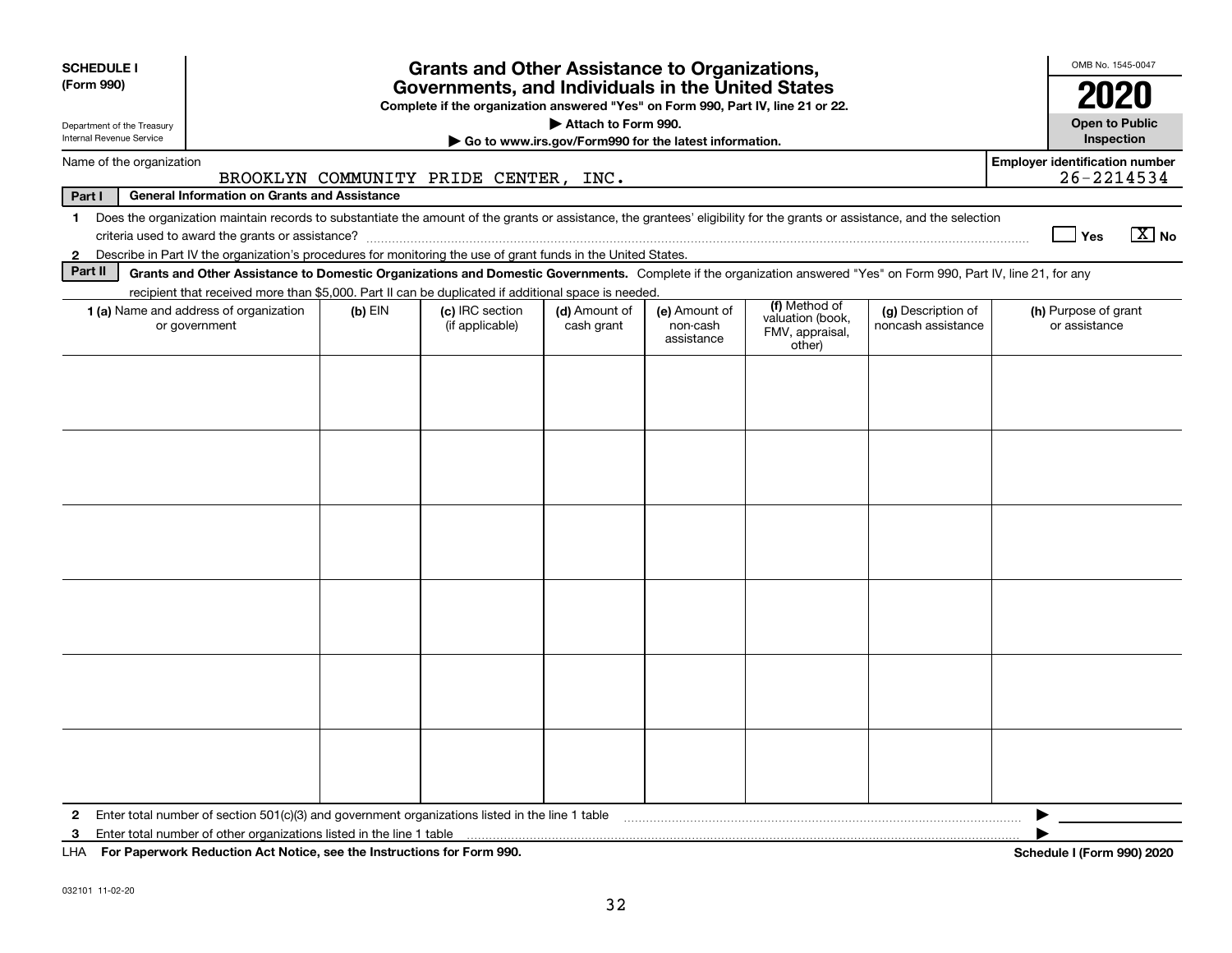**Part III** | Grants and Other Assistance to Domestic Individuals. Complete if the organization answered "Yes" on Form 990, Part IV, line 22. Part III can be duplicated if additional space is needed.

| (a) Type of grant or assistance | (b) Number of<br>recipients | (c) Amount of<br>cash grant | (d) Amount of non-<br>cash assistance | (e) Method of valuation<br>(book, FMV, appraisal, other) | (f) Description of noncash assistance |
|---------------------------------|-----------------------------|-----------------------------|---------------------------------------|----------------------------------------------------------|---------------------------------------|
|                                 |                             |                             |                                       |                                                          |                                       |
| CASH GRANT                      | 44                          | 40,600.                     | $\mathfrak{o}$ .                      |                                                          |                                       |
|                                 |                             |                             |                                       |                                                          |                                       |
|                                 |                             |                             |                                       |                                                          |                                       |
|                                 |                             |                             |                                       |                                                          |                                       |
|                                 |                             |                             |                                       |                                                          |                                       |
|                                 |                             |                             |                                       |                                                          |                                       |
|                                 |                             |                             |                                       |                                                          |                                       |
|                                 |                             |                             |                                       |                                                          |                                       |
|                                 |                             |                             |                                       |                                                          |                                       |

Part IV | Supplemental Information. Provide the information required in Part I, line 2; Part III, column (b); and any other additional information.

**2**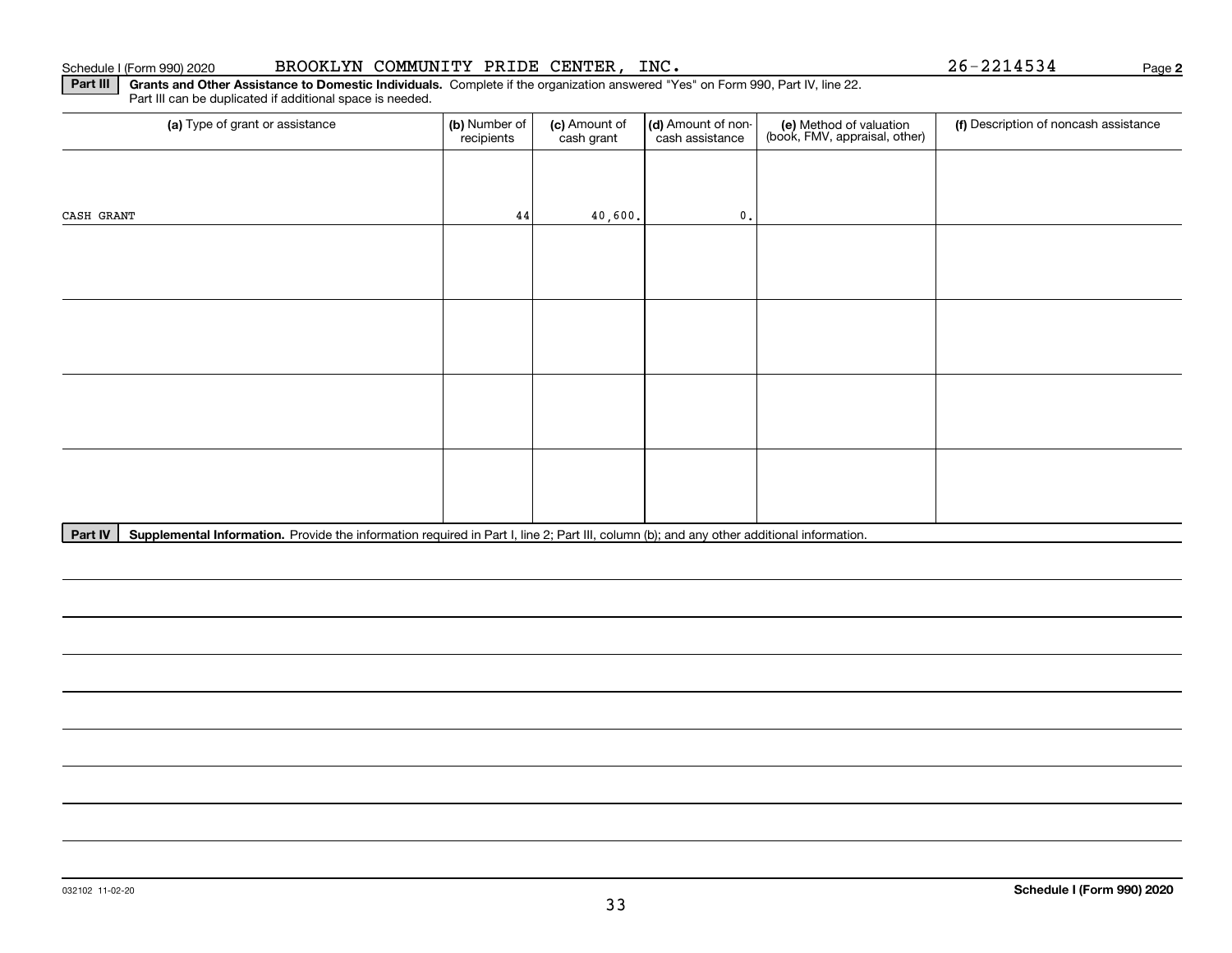|    | <b>SCHEDULE J</b>                                      | <b>Compensation Information</b>                                                                                             |                                       | OMB No. 1545-0047     |     |                                     |  |  |
|----|--------------------------------------------------------|-----------------------------------------------------------------------------------------------------------------------------|---------------------------------------|-----------------------|-----|-------------------------------------|--|--|
|    | (Form 990)                                             | For certain Officers, Directors, Trustees, Key Employees, and Highest                                                       |                                       |                       |     |                                     |  |  |
|    |                                                        | <b>Compensated Employees</b>                                                                                                |                                       |                       |     |                                     |  |  |
|    |                                                        | Complete if the organization answered "Yes" on Form 990, Part IV, line 23.                                                  |                                       | Open to Public        |     |                                     |  |  |
|    | Department of the Treasury<br>Internal Revenue Service | Attach to Form 990.<br>Go to www.irs.gov/Form990 for instructions and the latest information.                               |                                       | Inspection            |     |                                     |  |  |
|    | Name of the organization                               |                                                                                                                             | <b>Employer identification number</b> |                       |     |                                     |  |  |
|    |                                                        | BROOKLYN COMMUNITY PRIDE CENTER, INC.                                                                                       |                                       | 26-2214534            |     |                                     |  |  |
|    | Part I                                                 | <b>Questions Regarding Compensation</b>                                                                                     |                                       |                       |     |                                     |  |  |
|    |                                                        |                                                                                                                             |                                       |                       | Yes | No                                  |  |  |
|    |                                                        | 1a Check the appropriate box(es) if the organization provided any of the following to or for a person listed on Form 990,   |                                       |                       |     |                                     |  |  |
|    |                                                        | Part VII, Section A, line 1a. Complete Part III to provide any relevant information regarding these items.                  |                                       |                       |     |                                     |  |  |
|    | First-class or charter travel                          | Housing allowance or residence for personal use                                                                             |                                       |                       |     |                                     |  |  |
|    | Travel for companions                                  | Payments for business use of personal residence                                                                             |                                       |                       |     |                                     |  |  |
|    |                                                        | Tax indemnification and gross-up payments<br>Health or social club dues or initiation fees                                  |                                       |                       |     |                                     |  |  |
|    |                                                        | Discretionary spending account<br>Personal services (such as maid, chauffeur, chef)                                         |                                       |                       |     |                                     |  |  |
|    |                                                        |                                                                                                                             |                                       |                       |     |                                     |  |  |
|    |                                                        | <b>b</b> If any of the boxes on line 1a are checked, did the organization follow a written policy regarding payment or      |                                       |                       |     |                                     |  |  |
|    |                                                        | reimbursement or provision of all of the expenses described above? If "No," complete Part III to explain                    |                                       | 1b                    |     |                                     |  |  |
| 2  |                                                        | Did the organization require substantiation prior to reimbursing or allowing expenses incurred by all directors,            |                                       |                       |     |                                     |  |  |
|    |                                                        |                                                                                                                             |                                       | $\mathbf{2}$          |     |                                     |  |  |
|    |                                                        |                                                                                                                             |                                       |                       |     |                                     |  |  |
| з  |                                                        | Indicate which, if any, of the following the organization used to establish the compensation of the organization's          |                                       |                       |     |                                     |  |  |
|    |                                                        | CEO/Executive Director. Check all that apply. Do not check any boxes for methods used by a related organization to          |                                       |                       |     |                                     |  |  |
|    |                                                        | establish compensation of the CEO/Executive Director, but explain in Part III.                                              |                                       |                       |     |                                     |  |  |
|    | Compensation committee                                 | $X$ Written employment contract                                                                                             |                                       |                       |     |                                     |  |  |
|    |                                                        | Compensation survey or study<br>Independent compensation consultant                                                         |                                       |                       |     |                                     |  |  |
|    |                                                        | Approval by the board or compensation committee<br>Form 990 of other organizations                                          |                                       |                       |     |                                     |  |  |
|    |                                                        |                                                                                                                             |                                       |                       |     |                                     |  |  |
|    |                                                        | During the year, did any person listed on Form 990, Part VII, Section A, line 1a, with respect to the filing                |                                       |                       |     |                                     |  |  |
|    | organization or a related organization:                |                                                                                                                             |                                       |                       |     |                                     |  |  |
|    |                                                        | Receive a severance payment or change-of-control payment?                                                                   |                                       | 4a                    |     | $\overline{\mathbf{X}}$             |  |  |
|    |                                                        | Participate in or receive payment from a supplemental nonqualified retirement plan?                                         |                                       | 4b                    |     | $\overline{\mathtt{x}}$             |  |  |
| с  |                                                        | Participate in or receive payment from an equity-based compensation arrangement?                                            |                                       | 4c                    |     | $\overline{\text{x}}$               |  |  |
|    |                                                        | If "Yes" to any of lines 4a-c, list the persons and provide the applicable amounts for each item in Part III.               |                                       |                       |     |                                     |  |  |
|    |                                                        |                                                                                                                             |                                       |                       |     |                                     |  |  |
|    |                                                        | Only section 501(c)(3), 501(c)(4), and 501(c)(29) organizations must complete lines 5-9.                                    |                                       |                       |     |                                     |  |  |
| 5  |                                                        | For persons listed on Form 990, Part VII, Section A, line 1a, did the organization pay or accrue any compensation           |                                       |                       |     |                                     |  |  |
|    | contingent on the revenues of:                         |                                                                                                                             |                                       |                       |     |                                     |  |  |
|    |                                                        | a The organization? <b>Manual Community Community</b> Community Community Community Community Community Community Community |                                       | 5а                    |     | $\overline{\mathbf{x}}$             |  |  |
|    |                                                        |                                                                                                                             |                                       | <b>5b</b>             |     | $\overline{\text{x}}$               |  |  |
|    |                                                        | If "Yes" on line 5a or 5b, describe in Part III.                                                                            |                                       |                       |     |                                     |  |  |
| 6. |                                                        | For persons listed on Form 990, Part VII, Section A, line 1a, did the organization pay or accrue any compensation           |                                       |                       |     |                                     |  |  |
|    | contingent on the net earnings of:                     |                                                                                                                             |                                       |                       |     |                                     |  |  |
|    |                                                        |                                                                                                                             |                                       | 6a                    |     | <u>x</u><br>$\overline{\mathtt{x}}$ |  |  |
|    |                                                        |                                                                                                                             |                                       | 6b                    |     |                                     |  |  |
|    |                                                        | If "Yes" on line 6a or 6b, describe in Part III.                                                                            |                                       |                       |     |                                     |  |  |
|    |                                                        | 7 For persons listed on Form 990, Part VII, Section A, line 1a, did the organization provide any nonfixed payments          |                                       |                       |     |                                     |  |  |
|    |                                                        |                                                                                                                             |                                       | 7                     |     | x                                   |  |  |
| 8  |                                                        | Were any amounts reported on Form 990, Part VII, paid or accrued pursuant to a contract that was subject to the             |                                       |                       |     |                                     |  |  |
|    |                                                        | initial contract exception described in Regulations section 53.4958-4(a)(3)? If "Yes," describe in Part III                 |                                       | 8                     |     | x                                   |  |  |
| 9  |                                                        | If "Yes" on line 8, did the organization also follow the rebuttable presumption procedure described in                      |                                       |                       |     |                                     |  |  |
|    |                                                        | suelly Deduction Act Notice, one the Instructions for Form 000                                                              |                                       | 9<br>Cahadula I (Faun |     |                                     |  |  |

LHA For Paperwork Reduction Act Notice, see the Instructions for Form 990. Schedule J (Form 990) 2020

032111 12-07-20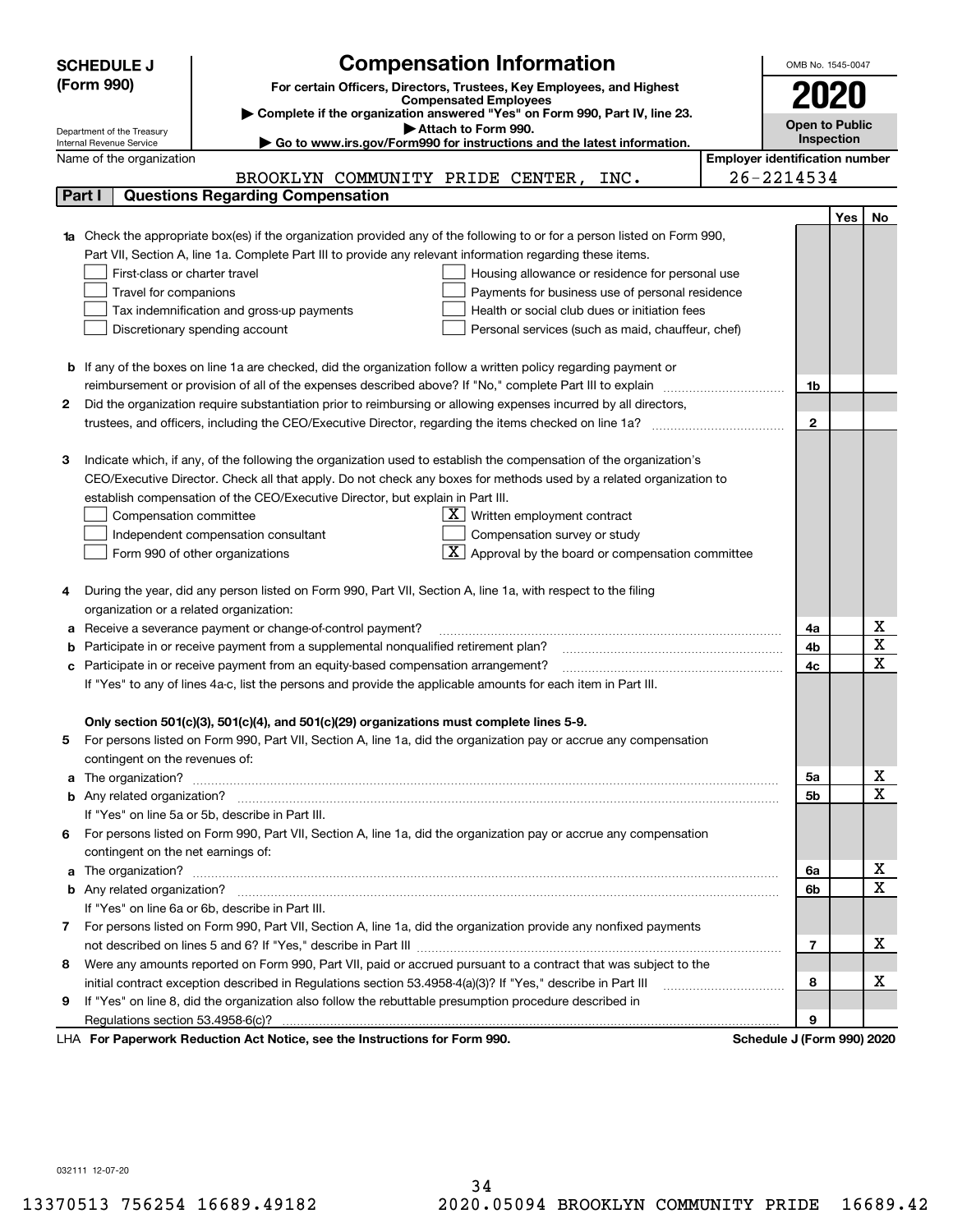#### BROOKLYN COMMUNITY PRIDE CENTER, INC. 26-2214534

**2**

# **Part II Officers, Directors, Trustees, Key Employees, and Highest Compensated Employees.**  Schedule J (Form 990) 2020 Page Use duplicate copies if additional space is needed.

For each individual whose compensation must be reported on Schedule J, report compensation from the organization on row (i) and from related organizations, described in the instructions, on row (ii). Do not list any individuals that aren't listed on Form 990, Part VII.

**Note:**  The sum of columns (B)(i)-(iii) for each listed individual must equal the total amount of Form 990, Part VII, Section A, line 1a, applicable column (D) and (E) amounts for that individual.

|                         |                          |                                           | (B) Breakdown of W-2 and/or 1099-MISC compensation |                                | (C) Retirement and | (D) Nontaxable   | (E) Total of columns                                       | (F) Compensation |
|-------------------------|--------------------------|-------------------------------------------|----------------------------------------------------|--------------------------------|--------------------|------------------|------------------------------------------------------------|------------------|
| (A) Name and Title      | (i) Base<br>compensation | (ii) Bonus &<br>incentive<br>compensation | (iii) Other<br>reportable<br>compensation          | other deferred<br>compensation | benefits           | $(B)(i)$ - $(D)$ | in column (B)<br>reported as deferred<br>on prior Form 990 |                  |
| FLOYD RUMOHR<br>(1)     | (i)                      | 160,490.                                  | $\overline{0}$ .                                   | $\overline{0}$ .               | $\overline{0}$ .   | $\overline{0}$ . | 160,490.                                                   | $\overline{0}$ . |
| CHIEF EXECUTIVE OFFICER | (ii)                     | $\overline{0}$ .                          | $\overline{0}$ .                                   | $\overline{0}$ .               | $\overline{0}$ .   | 4,881.           | 4,881.                                                     | $\overline{0}$ . |
|                         | $(\sf{i})$               |                                           |                                                    |                                |                    |                  |                                                            |                  |
|                         | (ii)                     |                                           |                                                    |                                |                    |                  |                                                            |                  |
|                         | $(\sf{i})$               |                                           |                                                    |                                |                    |                  |                                                            |                  |
|                         | (ii)                     |                                           |                                                    |                                |                    |                  |                                                            |                  |
|                         | $(\sf{i})$               |                                           |                                                    |                                |                    |                  |                                                            |                  |
|                         | (ii)                     |                                           |                                                    |                                |                    |                  |                                                            |                  |
|                         | (i)                      |                                           |                                                    |                                |                    |                  |                                                            |                  |
|                         | (ii)                     |                                           |                                                    |                                |                    |                  |                                                            |                  |
|                         | (i)                      |                                           |                                                    |                                |                    |                  |                                                            |                  |
|                         | (ii)                     |                                           |                                                    |                                |                    |                  |                                                            |                  |
|                         | (i)                      |                                           |                                                    |                                |                    |                  |                                                            |                  |
|                         | (ii)                     |                                           |                                                    |                                |                    |                  |                                                            |                  |
|                         | $(\sf{i})$<br>(ii)       |                                           |                                                    |                                |                    |                  |                                                            |                  |
|                         | $(\sf{i})$               |                                           |                                                    |                                |                    |                  |                                                            |                  |
|                         | (ii)                     |                                           |                                                    |                                |                    |                  |                                                            |                  |
|                         | $(\sf{i})$               |                                           |                                                    |                                |                    |                  |                                                            |                  |
|                         | (ii)                     |                                           |                                                    |                                |                    |                  |                                                            |                  |
|                         | (i)                      |                                           |                                                    |                                |                    |                  |                                                            |                  |
|                         | (ii)                     |                                           |                                                    |                                |                    |                  |                                                            |                  |
|                         | (i)                      |                                           |                                                    |                                |                    |                  |                                                            |                  |
|                         | (ii)                     |                                           |                                                    |                                |                    |                  |                                                            |                  |
|                         | (i)                      |                                           |                                                    |                                |                    |                  |                                                            |                  |
|                         | (ii)                     |                                           |                                                    |                                |                    |                  |                                                            |                  |
|                         | (i)                      |                                           |                                                    |                                |                    |                  |                                                            |                  |
|                         | (ii)                     |                                           |                                                    |                                |                    |                  |                                                            |                  |
|                         | (i)                      |                                           |                                                    |                                |                    |                  |                                                            |                  |
|                         | (ii)                     |                                           |                                                    |                                |                    |                  |                                                            |                  |
|                         | $(\sf{i})$               |                                           |                                                    |                                |                    |                  |                                                            |                  |
|                         | (ii)                     |                                           |                                                    |                                |                    |                  |                                                            |                  |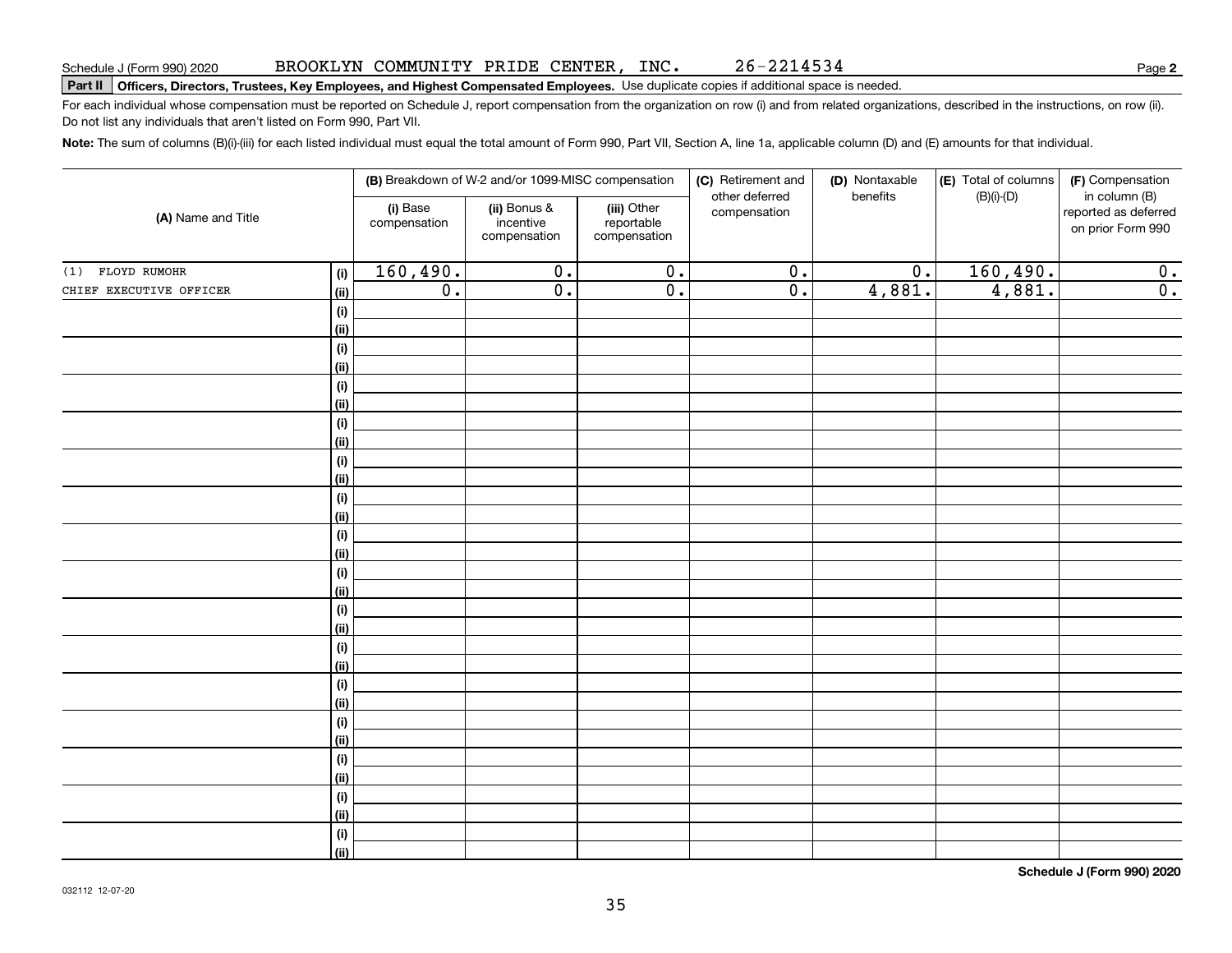## **Part III Supplemental Information**

Schedule J (Form 990) 2020 BROOKLYN COMMUNITY PRIDE CENTER, INC.<br>Part III Supplemental Information<br>Provide the information, explanation, or descriptions required for Part I, lines 1a, 1b, 3, 4a, 4b, 4c, 5a, 5b, 6a, 6b, 7,

**Schedule J (Form 990) 2020**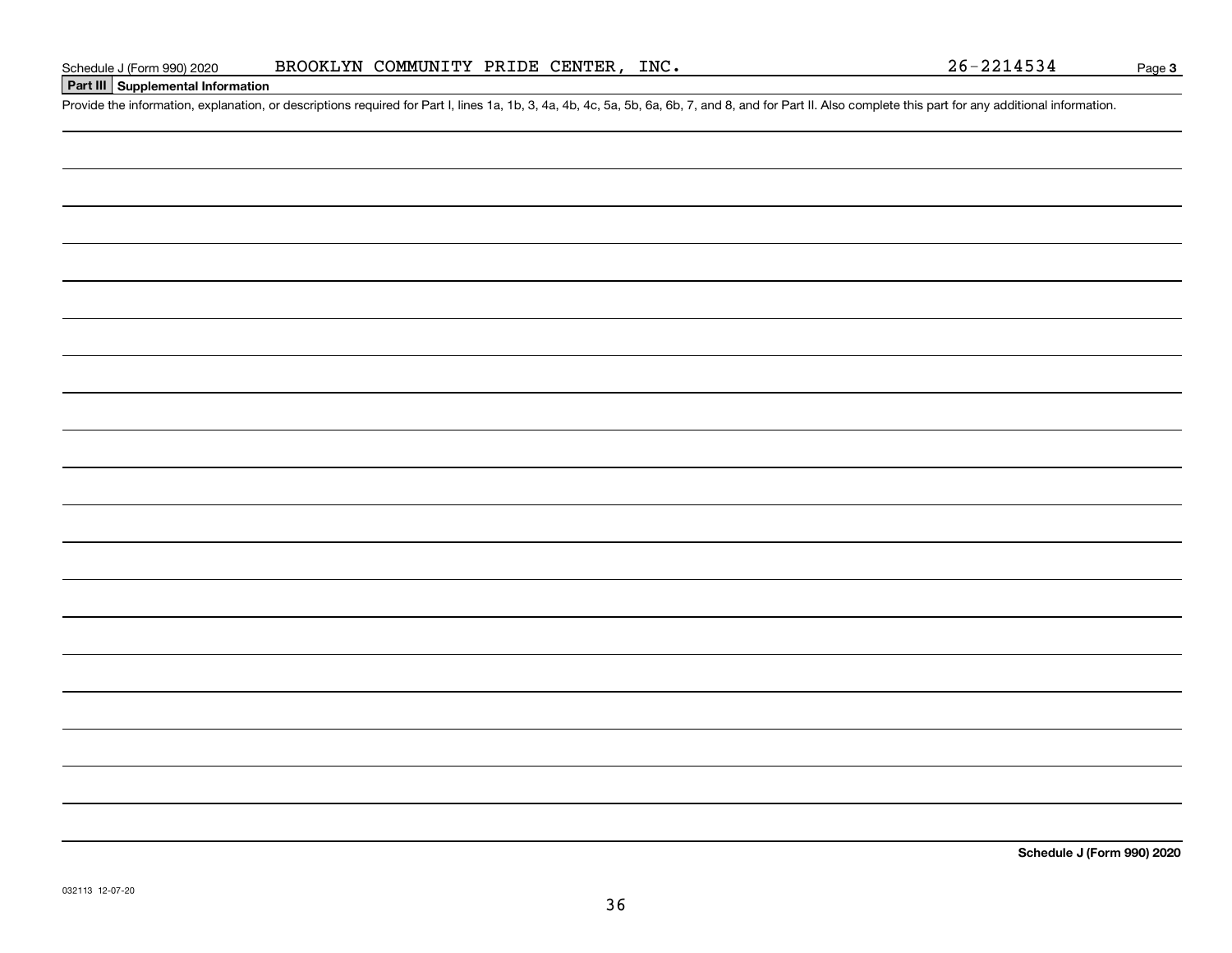### **SCHEDULE M (Form 990)**

# **Noncash Contributions**

OMB No. 1545-0047

**Open to Public Inspection**

| Department of the Treasury |
|----------------------------|
| Internal Revenue Service   |

**Complete if the organizations answered "Yes" on Form 990, Part IV, lines 29 or 30.** <sup>J</sup>**2020**

**Attach to Form 990.** J

 **Go to www.irs.gov/Form990 for instructions and the latest information.** J

Name of the organization

**Employer identification number** 26-2214534

|                            | BROOKLYN COMMUNITY PRIDE CENTER, |  | INC. |
|----------------------------|----------------------------------|--|------|
| <b>Turned of Dreamants</b> |                                  |  |      |

| Part i | Types of Property                                                                                                              |                               |                                                                                        |                                                    |             |                                                              |     |     |    |
|--------|--------------------------------------------------------------------------------------------------------------------------------|-------------------------------|----------------------------------------------------------------------------------------|----------------------------------------------------|-------------|--------------------------------------------------------------|-----|-----|----|
|        |                                                                                                                                | (a)<br>Check if<br>applicable | (b)<br>Number of<br>contributions or<br>items contributed Form 990, Part VIII, line 1g | (c)<br>Noncash contribution<br>amounts reported on |             | (d)<br>Method of determining<br>noncash contribution amounts |     |     |    |
| 1.     |                                                                                                                                |                               |                                                                                        |                                                    |             |                                                              |     |     |    |
| 2      |                                                                                                                                |                               |                                                                                        |                                                    |             |                                                              |     |     |    |
| 3      | Art - Fractional interests                                                                                                     |                               |                                                                                        |                                                    |             |                                                              |     |     |    |
| 4      |                                                                                                                                |                               |                                                                                        |                                                    |             |                                                              |     |     |    |
| 5      | Clothing and household goods                                                                                                   |                               |                                                                                        |                                                    |             |                                                              |     |     |    |
| 6      |                                                                                                                                |                               |                                                                                        |                                                    |             |                                                              |     |     |    |
| 7      |                                                                                                                                |                               |                                                                                        |                                                    |             |                                                              |     |     |    |
| 8      |                                                                                                                                |                               |                                                                                        |                                                    |             |                                                              |     |     |    |
| 9      |                                                                                                                                |                               |                                                                                        |                                                    |             |                                                              |     |     |    |
| 10     | Securities - Closely held stock                                                                                                |                               |                                                                                        |                                                    |             |                                                              |     |     |    |
| 11     | Securities - Partnership, LLC, or                                                                                              |                               |                                                                                        |                                                    |             |                                                              |     |     |    |
|        | trust interests                                                                                                                |                               |                                                                                        |                                                    |             |                                                              |     |     |    |
| 12     |                                                                                                                                |                               |                                                                                        |                                                    |             |                                                              |     |     |    |
| 13     | Qualified conservation contribution -                                                                                          |                               |                                                                                        |                                                    |             |                                                              |     |     |    |
|        | Historic structures                                                                                                            |                               |                                                                                        |                                                    |             |                                                              |     |     |    |
| 14     | Qualified conservation contribution - Other                                                                                    |                               |                                                                                        |                                                    |             |                                                              |     |     |    |
| 15     | Real estate - Residential                                                                                                      |                               |                                                                                        |                                                    |             |                                                              |     |     |    |
| 16     | Real estate - Commercial                                                                                                       |                               |                                                                                        |                                                    |             |                                                              |     |     |    |
| 17     |                                                                                                                                |                               |                                                                                        |                                                    |             |                                                              |     |     |    |
| 18     |                                                                                                                                |                               |                                                                                        |                                                    |             |                                                              |     |     |    |
| 19     |                                                                                                                                |                               |                                                                                        |                                                    |             |                                                              |     |     |    |
| 20     | Drugs and medical supplies                                                                                                     |                               |                                                                                        |                                                    |             |                                                              |     |     |    |
| 21     |                                                                                                                                |                               |                                                                                        |                                                    |             |                                                              |     |     |    |
| 22     |                                                                                                                                |                               |                                                                                        |                                                    |             |                                                              |     |     |    |
| 23     |                                                                                                                                |                               |                                                                                        |                                                    |             |                                                              |     |     |    |
| 24     |                                                                                                                                |                               |                                                                                        |                                                    |             |                                                              |     |     |    |
| 25     | (DONATED SERVI)<br>Other $\blacktriangleright$                                                                                 | х                             | 8                                                                                      |                                                    | 109,877.FMV |                                                              |     |     |    |
| 26     | (FURNITURE)<br>Other $\blacktriangleright$                                                                                     | X                             | $\overline{1}$                                                                         |                                                    | 34,462.FMV  |                                                              |     |     |    |
| 27     | Other $\blacktriangleright$<br>$($ )                                                                                           |                               |                                                                                        |                                                    |             |                                                              |     |     |    |
| 28     | Other $\blacktriangleright$                                                                                                    |                               |                                                                                        |                                                    |             |                                                              |     |     |    |
| 29     | Number of Forms 8283 received by the organization during the tax year for contributions                                        |                               |                                                                                        |                                                    |             |                                                              |     |     |    |
|        | for which the organization completed Form 8283, Part V, Donee Acknowledgement                                                  |                               |                                                                                        | .                                                  | 29          |                                                              |     |     |    |
|        |                                                                                                                                |                               |                                                                                        |                                                    |             |                                                              |     | Yes | No |
|        | 30a During the year, did the organization receive by contribution any property reported in Part I, lines 1 through 28, that it |                               |                                                                                        |                                                    |             |                                                              |     |     |    |
|        | must hold for at least three years from the date of the initial contribution, and which isn't required to be used for          |                               |                                                                                        |                                                    |             |                                                              |     |     |    |
|        |                                                                                                                                |                               |                                                                                        |                                                    |             |                                                              | 30a |     | х  |
| b      | If "Yes," describe the arrangement in Part II.                                                                                 |                               |                                                                                        |                                                    |             |                                                              |     |     |    |
| 31     | Does the organization have a gift acceptance policy that requires the review of any nonstandard contributions?                 |                               |                                                                                        |                                                    |             |                                                              | 31  |     | х  |
| 32a    | Does the organization hire or use third parties or related organizations to solicit, process, or sell noncash                  |                               |                                                                                        |                                                    |             |                                                              |     |     |    |
|        | contributions?                                                                                                                 |                               |                                                                                        |                                                    |             |                                                              | 32a |     | X  |
| b      | If "Yes," describe in Part II.                                                                                                 |                               |                                                                                        |                                                    |             |                                                              |     |     |    |
| 33     | If the organization didn't report an amount in column (c) for a type of property for which column (a) is checked,              |                               |                                                                                        |                                                    |             |                                                              |     |     |    |
|        | describe in Part II.                                                                                                           |                               |                                                                                        |                                                    |             |                                                              |     |     |    |
|        |                                                                                                                                |                               |                                                                                        |                                                    |             |                                                              |     |     |    |

For Paperwork Reduction Act Notice, see the Instructions for Form 990. **Schedule M** (Form 990) 2020 LHA

032141 11-23-20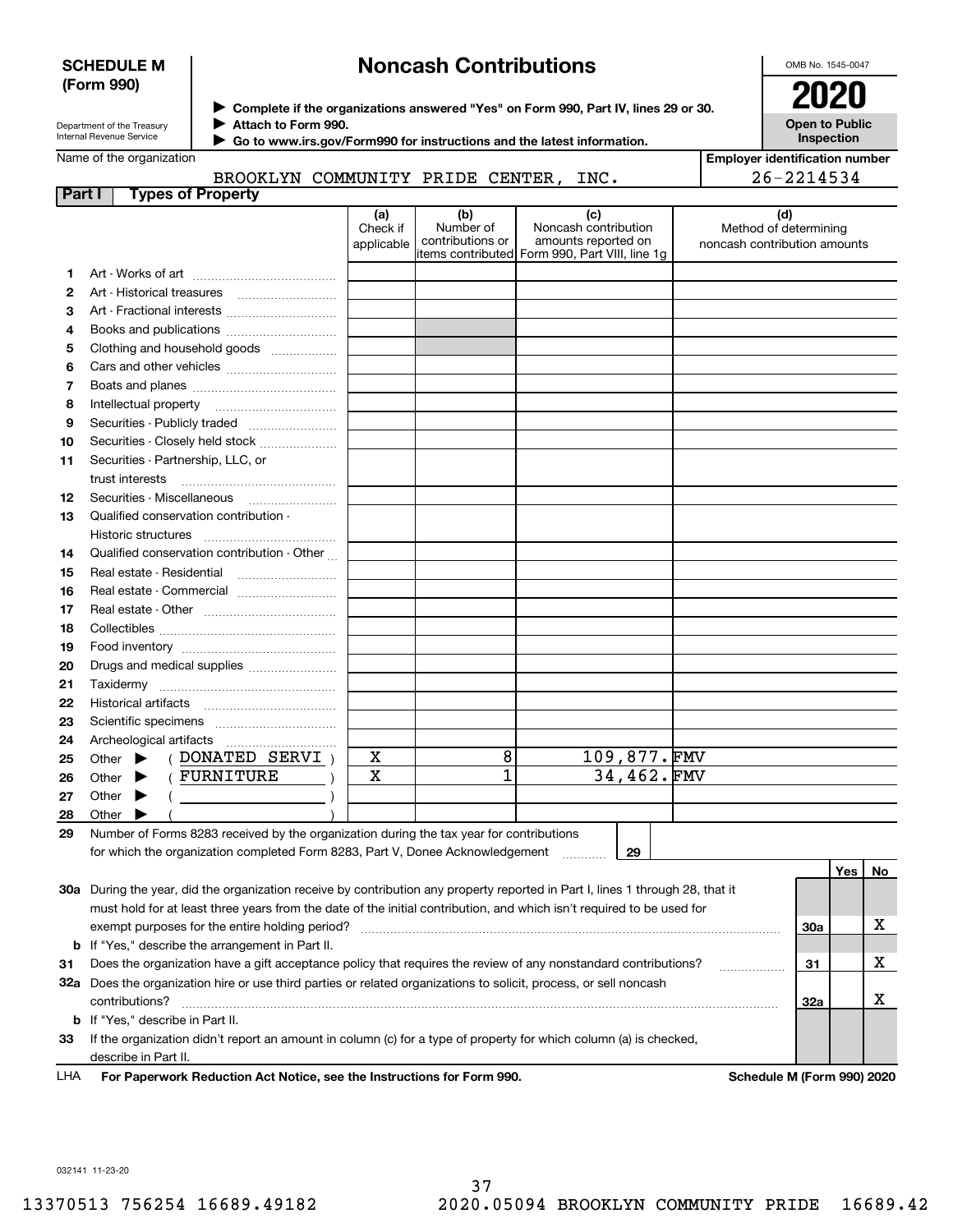|                 | Schedule M (Form 990) 2020                | BROOKLYN COMMUNITY PRIDE CENTER, INC. |     |  | $26 - 2214534$                                                                                                                                                                                                                      | Page 2 |
|-----------------|-------------------------------------------|---------------------------------------|-----|--|-------------------------------------------------------------------------------------------------------------------------------------------------------------------------------------------------------------------------------------|--------|
| <b>Part II</b>  | this part for any additional information. |                                       |     |  | <b>Supplemental Information.</b> Provide the information required by Part I, lines 30b, 32b, and 33, and whether the organization is reporting in Part I, column (b), the number of contributions, the number of items received, or |        |
|                 |                                           |                                       |     |  |                                                                                                                                                                                                                                     |        |
|                 |                                           |                                       |     |  |                                                                                                                                                                                                                                     |        |
|                 |                                           |                                       |     |  |                                                                                                                                                                                                                                     |        |
|                 |                                           |                                       |     |  |                                                                                                                                                                                                                                     |        |
|                 |                                           |                                       |     |  |                                                                                                                                                                                                                                     |        |
|                 |                                           |                                       |     |  |                                                                                                                                                                                                                                     |        |
|                 |                                           |                                       |     |  |                                                                                                                                                                                                                                     |        |
|                 |                                           |                                       |     |  |                                                                                                                                                                                                                                     |        |
|                 |                                           |                                       |     |  |                                                                                                                                                                                                                                     |        |
|                 |                                           |                                       |     |  |                                                                                                                                                                                                                                     |        |
|                 |                                           |                                       |     |  |                                                                                                                                                                                                                                     |        |
|                 |                                           |                                       |     |  |                                                                                                                                                                                                                                     |        |
|                 |                                           |                                       |     |  |                                                                                                                                                                                                                                     |        |
|                 |                                           |                                       |     |  |                                                                                                                                                                                                                                     |        |
|                 |                                           |                                       |     |  |                                                                                                                                                                                                                                     |        |
|                 |                                           |                                       |     |  |                                                                                                                                                                                                                                     |        |
|                 |                                           |                                       |     |  |                                                                                                                                                                                                                                     |        |
|                 |                                           |                                       |     |  |                                                                                                                                                                                                                                     |        |
|                 |                                           |                                       |     |  |                                                                                                                                                                                                                                     |        |
|                 |                                           |                                       |     |  |                                                                                                                                                                                                                                     |        |
|                 |                                           |                                       |     |  |                                                                                                                                                                                                                                     |        |
|                 |                                           |                                       |     |  |                                                                                                                                                                                                                                     |        |
|                 |                                           |                                       |     |  |                                                                                                                                                                                                                                     |        |
|                 |                                           |                                       |     |  |                                                                                                                                                                                                                                     |        |
|                 |                                           |                                       |     |  |                                                                                                                                                                                                                                     |        |
|                 |                                           |                                       |     |  |                                                                                                                                                                                                                                     |        |
|                 |                                           |                                       |     |  |                                                                                                                                                                                                                                     |        |
|                 |                                           |                                       |     |  |                                                                                                                                                                                                                                     |        |
|                 |                                           |                                       |     |  |                                                                                                                                                                                                                                     |        |
|                 |                                           |                                       |     |  |                                                                                                                                                                                                                                     |        |
|                 |                                           |                                       |     |  |                                                                                                                                                                                                                                     |        |
| 032142 11-23-20 |                                           |                                       |     |  | Schedule M (Form 990) 2020                                                                                                                                                                                                          |        |
|                 |                                           |                                       | ၁ ၀ |  |                                                                                                                                                                                                                                     |        |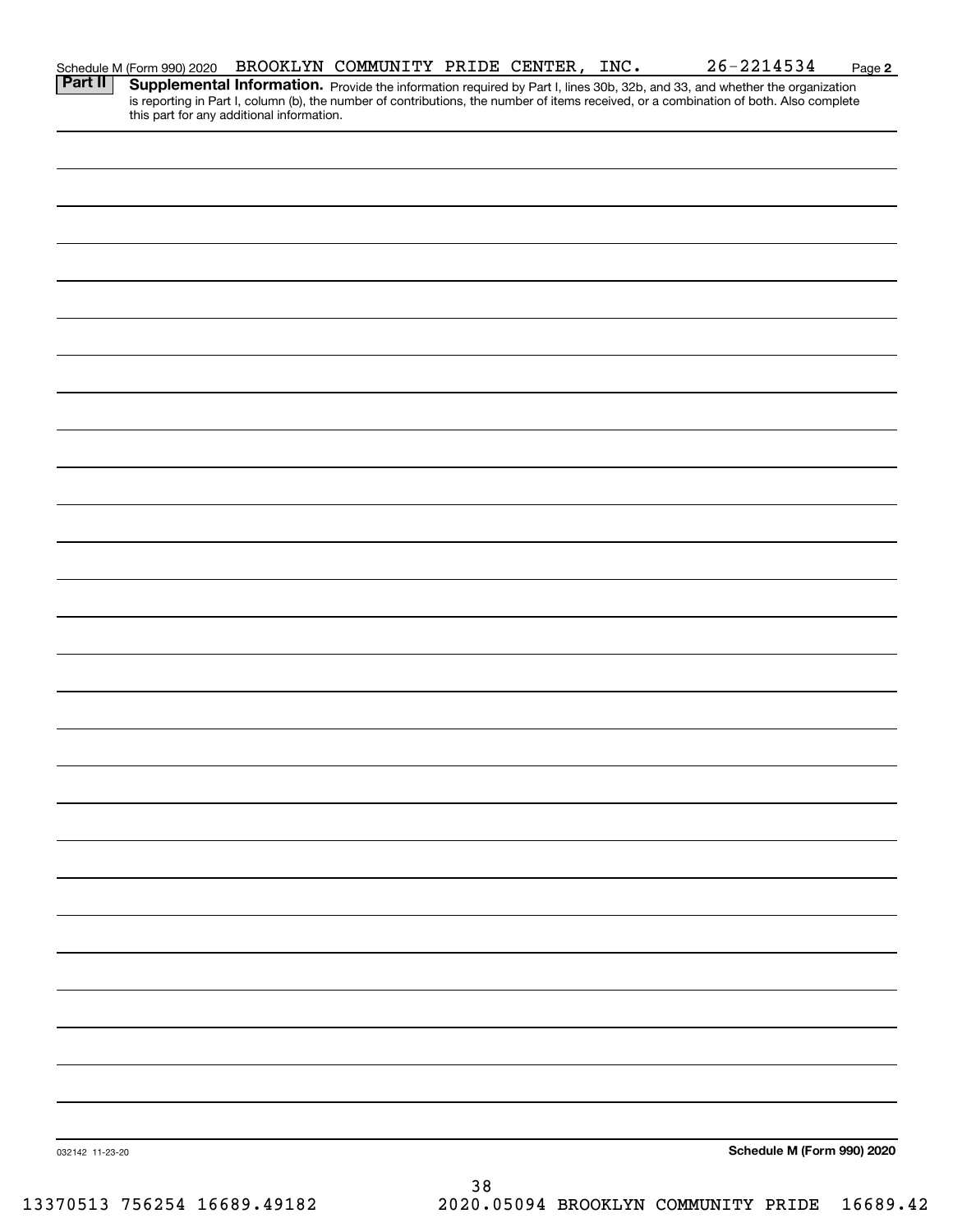**(Form 990 or 990-EZ)**

Department of the Treasury Internal Revenue Service Name of the organization

**SCHEDULE O Supplemental Information to Form 990 or 990-EZ**

**Complete to provide information for responses to specific questions on Form 990 or 990-EZ or to provide any additional information. | Attach to Form 990 or 990-EZ.**

**| Go to www.irs.gov/Form990 for the latest information.**



BROOKLYN COMMUNITY PRIDE CENTER, INC. 26-2214534

FORM 990, PART I, LINE 1, DESCRIPTION OF ORGANIZATION MISSION:

AND PARTNERSHIPS WITH OTHER ORGANIZATIONS.

FORM 990, PART VI, SECTION B, LINE 11B:

THE PRESIDENT REVIEWS THE FORM 990 AND THEN DISTRIBUTES A COPY TO THE OTHER BOARD MEMBERS.

FORM 990, PART VI, SECTION B, LINE 12C:

THE ORGANIZATION ADHERES TO THE CONFLICT OF INTEREST POLICY THAT THE CITY OF NEW YORK REQUIRES FOR ALL ITS CONTRACTS. THE OFFICERS, DIRECTORS,

TRUSTEES, AND KEY EMPLOYEE ARE REQUIRED EVERY YEAR TO COMPLY WITH THE

CONFLICT OF INTEREST POLICY. THAT REQUIRES THEM TO DISCLOSE ANY CONFLICTS

OF INTEREST AND IF ANY POTENTIAL CONFLICTS EXIST A DISCLOSURE STATEMENT IS

SIGNED AND SUBMITTED TO THE CITY OF NEW YORK.

FORM 990, PART VI, SECTION B, LINE 15A:

THE ORGANIZATION'S BOARD MEMBERS DO NOT RECEIVE ANY COMPENSATION. THE CHIEF EXECUTIVE OFFICER'S COMPENSATION IS ESTABLISHED BY A WRITTEN EMPLOYMENT

CONTRACT, A COMPENSATION STUDY WITH THE NOT-FOR-PROFIT SALARY GUIDELINES

AND BY WRITTEN APPROVAL OF THE BOARD.

FORM 990, PART VI, SECTION C, LINE 19:

THE GOVERNING DOCUMENTS AND CONFLICTS OF INTEREST POLICY ARE AVAILABLE

UPON REQUEST. THE FINANCIAL STATEMENTS ARE AVAILABLE ON THE ORGANIZATION'S WEBSITE.

032211 11-20-20 LHA For Paperwork Reduction Act Notice, see the Instructions for Form 990 or 990-EZ. Schedule O (Form 990 or 990-EZ) 2020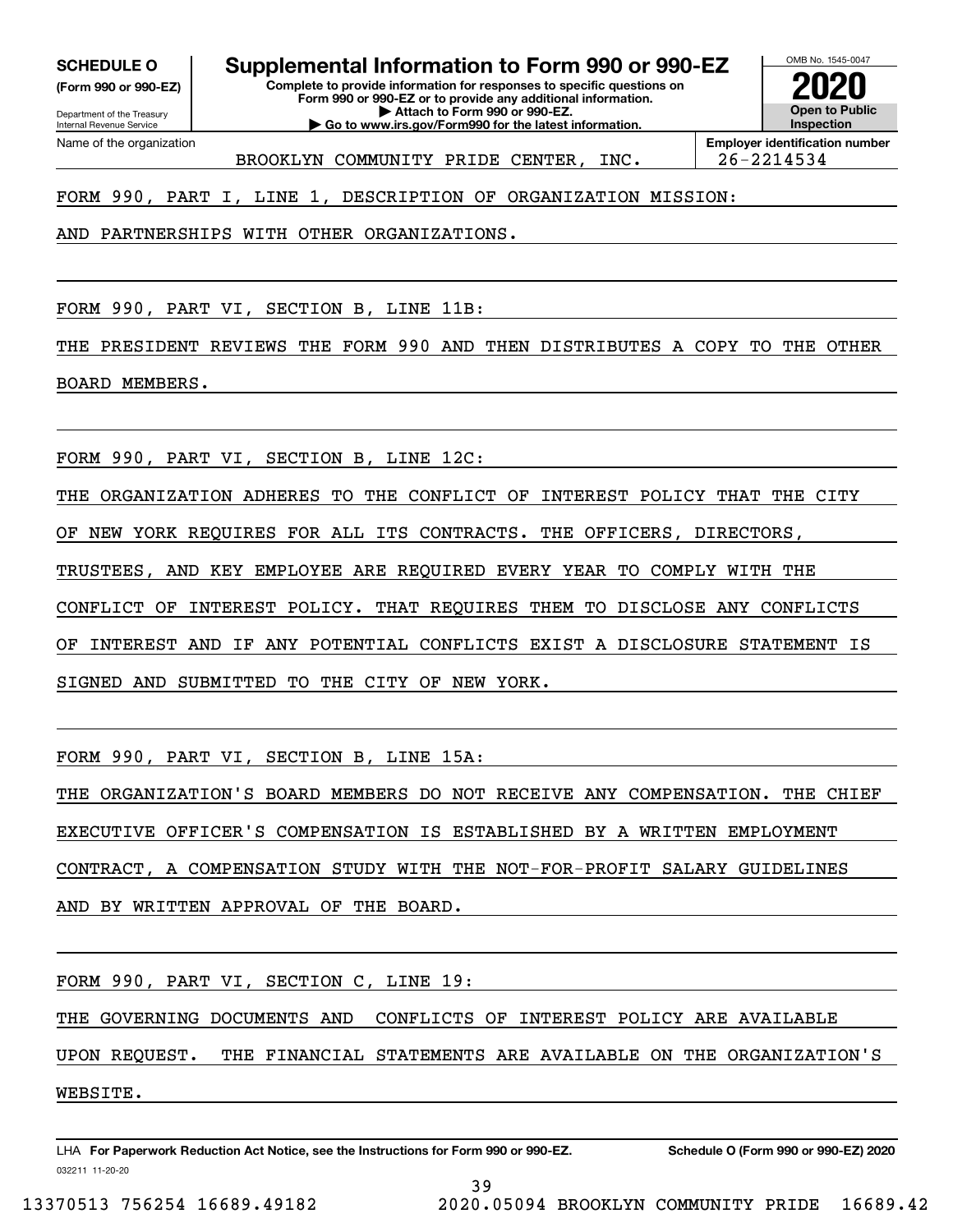| Schedule O (Form 990 or 990-EZ) 2020<br>Name of the organization<br>BROOKLYN COMMUNITY PRIDE CENTER, INC.                                                                                                                                       | Page 2<br><b>Employer identification number</b><br>$26 - 2214534$ |
|-------------------------------------------------------------------------------------------------------------------------------------------------------------------------------------------------------------------------------------------------|-------------------------------------------------------------------|
| FORM 990, PART IX, LINE 11G, OTHER FEES:                                                                                                                                                                                                        |                                                                   |
| CONSULTING AND OTHER PROFESSIONAL FEES:                                                                                                                                                                                                         |                                                                   |
| PROGRAM SERVICE EXPENSES                                                                                                                                                                                                                        | 23,008.                                                           |
| MANAGEMENT AND GENERAL EXPENSES                                                                                                                                                                                                                 | 41,442.                                                           |
| FUNDRAISING EXPENSES<br>and the control of the control of the control of the control of the control of the control of the control of the                                                                                                        | 68,298.                                                           |
| TOTAL EXPENSES<br>the control of the control of the control of the control of the control of the control of the control of the control of the control of the control of the control of the control of the control of the control of the control | 132,748.                                                          |
| TOTAL OTHER FEES ON FORM 990, PART IX, LINE 11G, COL A                                                                                                                                                                                          | 132,748.                                                          |
|                                                                                                                                                                                                                                                 |                                                                   |
|                                                                                                                                                                                                                                                 |                                                                   |
|                                                                                                                                                                                                                                                 |                                                                   |
|                                                                                                                                                                                                                                                 |                                                                   |
|                                                                                                                                                                                                                                                 |                                                                   |
|                                                                                                                                                                                                                                                 |                                                                   |
|                                                                                                                                                                                                                                                 |                                                                   |
|                                                                                                                                                                                                                                                 |                                                                   |
|                                                                                                                                                                                                                                                 |                                                                   |
|                                                                                                                                                                                                                                                 |                                                                   |
|                                                                                                                                                                                                                                                 |                                                                   |
|                                                                                                                                                                                                                                                 |                                                                   |
|                                                                                                                                                                                                                                                 |                                                                   |
|                                                                                                                                                                                                                                                 |                                                                   |
|                                                                                                                                                                                                                                                 |                                                                   |
|                                                                                                                                                                                                                                                 |                                                                   |
|                                                                                                                                                                                                                                                 |                                                                   |
|                                                                                                                                                                                                                                                 |                                                                   |
| 032212 11-20-20                                                                                                                                                                                                                                 | Schedule O (Form 990 or 990-EZ) 2020                              |
| 40<br>2020.05094 BROOKLYN COMMUNITY PRIDE<br>13370513 756254 16689.49182                                                                                                                                                                        | 16689.42                                                          |